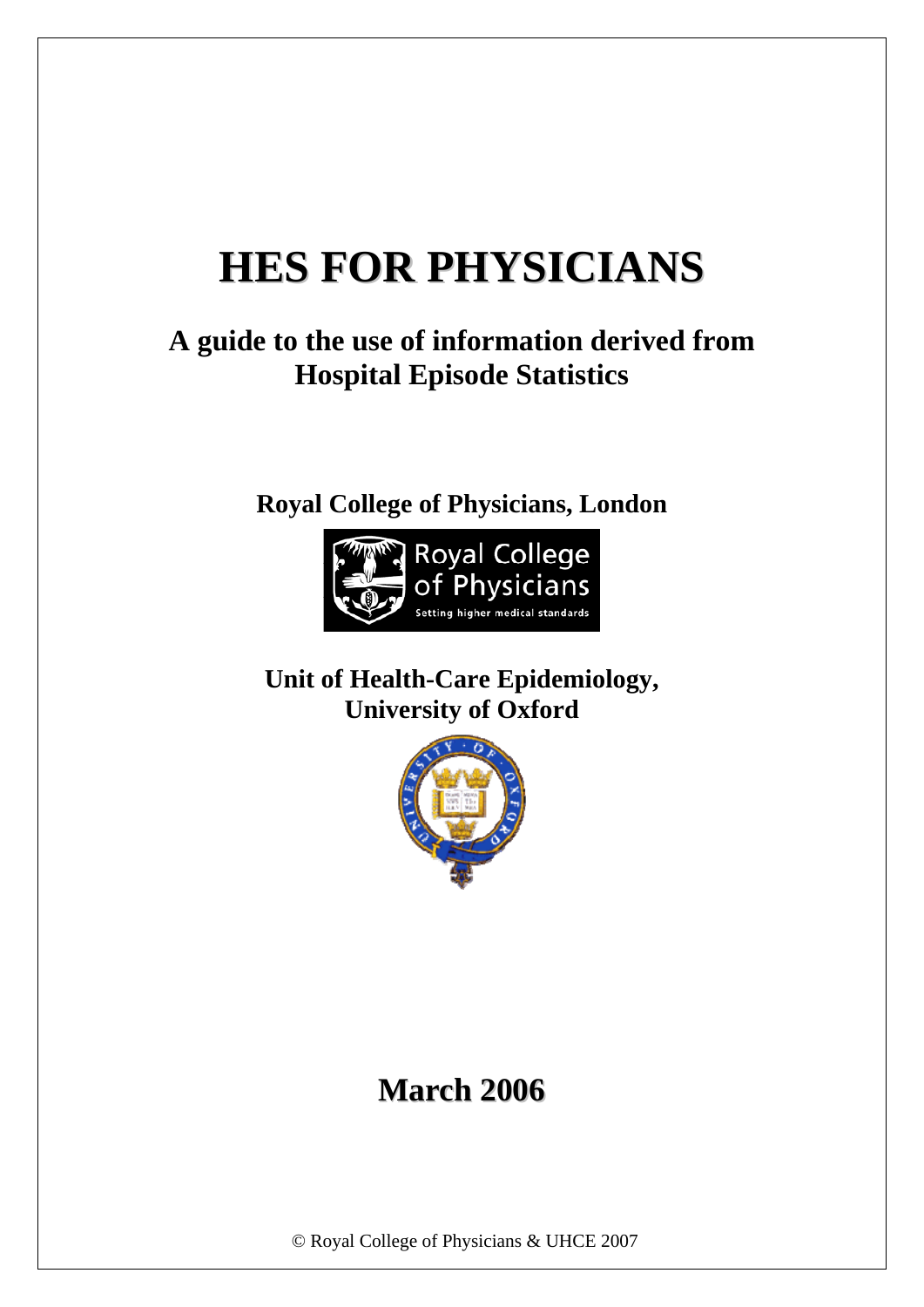# **HES FOR PHYSICIANS A GUIDE TO THE USE OF INFORMATION DERIVED FROM HES**

# **CONTENTS**

| <b>HES</b> for physicians                                                   |    |  |  |  |
|-----------------------------------------------------------------------------|----|--|--|--|
| <b>Annexes</b>                                                              |    |  |  |  |
| A. Arrangements for producing HES data                                      | 6  |  |  |  |
| B. Key data item definitions and classifications                            | 7  |  |  |  |
| C. Episodes and spells                                                      | 10 |  |  |  |
| D. Quality of HES data                                                      | 12 |  |  |  |
| E. Specification of admissions and comparison entities                      | 22 |  |  |  |
| F. Common statistical measures and their confounders                        | 24 |  |  |  |
| G. Exemplar studies using HES data                                          | 27 |  |  |  |
| H. Publishers of HES information                                            | 37 |  |  |  |
| I. Sources of assistance with using HES data                                | 39 |  |  |  |
| J. Example of output from consultant enquiry system                         | 42 |  |  |  |
| K. Aids to using HES available from Oxford Unit of Health-Care Epidemiology | 44 |  |  |  |
| L. Contributors, contacts & funding                                         | 45 |  |  |  |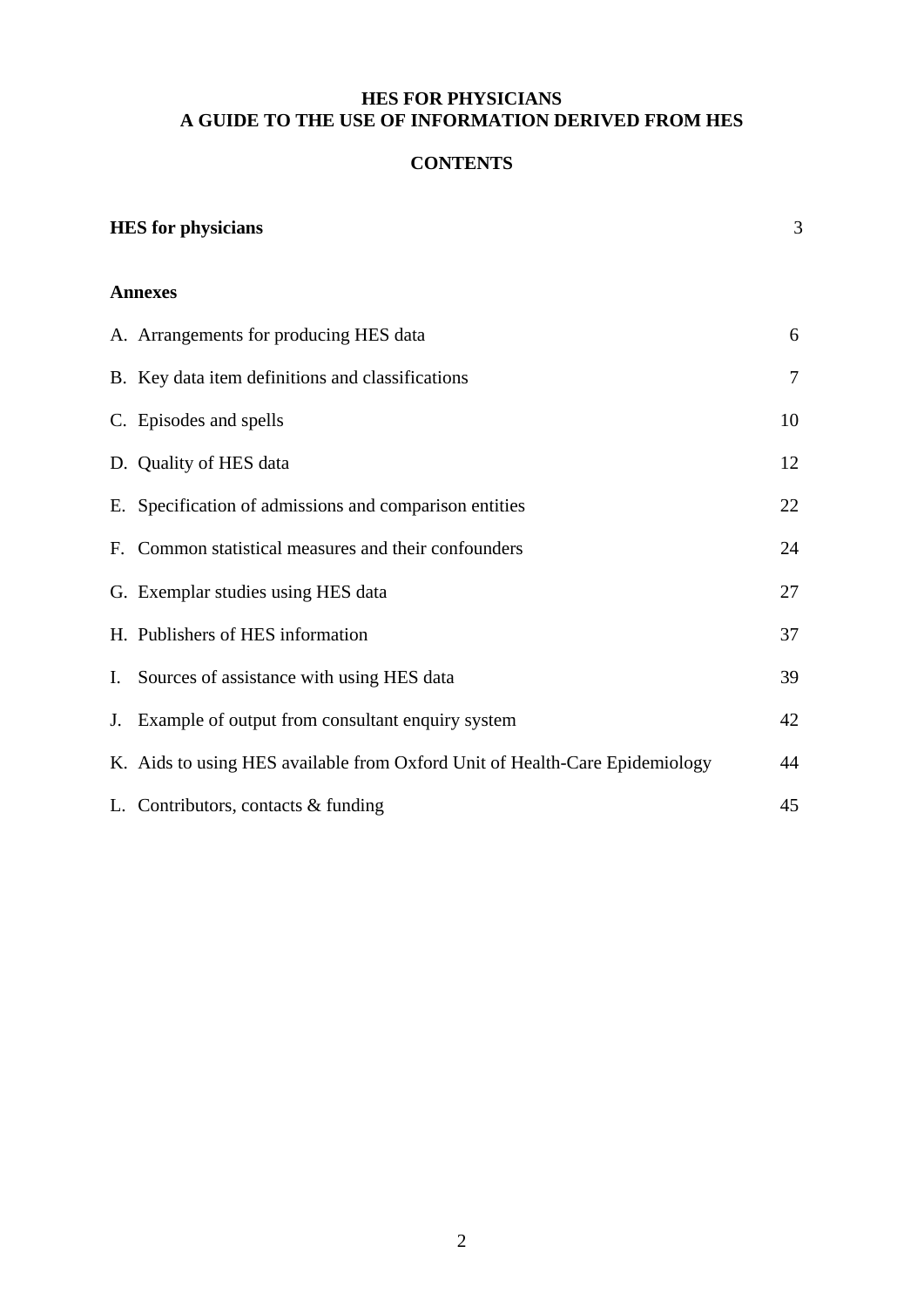## **HES FOR PHYSICIANS**

#### <span id="page-2-0"></span>**Routine hospital statistics**

Routine hospital statistics are of interest to physicians as they provide information about clinical activity and the quality of care. As the data are extracted from patients' notes, they may also reflect the quality of clinical record keeping.

Hospital Episode Statistics (HES) are a rich source of information about all patients treated as hospital in-patients in England. Similar information about Welsh patients is available from the Patient Episode Database Wales (PEDW). Data in these systems are captured as individual records on patient administration systems in NHS trusts. They are then transferred to national data warehouses. The current arrangements will change in England with the implementation of the Secondary Uses Service.

The current and new arrangements are described in [Annex A.](#page-5-0) 

The data collected by these systems relate to:

- Patients including age, sex, NHS number and location of residence
- Administrative details such as NHS trust; GP; referral, admission and discharge date; method and source of admission; discharge method and destination
- Clinical details including diagnoses, operative procedures, consultant and specialty.

Definitions and coding structures for the key items of interest to physicians are in [Annex B.](#page-6-0) 

Although the HES dataset is standard, the way in which the database is structured varies between the different information providers. The basic counting unit for calculation is the finished consultant episode (FCE), the total time a patient spends under the care of an individual consultant. FCEs can be aggregated into:

- Hospital spells, the total time a patient spends in one hospital
- Trust spells, the total time a patient spends in the hospitals of one trust
- Continuous in-patient spells, the total continuous time a patient spends in hospital regardless of which trust.

Using the NHS number and other factors it is possible to link all the FCEs or spells that a patient had in a year together so that measures such as re-admission rates can be calculated. The most advanced databases can now link HES data over five years allowing for the sophisticated analysis of chronic diseases. It is also possible to link mortality data collected by death certification with HES data so that case fatality rates can be calculated on the basis of deaths occurring anywhere not solely on those in hospital.

Details of how the components of HES are linked are i[n Annex C](#page-9-0) 

#### **Quality of the data**

Information derived from HES is frequently criticised for the quality of data used. Its reliability should be thought of in terms of usage. Fields that are widely used are more reliable than those which are not. Analysis of the steps in data collection from patient to database shows that the link most susceptible to error is that of the recording and thus coding of the clinical information held in the patient record. Physicians thus have a major responsibility in ensuring that their data are accurate.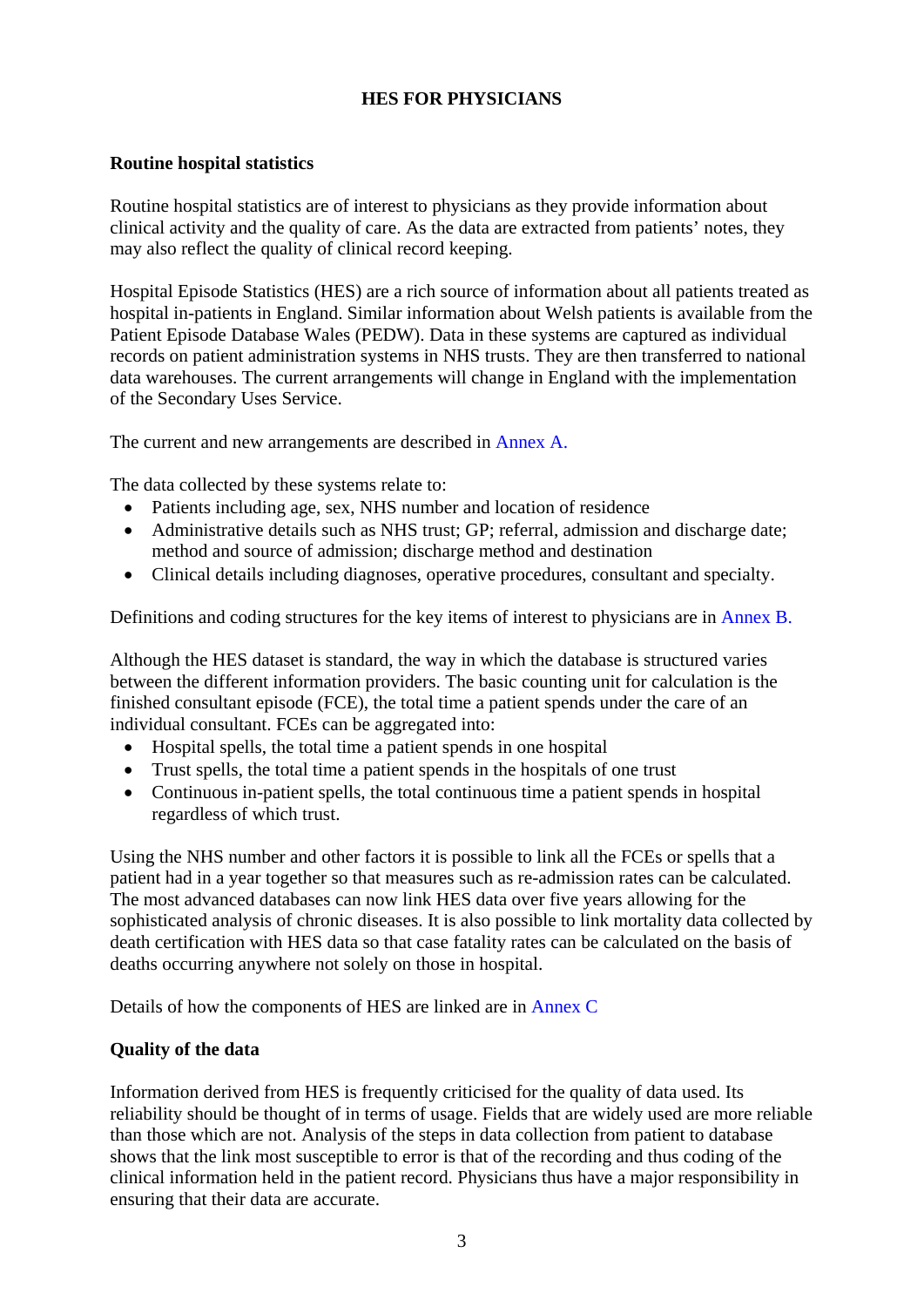The results of work, done by The Royal College of Physicians *i*Lab, looking at the quality of data about individual consultants are i[n Annex D.](#page-11-0) 

# **Specification of measures derivable from HES**

The number of admissions may either form the numerator or denominator of a measure. It is thus very important in any analysis to understand how admissions have been specified and the key data items involved are:

- Method of admission
- Diagnosis
- Operative procedure.

When using HES data, comparisons may be made over time or between entities such as:

- Consultant
- Trust
- Hospital
- Specialty
- Population.

Details about the specification of admissions and entities for comparisons are in [Annex E.](#page-21-0) 

The common measures derived from HES are:

- Admission rates
- Re-admission rates
- Case fatality rates
- Length of stay
- Waiting times (which are not addressed in this guide).

. The interpretation of HES information requires the consideration of confounding factors. The main ones are:

- Age and sex-mix of the patients
- Social deprivation
- Case-mix including severity.

Details about the specification of HES measures and their confounders are in [Annex F.](#page-23-0) 

## **Exemplar studies**

To illustrate the points made about the specification of the statistical measures, [Annex G](#page-26-0) contains exemplar studies:

- [Study 1. A](#page-27-0)nnual admission and person-based rates for asthma emergency admissions using FCEs and spells, and asthma as the primary diagnosis or recorded anywhere on the record.
- [Study 2.](#page-28-0) Diagnostic codes most commonly recorded on medical emergency admissions and the proportion of admissions in which the diagnosis was the primary diagnosis.
- [Study 3.](#page-29-0) For six conditions in which the diagnosis was recorded as the primary one in at least one FCE of a spell, the frequency with which this occurred in the first and last FCEs of a spell.
- [Study 4. C](#page-30-0)o-morbidities commonly associated with medical emergency admissions for six primary diagnoses.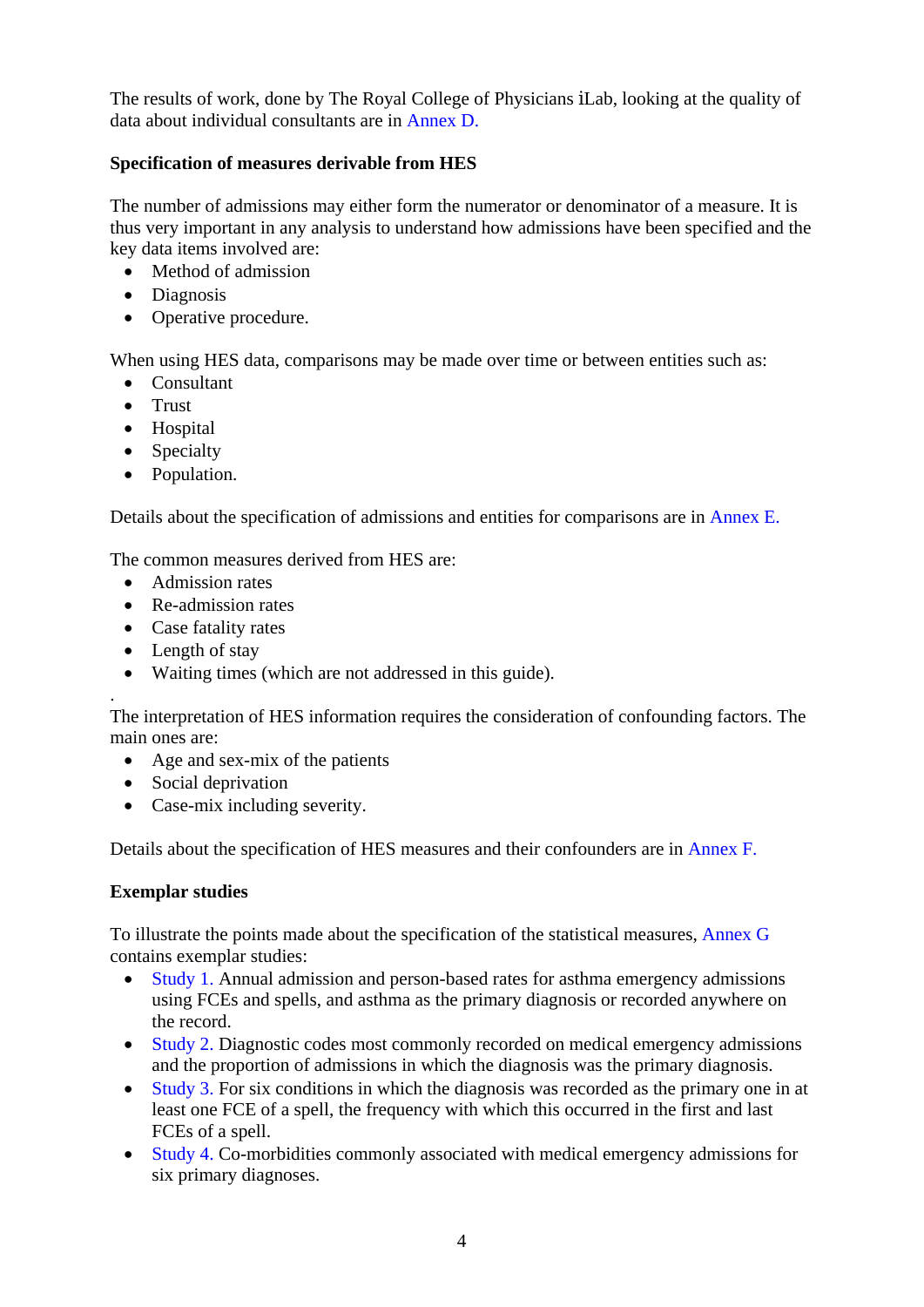- [Study 5. C](#page-31-0)orrelation between 0-30 and 0-90 day case fatality rates for medical emergency admissions for six primary diagnoses.
- [Study 6. E](#page-33-0)ffect of social deprivation on age/sex standardised case fatality rates for medical emergency admissions for six primary diagnoses.

# **Major publishers of HES information**

The major national publishers of information from HES are:

- Health and Social Care Information Centre
- Public health observatories
- Healthcare Commission (formerly Commission for Health Improvement and Commission for Healthcare Audit and Inspection)
- Research organisations
- Private sector organisations.

Details about the products of these organisations are in [Annex H.](#page-36-0) 

#### **Sources of assistance with using HES data**

The potential providers of information to consultants about their own clinical activity are:

- Trusts which in addition to their own resources may have contracts with external bodies which provide analyses
- Consultant Enquiry System set up Department of Health and now part of the Health and Social Care Information Centre
- HES Enquiry Service provided by Northgate Information Solutions under a national contract
- Public health observatories.

Assistance in specifying and interpreting HES analyses can be obtained from:

- Unit of Health-Care Epidemiology, University of Oxford website
- Royal College of Physicians *i*Lab.

Details about the assistance available to physicians are i[n Annex I.](#page-38-0) 

An example of the output from the Consultant Enquiry System is i[n Annex J.](#page-41-0) 

Aids to using HES available from the Unit of Health-Care Epidemiology website are in [Annex K.](#page-43-0)

Details of contributors, contacts and funding are i[n Annex L.](#page-44-0)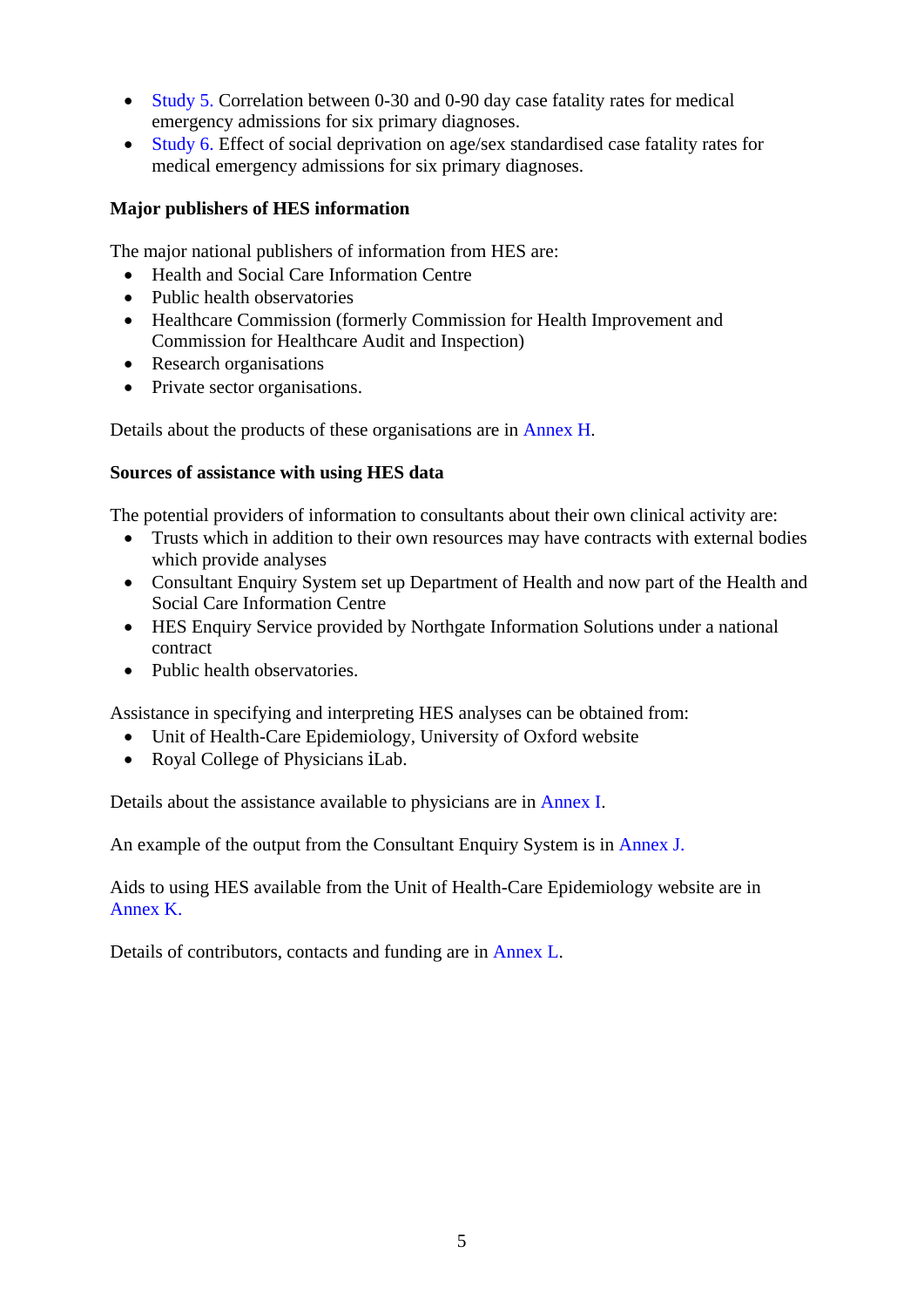#### **ANNEX A: ARRANGEMENTS FOR PRODUCING HES DATA**

<span id="page-5-0"></span>The current flow of HES data from the NHS trusts to the NHS-wide Clearing Service (NWCS) is shown in the Exhibit. The Clearing Service transfers quarterly extracts to the HES database which provides the information required through a number of mechanisms.

NWCS is to be replaced by the Secondary User Service (SUS) as part of the NHS Programme for IT being implemented by NHS Connecting for Health. It is anticipated that SUS will provide analytical services that will replace the current Consultant Enquiry System.

#### **Exhibit: Flow of data into and from the HES database**

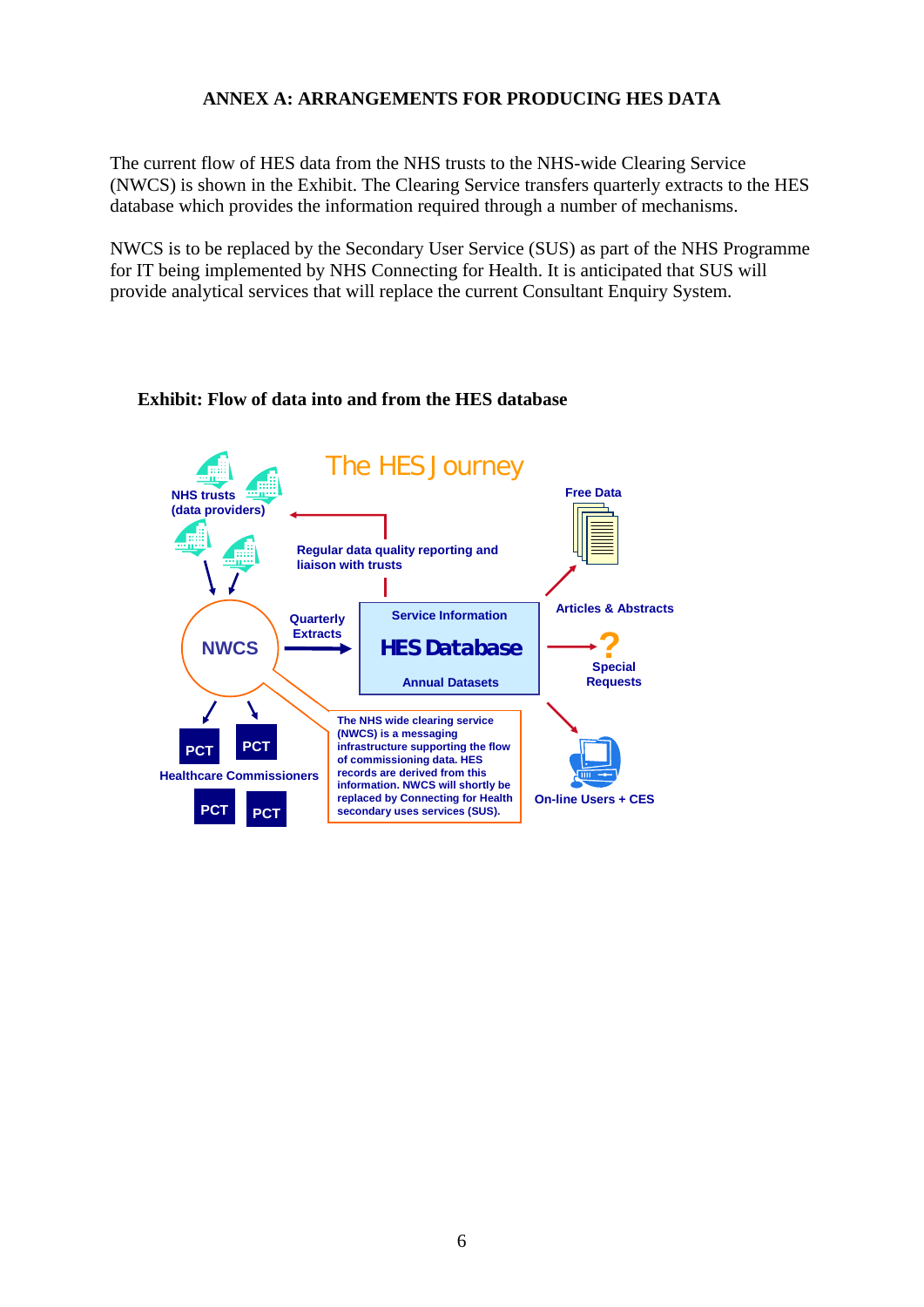# **ANNEX B: KEY DATA ITEM DEFINITIONS AND CLASSIFICATIONS**

# <span id="page-6-0"></span>**Overview**

This Annex contains the definitions and classifications for the following data items:

- Method and source of admission
- Method and destination on discharge
- Diagnosis
- Operative procedure
- Specialty
- Consultant.

# **Method of admission**

This code identifies how the patient was admitted to hospital. The classification is:

- Elective:
	- from waiting list
	- book
	- planned
- Emergency:
	- via A&E services of hospital
	- via GP
	- via bed bureau
	- via consultant out-patient clinic
	- other means, including via A&E services of another hospital
- Transfer from another hospital provider other than in an emergency
- Other codes including those relating to maternity for mother and baby.

## **Discharge method**

This code defines the circumstances under which a patient left hospital. The classification is:

- Discharged on clinical advice or with clinical consent
- Self discharged or discharged by a relative or advocate
- Died
- Other codes include discharged by mental health review tribunal, Home Secretary or court and stillborn baby.

## **Source of admission and destination on discharge**

These codes identify:

- Where the patient was immediately prior to admission
- Where the patient was due to go on leaving hospital.

The classification is:

- Usual place of residence including no fixed abode
- Temporary place of residence when usually resident elsewhere (hotel, college)
- Other NHS hospital provider:
	- ward for general patients, young physically disabled or A&E services
	- ward for maternity patient or neonates
	- ward for patients who are mentally ill or who have learning difficulties
	- high security psychiatric accommodation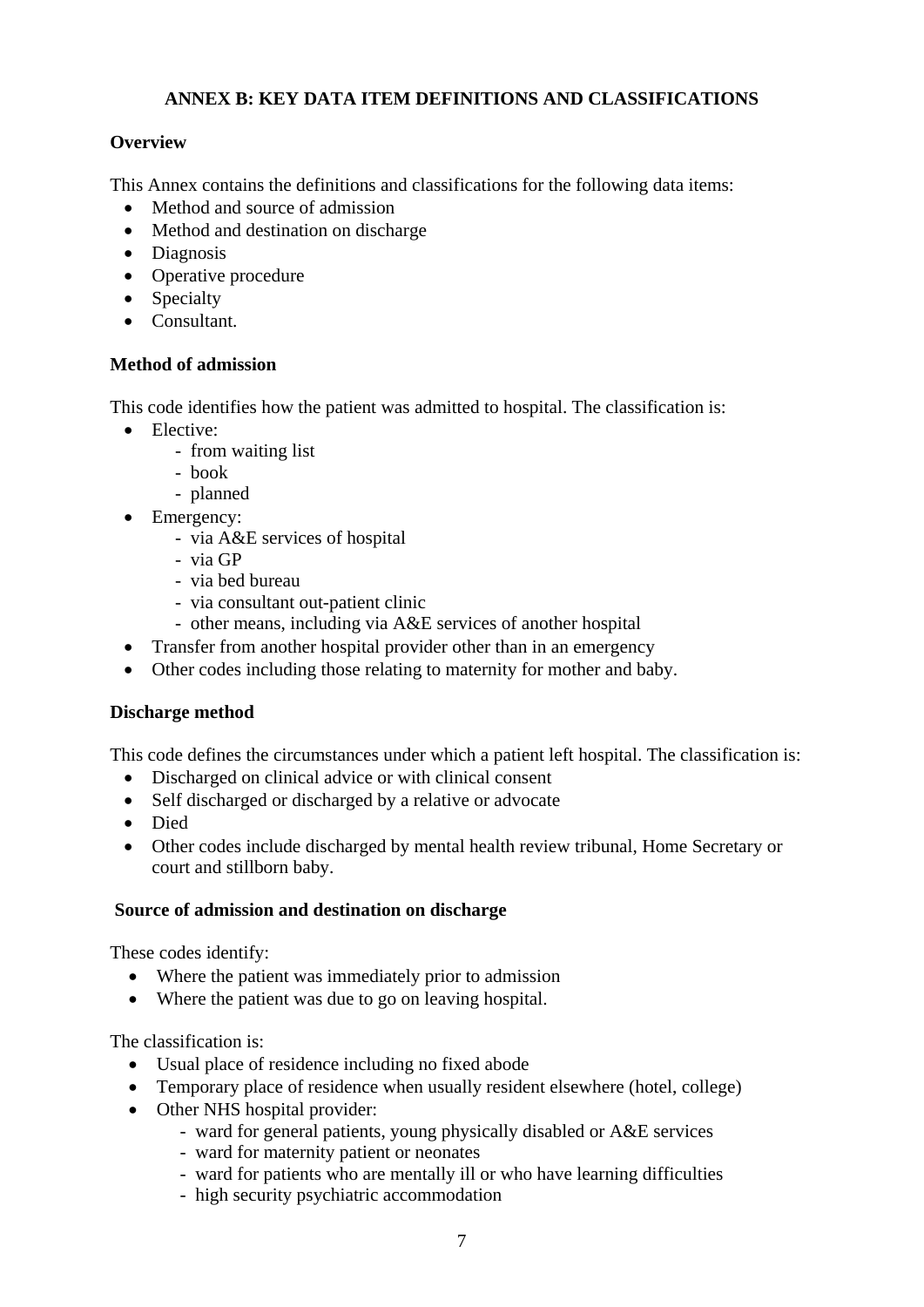- NHS run nursing home, residential care home or group home
- Other codes including babies born on way to hospital, non-NHS run hospital, non-NHS run hospice.

# **Diagnosis**

There are 14 fields available for diagnosis codes in each FCE and the first field contains the primary diagnosis code. The codes are defined in the International Statistical Classification of Diseases, Injuries and Causes of Death (ICD-10). Diagnosis codes start with a letter and are followed by two or three digits. The third digit identifies variations on a main two digit diagnosis code.

# **Operative procedure**

There are 12 fields available for operative procedure codes in each FCE. The most resource intensive or main procedure is coded in the first position. The codes are defined in the Tabular List of the Classification of Surgical Operations and Procedures. The current version is OPCS-4. Procedure codes start with a letter and are followed by two or three digits. The third digit identifies variations on a main two digit procedure code.

# **Specialty**

The specialty fields are:

- Main specialty, that under which the consultant is contracted
- Treatment specialty, that in which the consultant was working during period of care.

In the classification, the following specialties are of interest to physicians. Those in italics relate to the treatment specialty only:

- 300. General medicine
- 301. Gastroenterology
- 302. Endocrinology
- 303. Clinical haematology
- 304. Clinical physiology (not a treatment specialty)
- 305. Clinical pharmacology
- *306. Hepatology*
- *307. Diabetic medicine*
- *308. Bone and marrow transplantation*
- *309. Haemophilia*
- 310. Audiological medicine
- 311. Clinical genetics
- 312. Clinical cytogenetics and molecular genetics (not a treatment specialty)
- 313. Clinical immunology and allergy
- 314. Rehabilitation
- 315. Palliative medicine
- *316. Clinical immunology*
- *317. Allergy*
- *318. Intermediate care*
- *319. Respite care*
- 320. Cardiology
- *322. Clinical microbiology*
- 330. Dermatology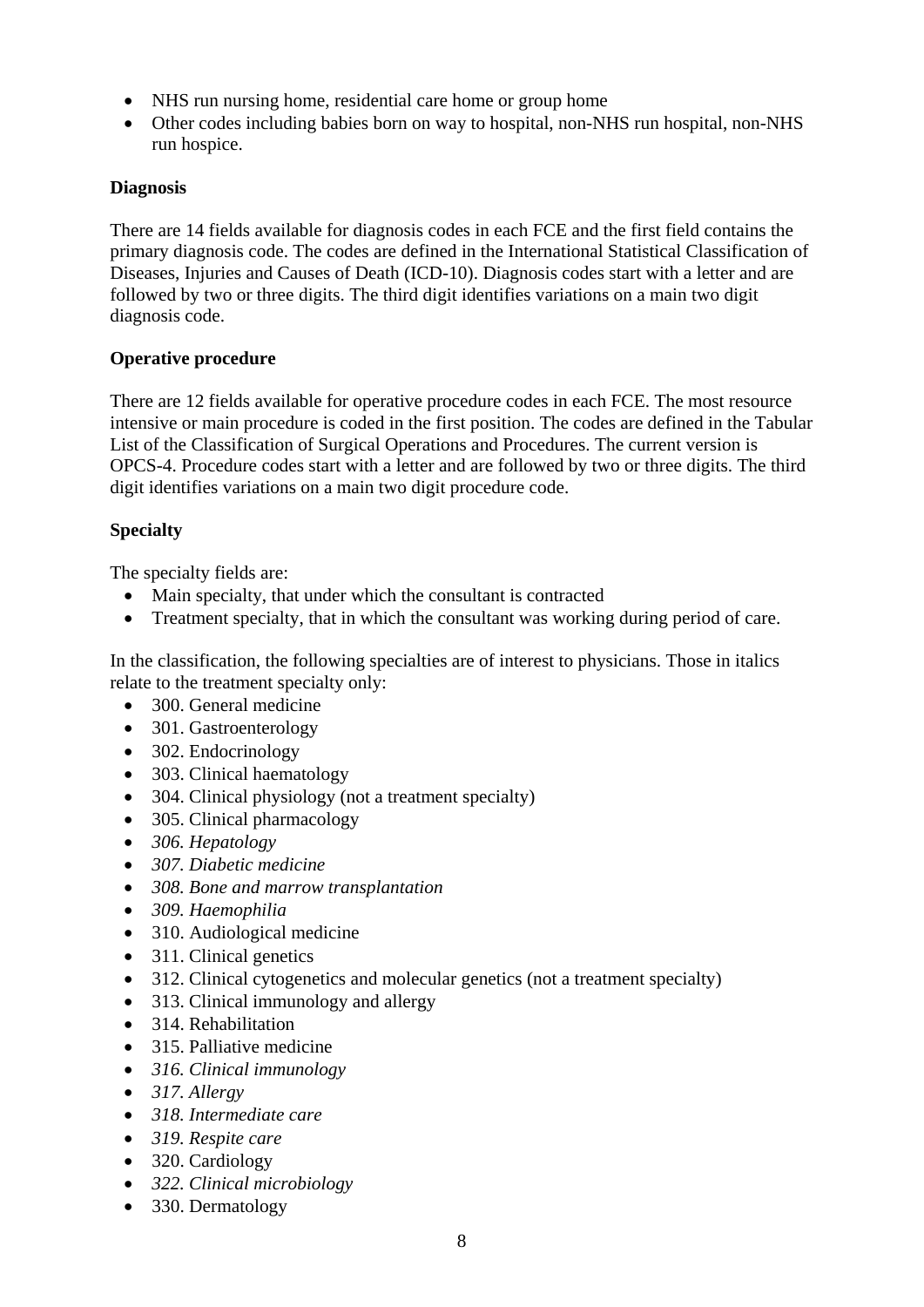- 340. Thoracic medicine
- *341. Sleep studies*
- 350. Infectious diseases
- 352. Tropical medicine
- 360. Genito-urinary medicine
- 361. Nephrology
- 370. Medical oncology
- 371. Nuclear medicine (not a treatment specialty)
- 400. Neurology
- 401. Clinical neurophysiology (not a treatment specialty)
- 410. Rheumatology
- 430. Geriatric medicine.

## **Consultant**

This field contains the GMC code for the consultant and identifies him/her as an individual.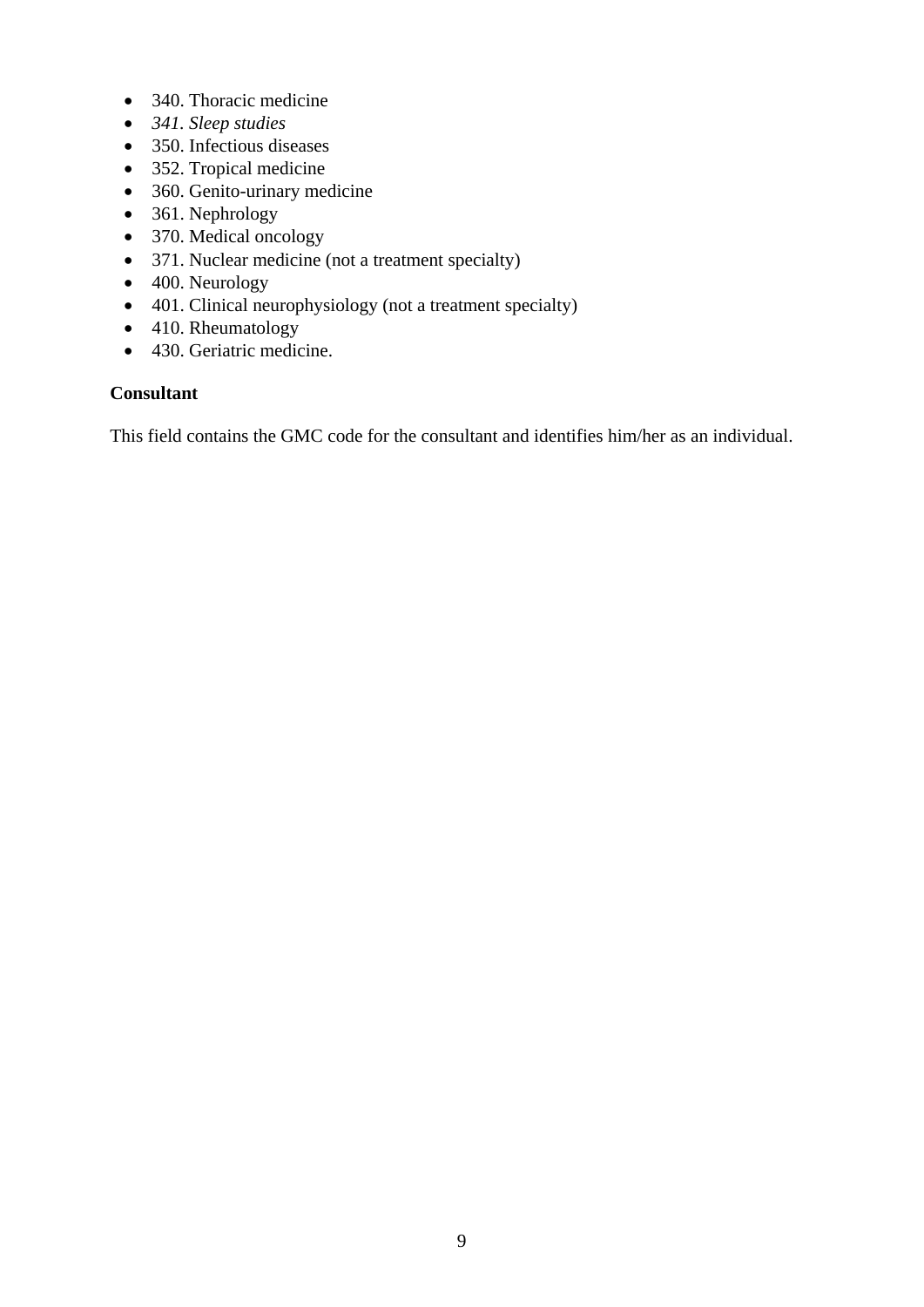# **ANNEX C: EPISODES AND SPELLS**

# <span id="page-9-0"></span>**Introduction**

Each HES record contains details of a single consultant episode. This is a period of admitted patient care overseen by a consultant or other suitably qualified healthcare professional such as a midwife. HES records are assembled into annual datasets covering financial years (1 April to 31 March), according to the episode end date. The Exhibit illustrates how these episode records form building blocks that permit analysis of patient care over time, with five patient experiences, labelled A to E.

# **Exhibit: HES building blocks permitting analyses over time**



## **Patient experience A**

In the majority of cases, a stay in hospital will be fully described by a single HES record. The episode start and end dates will therefore equal the admission and discharge dates. If the admission was a day case, all four dates will be the same.

## **Patient experience B**

During the stay in hospital, this patient was transferred to another consultant. The spell is therefore described by two HES records (one for each consultant episode). A transfer of consultant responsibility is far more likely to occur where the admission was an emergency. During the 2003/2004 financial year, 31% of emergency admissions and 4% of ordinary elective admissions consisted of more than one episode. In a small number of cases, the patient will be transferred to another trust. This means that there will be two separate trust spells although only one spell of continuous hospital care.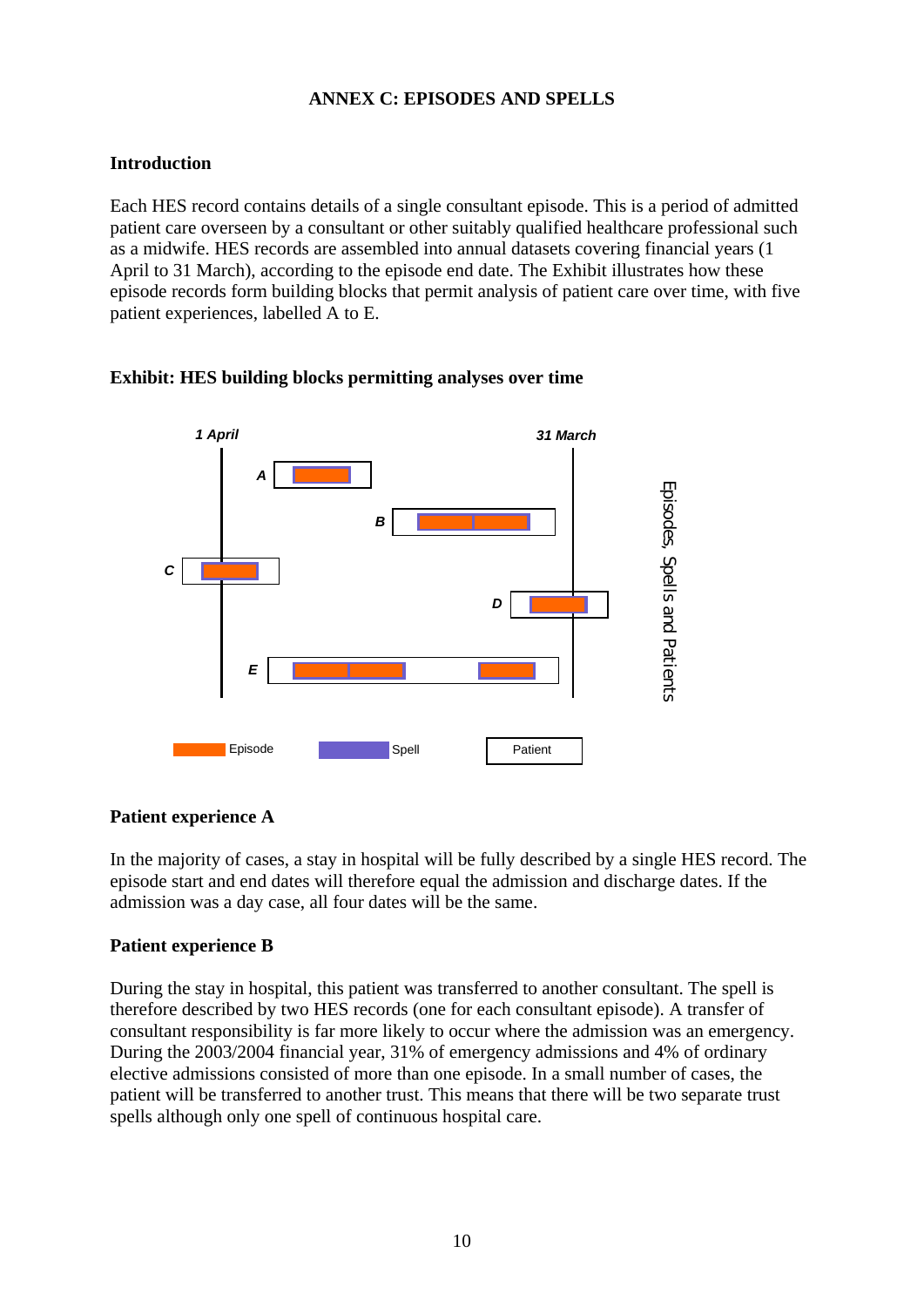## **Patients C and D.**

These examples illustrate the problem of 'fitting' records of treatment into a financial year (i.e. to ensure that analyses of activity performed on different years data are comparable, and to avoid counting a record that straddles two years twice). Record C**,** which has an end date falling within the year of interest and is thus a finished consultant episode, will usually be counted. Conversely, record D with an end date in the following year will be counted then.

In order to maintain a record of all episodes that started in one year but finished in a later year, a special HES record, the unfinished consultant episode (D in respect of the year shown), can be identified. There are problems associated with including records of unfinished episodes, and nearly all analyses of HES data are based solely on FCEs.

# **Patient E.**

This example shows a patient with a period of treatment consisting of a two episode spell followed by a separate single episode spell (i.e. having been discharged at the end of the first spell, the patient was re-admitted later during the same year). Analysis of 'care pathways' such as this is now facilitated by a unique patient identifier that enables all records for a given patient to be linked together.

#### **Advanced databases**

Although the HES dataset is standard, the way in which the database is structured varies between the different information providers. Using the NHS number and other factors it is possible to link all the FCEs or spells that a patient had in a year together so that measures such as re-admission rates can be calculated. The most advanced databases can now link HES data over five years allowing for the sophisticated analysis of chronic diseases. It is also possible to link mortality data collected by ONS through death certification with HES data so that case fatality rates can be calculated on the basis of deaths occurring anywhere not solely on those in hospital.

Plans are also in place for adding data about other patient contacts such as out-patient and accident and emergency attendances to the HES database.

In interpreting the analyses from the national data providers it is essential to know the level of linkage of the data. The most sophisticated databases such as those at Oxford and at Northgate Information Solutions can link:

- FCEs into the various types of spell
- FCEs and spells across years
- Deaths as recorded by death certification to FCEs.

## **Summary**

## *When interpreting HES information, physicians must know:*

- *Unit of counting (FCE or which type of spell) used*
- *Whether HES data are linked and, if so, for how many years*
- *Whether ONS death certification data are linked with HES.*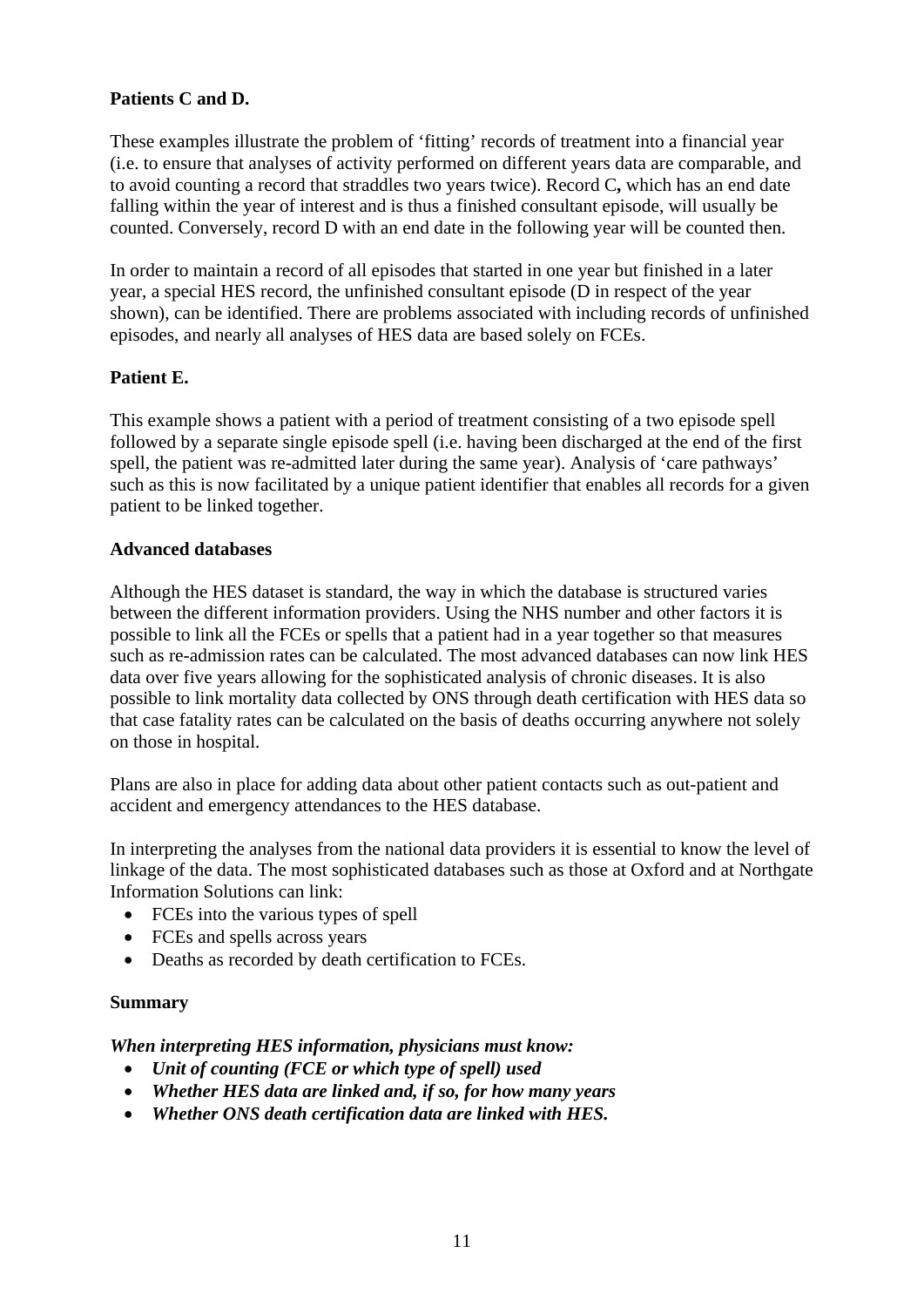#### **ANNEX D: QUALITY OF HES DATA ISSUES ADDRESSED BY ROYAL COLLEGE OF PHYSICIANS** *i***Lab**

<span id="page-11-0"></span>The following are issues which arose when exploring in detail the activity data of individual consultant physicians held in their name on either HES (English consultants) or PEDW (Welsh consultants). There are several factors which need to be considered prior to their wider interpretation:

- Views expressed are those of clinicians in their discussions with *i*Lab staff (i.e. a clinician and an information analyst with experience of HES/PEDW). Interpreting these views therefore as "correct" or "incorrect" should be done with caution. However, as a representation of attitudes towards consultant-level routine data from the clinical perspective, they remain an accurate record of issues to address.
- Reasons for deviation of data from the expected were often traceable back to local circumstance. However, for this very reason some anomalies were not possible to find answers to. In such cases, clinicians were encouraged to further investigate upon their return from the *i*Lab.
- Attempts to quantify these data should also be performed with caution. Once encountered, some issues were possible to search across all presentations for. The frequency of occurrence of other issues was such that specific mention is made of this below. However their significance for one clinician may not have constituted a problem for another and may not have been mentioned or noted, despite being present. The issues outlined below are therefore not meant as a record of all issues quantified by consultant, but rather a selection of some of the problems encountered.
- Similarly, since *i*Lab sessions were conducted over a seven month period, presentations evolved over time and the surrounding issues along with them. The fact that these issues were recorded by the clinical research fellow means that the presence of observer bias must also be considered.
- Some data quality issues unearthed came from retrospective analysis of five years' worth of data. Correspondingly some of these issues had clearly been rectified within this time period. They were recorded however, due to the possibility of the same problem existing in other hospital departments, not represented in the intervention group sample.
- Where activity has been under-estimated or over-estimated due to mis-allocation it stands to reason that in many cases this will reflect the converse for another colleague for whom the activity has also been mis-allocated. Where possible, categorisation of such issues reflects the perspective of the *i*Lab visiting clinician.
- Due to interplay between concepts and categories, some issues described may be assigned to more than one category, or appear in only one despite considerable overlap.

These data were categorised where possible into areas previously described as pertaining to data quality, some of which were more relevant to the subject matter than others. The table below details these categories, each of which was based around a question or questions posed of the data.

|                   | <b>CATEGORY</b> |              |              |  |
|-------------------|-----------------|--------------|--------------|--|
| Question(s) posed |                 |              |              |  |
|                   |                 | Sub-category |              |  |
|                   |                 | Examples     | <b>Notes</b> |  |
|                   |                 |              |              |  |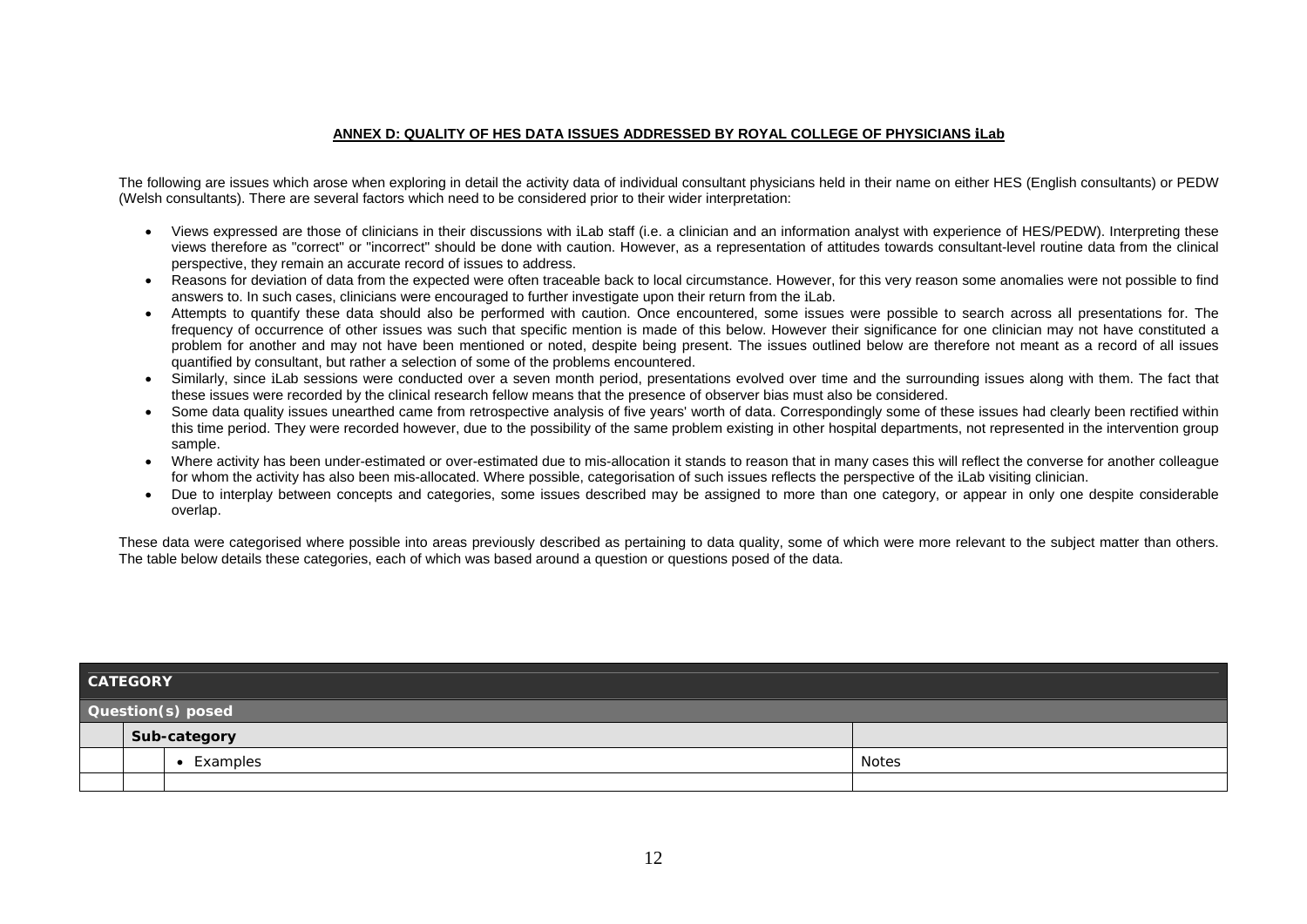|     | A. ACCURACY                         |                                                                                                                                                                                                                                                                                                                                                                                                                                                                                                                                                                                                                                                                                                                                                             |                                                                                                                                                                                      |  |
|-----|-------------------------------------|-------------------------------------------------------------------------------------------------------------------------------------------------------------------------------------------------------------------------------------------------------------------------------------------------------------------------------------------------------------------------------------------------------------------------------------------------------------------------------------------------------------------------------------------------------------------------------------------------------------------------------------------------------------------------------------------------------------------------------------------------------------|--------------------------------------------------------------------------------------------------------------------------------------------------------------------------------------|--|
|     |                                     | Is the information free from error and inaccuracy?                                                                                                                                                                                                                                                                                                                                                                                                                                                                                                                                                                                                                                                                                                          |                                                                                                                                                                                      |  |
| A.1 |                                     | <b>Consultant code</b>                                                                                                                                                                                                                                                                                                                                                                                                                                                                                                                                                                                                                                                                                                                                      |                                                                                                                                                                                      |  |
|     |                                     | • Transposed numbers of GMC code leading to "unknown" consultant on database<br>• Consultant's initials inaccurately recorded locally resulting in the appearance of two<br>consultants on HES rather than one<br>• Activity was recorded against one consultant code several months prior to starting work at<br>the trust<br>• Several occasions of consultant activity being recorded beyond the date of retirement or<br>moving to another trust, sometimes in excess of a year<br>• Consultant code inaccurately recorded (two digits transposed) led to comparisons against<br>wrong clinician (from another trust/specialty)<br>In one trust, large amounts of day case activity were being coded against an invalid<br>(C9999998) code <sup>1</sup> | All material inaccuracies were fed back locally to<br>trusts (via consultants) and where appropriate<br>directly to HES or PEDW                                                      |  |
| A.2 |                                     | Length of stay (LOS)                                                                                                                                                                                                                                                                                                                                                                                                                                                                                                                                                                                                                                                                                                                                        |                                                                                                                                                                                      |  |
|     |                                     | • More than 120 cases with non-acute LOS exceeding 365 days over a 5 year period, known<br>to be inaccurate. Maximum LOS recorded as 2011 days                                                                                                                                                                                                                                                                                                                                                                                                                                                                                                                                                                                                              | Most likely due to failure to "switch off" (i.e.<br>finish) episodes of care at trust level                                                                                          |  |
| A.3 |                                     | <b>Waiting list figures</b>                                                                                                                                                                                                                                                                                                                                                                                                                                                                                                                                                                                                                                                                                                                                 |                                                                                                                                                                                      |  |
|     |                                     | • Inaccuracies of waiting list figures were common, affecting more than half of all visiting<br>consultants. These included inaccurate details about consultants working at particular<br>hospitals, missing consultants, inaccurate details of consultant specialty and perceived<br>inaccuracies of actual waiting times. Concerns were expressed that a single figure for<br>waiting times did not reflect the clinical practice of triaging non-urgent referrals according<br>to seriousness of condition.                                                                                                                                                                                                                                              | Although not part of HES/PEDW, these data are<br>assigned to individual consultants, originate from<br>trust information departments and are available to<br>the public <sup>2</sup> |  |
|     |                                     |                                                                                                                                                                                                                                                                                                                                                                                                                                                                                                                                                                                                                                                                                                                                                             |                                                                                                                                                                                      |  |
|     | <b>B. COMPLETENESS AND COVERAGE</b> |                                                                                                                                                                                                                                                                                                                                                                                                                                                                                                                                                                                                                                                                                                                                                             |                                                                                                                                                                                      |  |
|     |                                     | Is the information complete? Does it reflect all the activity carried out by staff?                                                                                                                                                                                                                                                                                                                                                                                                                                                                                                                                                                                                                                                                         |                                                                                                                                                                                      |  |
| B.1 |                                     | <b>Outpatient data</b>                                                                                                                                                                                                                                                                                                                                                                                                                                                                                                                                                                                                                                                                                                                                      |                                                                                                                                                                                      |  |
|     |                                     | • The lack of outpatient data was the single most common issue arising from looking at HES/PEDW<br>data. Almost every visiting clinician highlighted the fact that the majority of their specialty work                                                                                                                                                                                                                                                                                                                                                                                                                                                                                                                                                     | Clinicians were informed of ongoing plans to<br>make OPD data available in England and                                                                                               |  |

 $1$  A subsequent query of HES and PEDW revealed a total of 522,436 episodes of care for the financial years 2002/03 and 2003/04 recorded against invalid codes in the Consultant code (CONSULT) field. This excludes codes assigned to practitioners other than consultants working in secondary care (e.g. dentists, GPs, nurses, midwives)

<sup>&</sup>lt;sup>2</sup> Three sources of information were used: NHS waiting times in England (http://www.nhs.uk/England/AboutTheNHS/WaitingTimes/ConsultantSearch.aspx); the Welsh equivalent (http://www.hsw.wales.nhs.uk/ipd/specproc.htm) and the Dr Foster website (http://www.drfoster.co.uk/localservices/consGuide.asp).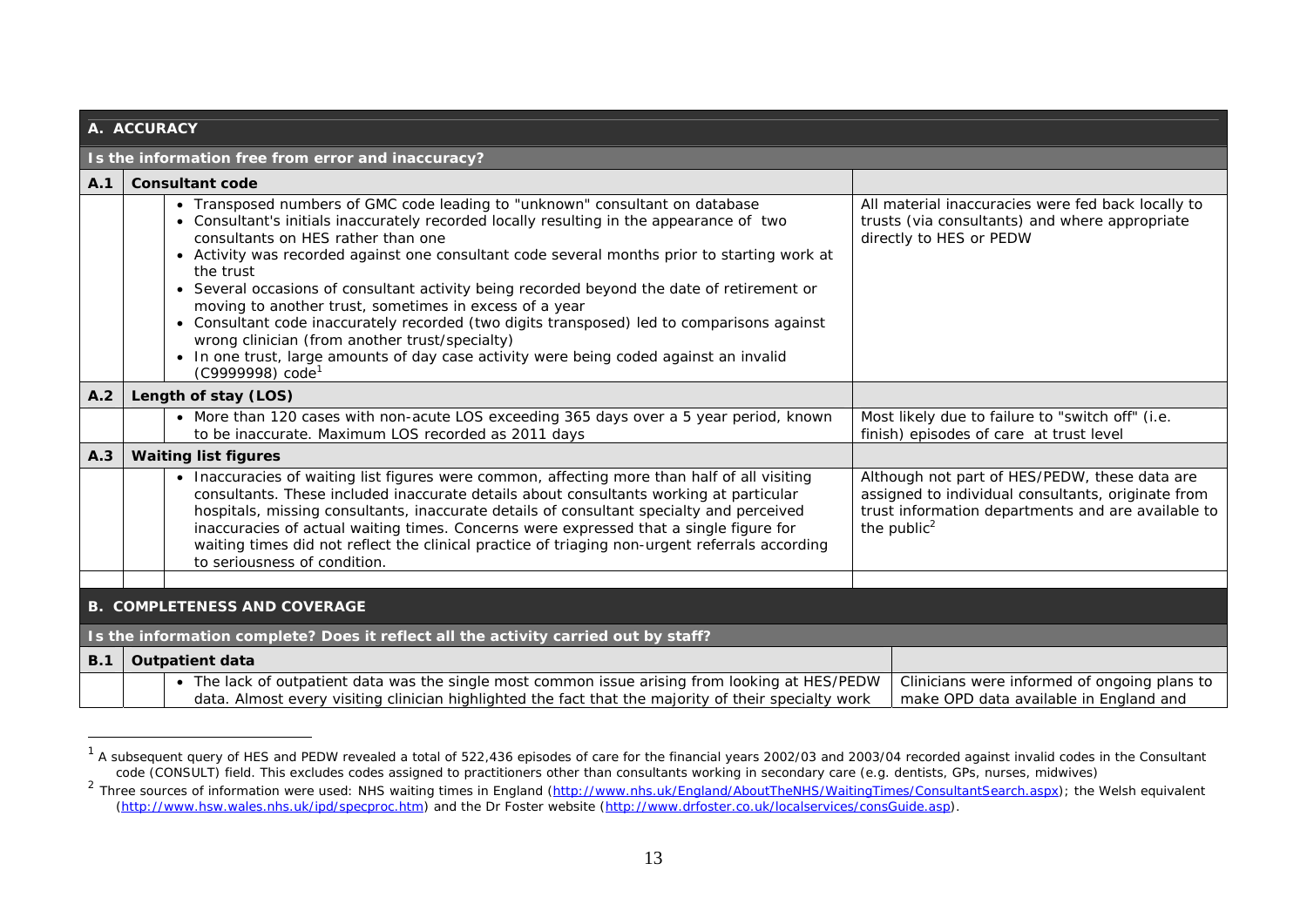|     | (and in some cases the majority of their work) occurred in the outpatient department<br>• More than one clinician expressed the view that they would not have taken part in the <i>i</i> Lab<br>project had they known their recorded activity was limited to inpatients and daycases only                                                                                                                                                                                                                                                                                                                                                                                                                                                                                                                                                                                                                                                                                                                                               | Wales, however the level of detail desired by<br>clinicians is likely to exceed the amount<br>currently submitted centrally                                                                                                                                                                                                                                                                    |
|-----|------------------------------------------------------------------------------------------------------------------------------------------------------------------------------------------------------------------------------------------------------------------------------------------------------------------------------------------------------------------------------------------------------------------------------------------------------------------------------------------------------------------------------------------------------------------------------------------------------------------------------------------------------------------------------------------------------------------------------------------------------------------------------------------------------------------------------------------------------------------------------------------------------------------------------------------------------------------------------------------------------------------------------------------|------------------------------------------------------------------------------------------------------------------------------------------------------------------------------------------------------------------------------------------------------------------------------------------------------------------------------------------------------------------------------------------------|
| B.2 | Activity of non-consultant clinicians                                                                                                                                                                                                                                                                                                                                                                                                                                                                                                                                                                                                                                                                                                                                                                                                                                                                                                                                                                                                    |                                                                                                                                                                                                                                                                                                                                                                                                |
|     | • Several consultants reported activity led by nurse consultants with no input from physicians,<br>examples being ward-based deep vein thrombosis (DVT) clinics, dermatology clinics and in one<br>case responsibility for a rehabilitation ward. In some cases this activity was recorded against a<br>named physician, in others it was not recorded<br>• The activity of junior members of staff and non-career grade staff (i.e. associate specialists) was<br>highlighted as being absent from the database<br>• Other members of the clinical team thought to be implicated in the resourcing of team care (e.g.<br>physiotherapists) were highlighted as being absent from the database                                                                                                                                                                                                                                                                                                                                           | These issues surround the long-standing use<br>of a GMC number representing a "consultant<br>team" of carers, with overall responsibility<br>lying with the consultant themselves.<br>However, several consultants expressed the<br>perceived inappropriateness of using such a<br>measure for comparisons, especially in cases<br>where there is no consultant input into a<br>patient's care |
| B.3 | Ward referrals (inter-specialty requests for inpatient consultation)                                                                                                                                                                                                                                                                                                                                                                                                                                                                                                                                                                                                                                                                                                                                                                                                                                                                                                                                                                     |                                                                                                                                                                                                                                                                                                                                                                                                |
|     | • Several consultants highlighted ward referrals as an area of activity not captured (locally or<br>nationally), despite occupying a regular amount of time each week<br>• In one case this involved the regular performing of an expensive procedure<br>• In medical specialties with few inpatient beds (e.g. neurology), the majority of a consultant's<br>inpatient workload may be taken up by attending and treating patients on other wards, nominally<br>under the care of another consultant<br>• A more formalised arrangement in clinical practice is "shared care" (i.e. when two clinicians from<br>different specialties care for the same patient). One clinician reported three sessions per week<br>devoted to "joint ward rounds" for patients nominally under the care of another physician<br>• One consultant reported mounting pressure for beds leading to ward rounds in the A&E<br>department. Activity by his consultant team which resulted in discharge from A&E did not appear<br>in hospital activity data | "Ward referrals" in hospital occur when a<br>patient under the care of one specialty team<br>require input from a different specialty team.<br>The latter will most often visit the former's<br>ward to provide care, although outpatient<br>attendances are another means for seeing<br>patients.                                                                                             |
| B.4 | <b>Ward attenders</b>                                                                                                                                                                                                                                                                                                                                                                                                                                                                                                                                                                                                                                                                                                                                                                                                                                                                                                                                                                                                                    |                                                                                                                                                                                                                                                                                                                                                                                                |
|     | • More than one consultant mentioned activity occurring on wards classed neither as inpatient nor<br>daycase.<br>• In some specialties (e.g. haematology) such "drop in" facilities for patients may constitute<br>considerable workload occurring regularly<br>• Some trusts did not record such activity, while others coded such activity as daycases                                                                                                                                                                                                                                                                                                                                                                                                                                                                                                                                                                                                                                                                                 |                                                                                                                                                                                                                                                                                                                                                                                                |
| B.5 | <b>Community activity</b>                                                                                                                                                                                                                                                                                                                                                                                                                                                                                                                                                                                                                                                                                                                                                                                                                                                                                                                                                                                                                |                                                                                                                                                                                                                                                                                                                                                                                                |
|     | • Community rehabilitation medicine work not represented for one consultant. Activity known to be<br>recorded but not entered onto local PAS                                                                                                                                                                                                                                                                                                                                                                                                                                                                                                                                                                                                                                                                                                                                                                                                                                                                                             | PAS: Patient administration system                                                                                                                                                                                                                                                                                                                                                             |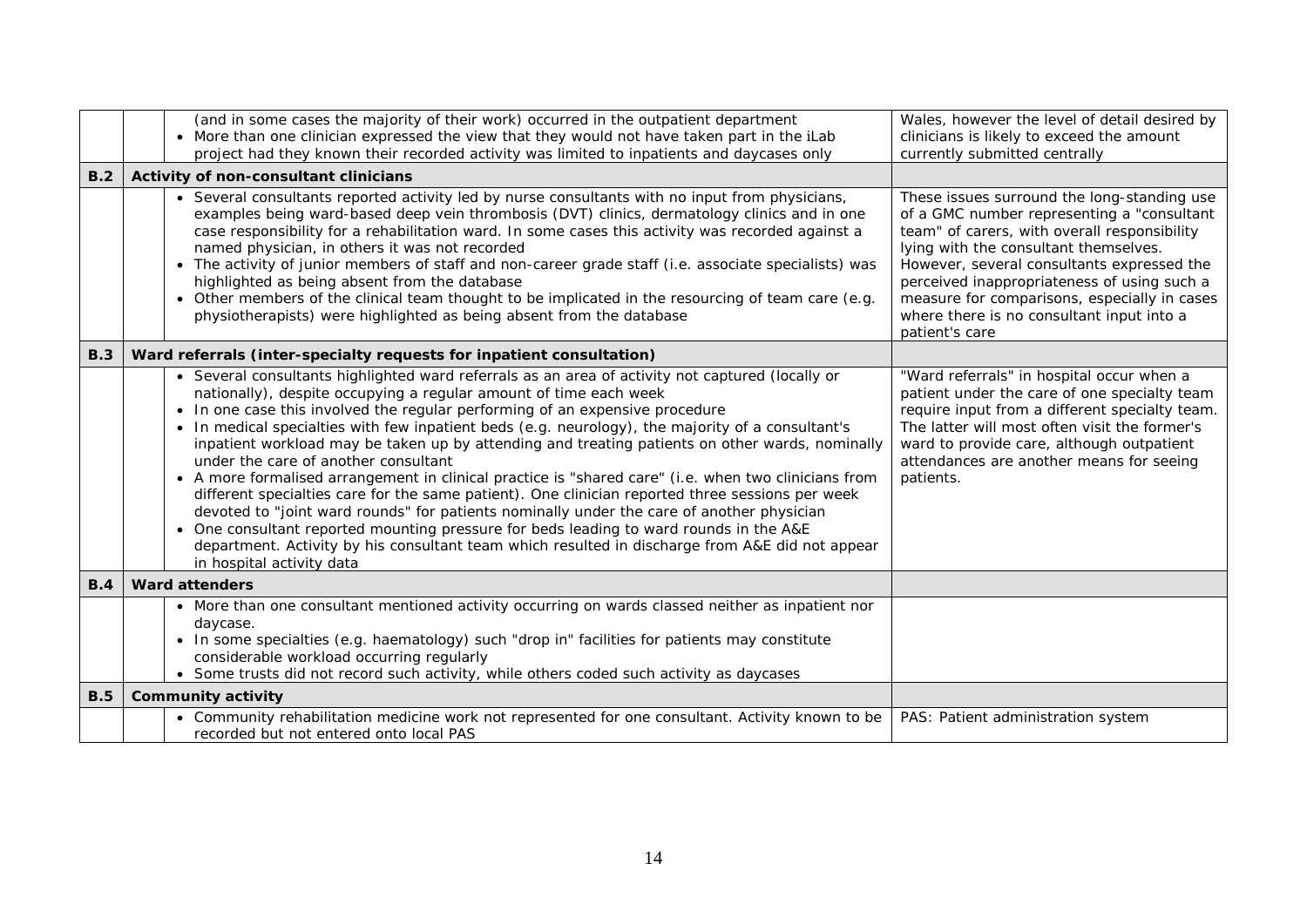|     | C. VALIDITY                                                                                                                                                                                                                                                                                                                                                                                                                                                                                                                                                                                                                                                                                                                                                                                                                                                                                                                                                                                                                                                                                                                                                                                                                                                                                                                                                                                                                                                                                                                                                                                                                                                            |                                                                                                                                                                                                                                                                                                                                                                                                                                           |  |  |
|-----|------------------------------------------------------------------------------------------------------------------------------------------------------------------------------------------------------------------------------------------------------------------------------------------------------------------------------------------------------------------------------------------------------------------------------------------------------------------------------------------------------------------------------------------------------------------------------------------------------------------------------------------------------------------------------------------------------------------------------------------------------------------------------------------------------------------------------------------------------------------------------------------------------------------------------------------------------------------------------------------------------------------------------------------------------------------------------------------------------------------------------------------------------------------------------------------------------------------------------------------------------------------------------------------------------------------------------------------------------------------------------------------------------------------------------------------------------------------------------------------------------------------------------------------------------------------------------------------------------------------------------------------------------------------------|-------------------------------------------------------------------------------------------------------------------------------------------------------------------------------------------------------------------------------------------------------------------------------------------------------------------------------------------------------------------------------------------------------------------------------------------|--|--|
|     | Are the data items valid? Is information "within range" of that expected?                                                                                                                                                                                                                                                                                                                                                                                                                                                                                                                                                                                                                                                                                                                                                                                                                                                                                                                                                                                                                                                                                                                                                                                                                                                                                                                                                                                                                                                                                                                                                                                              |                                                                                                                                                                                                                                                                                                                                                                                                                                           |  |  |
|     | Note: Over half the consultant interviews (57%) highlighted issues falling into this category, as described below                                                                                                                                                                                                                                                                                                                                                                                                                                                                                                                                                                                                                                                                                                                                                                                                                                                                                                                                                                                                                                                                                                                                                                                                                                                                                                                                                                                                                                                                                                                                                      |                                                                                                                                                                                                                                                                                                                                                                                                                                           |  |  |
| C.1 | Invalid or incomplete coding                                                                                                                                                                                                                                                                                                                                                                                                                                                                                                                                                                                                                                                                                                                                                                                                                                                                                                                                                                                                                                                                                                                                                                                                                                                                                                                                                                                                                                                                                                                                                                                                                                           |                                                                                                                                                                                                                                                                                                                                                                                                                                           |  |  |
|     | • High rates of R69 or R69X codes compared to national figure for the consultant's specialty<br>(consultant or one of their colleagues). This was seen in approximately 20% of cases. The<br>highest rate seen was 65% of all activity recorded by a PCT for a geriatrician's work.<br>In one case no hospital identifier code was submitted with data<br>$\bullet$<br>• For one consultant a large number of "planned" admissions were submitted with a length of<br>stay equalling zero <sup>3</sup><br>• In one case no specialty code had been submitted (MAINSPEF or TRETSPEF; see note<br>associated with E.1)                                                                                                                                                                                                                                                                                                                                                                                                                                                                                                                                                                                                                                                                                                                                                                                                                                                                                                                                                                                                                                                   | 1. R69X is a diagnostic code assigned by HES<br>when a field is left blank or contains an invalid<br>code. R69 is a valid ICD-10 code which<br>signifies "Unknown and unspecified causes of<br>morbidity". It is very occasionally submitted<br>by a trust if no diagnosis can be ascertained<br>from the medical record.<br>2. The definition of a planned admission<br>involves an overnight stay                                       |  |  |
| C.2 | Clinically perceived inappropriate coding of primary diagnoses/procedures                                                                                                                                                                                                                                                                                                                                                                                                                                                                                                                                                                                                                                                                                                                                                                                                                                                                                                                                                                                                                                                                                                                                                                                                                                                                                                                                                                                                                                                                                                                                                                                              |                                                                                                                                                                                                                                                                                                                                                                                                                                           |  |  |
|     | • In two cases, descriptive "Z" codes were used as primary diagnosis for large number of<br>episodes. In one of these cases (rehabilitation medicine) almost all activity was coded thus.<br>• There were several examples of clinicians feeling particular codes were inappropriately used as<br>a primary diagnosis, for example senility and obesity<br>• Clinicians highlighted on several occasions that they disagreed with the ICD-10 diagnosis<br>chosen for particular high-volume cases, suggesting a more "clinically appropriate" code in<br>most cases<br>• In many cases, clinicians believed coding could have been performed to a more detailed level<br>(i.e. they saw an over-reliance on "not elsewhere classified" or "not otherwise specified" codes)<br>Similarly, a large number of dermatology daycase biopsies were coded without the site of<br>$\bullet$<br>biopsy recorded<br>• Conversely, there were examples of negative test results being coded with a definitive<br>diagnosis (the commonest example being negative DVT scans coded as a "specified soft tissue<br>disorder" rather than a symptom code<br>• More than one clinician highlighted shortcomings in ICD-10 for reflecting current practice. For<br>example, a large amount of gastroenterology work concerning Barratt's oesophagus was<br>described as closely as possible with the ICD-10 code "ulcer of oesophagus"<br>• Coding overlap was highlighted for cardiology procedures (angiocardiography) using OPCS-4<br>(e.g. ten different types of angiography had been recorded where a clinical distinction could be<br>made between only four or five procedures) | It must be stated once again that these views<br>are simply the clinical perspective on the<br>clinical coding of activity. More than<br>establishing right or wrong practices these<br>views serve to highlight the effect local policy<br>and interpretation of coding rules can have on<br>national statistics at a consultant level - and<br>the need for dialogue between clinicians and<br>clinical coding staff to overcome these. |  |  |

 $^3$  During the iterative process of consultant presentations, it became apparent that simplifying admission method categories into clinically intuitive "Emergency" vs. "Planned" vs. "Daycase" admissions would be beneficial. Therefore, for the purposes of iLab presentations, "Planned" admissions included episodes which had an admission method (ADMIMETH) of either 11 (waiting list), 12 (booked) or 13 (planned)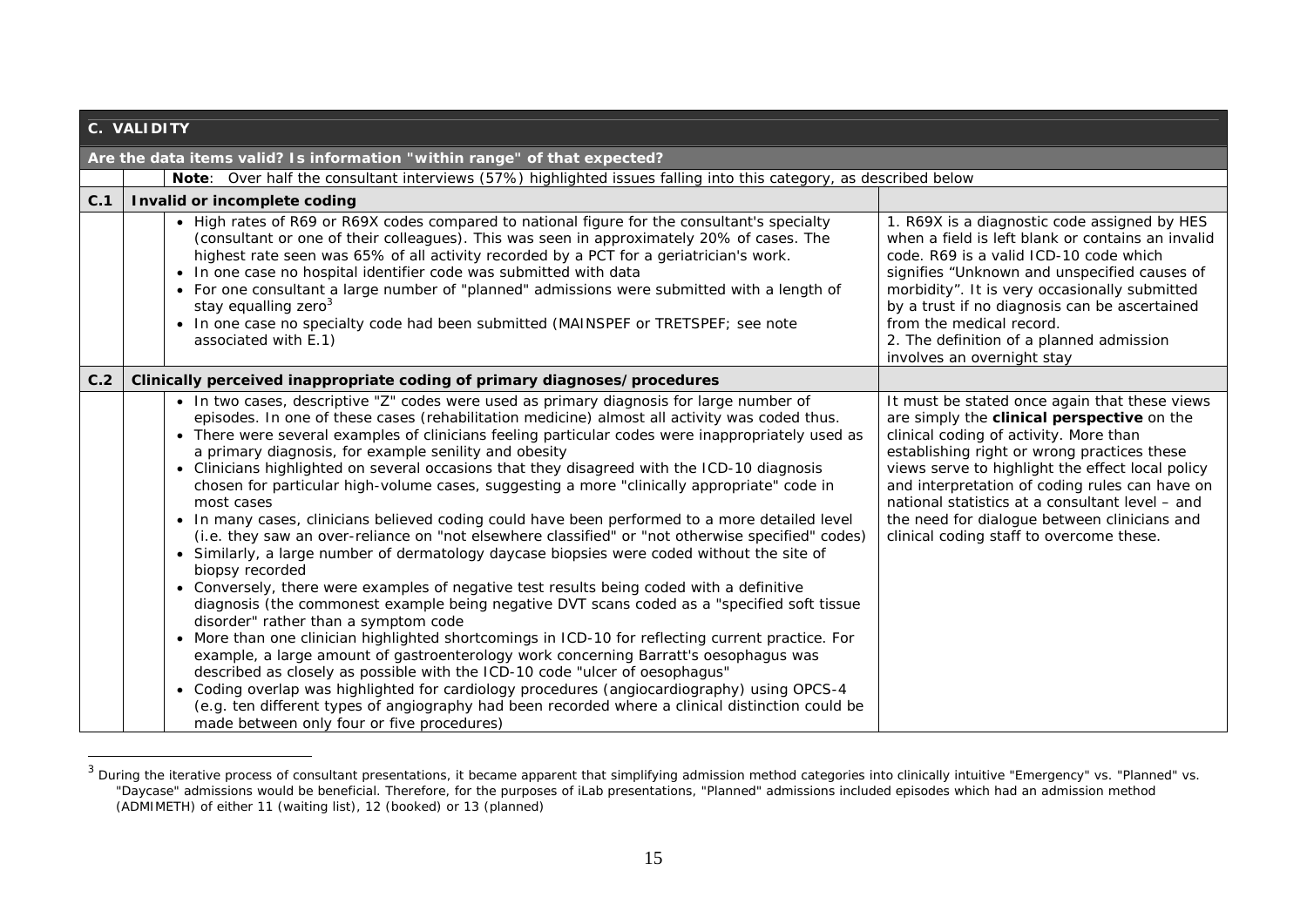|                                                                                                                                                                                                                                                                                                                                                                                | <b>D. TIMELINESS</b>                                                                                                                                                                                                                                                                                                                                                                                                                                                                                                                       |                                                                                                                                                                                                                                                                                                                                                                                                                                                                                                                                                                                                                                                                                                                                                                                                                                                                                                                                                                                                                                                                                                     |                                                                                                                                                                                                                                                                                                                                                                                                                                                                                                                                                                                                                  |  |
|--------------------------------------------------------------------------------------------------------------------------------------------------------------------------------------------------------------------------------------------------------------------------------------------------------------------------------------------------------------------------------|--------------------------------------------------------------------------------------------------------------------------------------------------------------------------------------------------------------------------------------------------------------------------------------------------------------------------------------------------------------------------------------------------------------------------------------------------------------------------------------------------------------------------------------------|-----------------------------------------------------------------------------------------------------------------------------------------------------------------------------------------------------------------------------------------------------------------------------------------------------------------------------------------------------------------------------------------------------------------------------------------------------------------------------------------------------------------------------------------------------------------------------------------------------------------------------------------------------------------------------------------------------------------------------------------------------------------------------------------------------------------------------------------------------------------------------------------------------------------------------------------------------------------------------------------------------------------------------------------------------------------------------------------------------|------------------------------------------------------------------------------------------------------------------------------------------------------------------------------------------------------------------------------------------------------------------------------------------------------------------------------------------------------------------------------------------------------------------------------------------------------------------------------------------------------------------------------------------------------------------------------------------------------------------|--|
|                                                                                                                                                                                                                                                                                                                                                                                |                                                                                                                                                                                                                                                                                                                                                                                                                                                                                                                                            | Is the information available at the right time?                                                                                                                                                                                                                                                                                                                                                                                                                                                                                                                                                                                                                                                                                                                                                                                                                                                                                                                                                                                                                                                     |                                                                                                                                                                                                                                                                                                                                                                                                                                                                                                                                                                                                                  |  |
| D.1                                                                                                                                                                                                                                                                                                                                                                            |                                                                                                                                                                                                                                                                                                                                                                                                                                                                                                                                            | Delayed refresh data leading to coding anomalies                                                                                                                                                                                                                                                                                                                                                                                                                                                                                                                                                                                                                                                                                                                                                                                                                                                                                                                                                                                                                                                    |                                                                                                                                                                                                                                                                                                                                                                                                                                                                                                                                                                                                                  |  |
|                                                                                                                                                                                                                                                                                                                                                                                |                                                                                                                                                                                                                                                                                                                                                                                                                                                                                                                                            | Note: In order to provide clinicians with the most recent and clinically relevant data for discussion, provisional data was used whenever made<br>available. Using such data prior to the annual refresh (see notes below) however led to the following noticeable problems<br>• Artificially high R69X rates for 2003/04 (financial year) data were seen in all visiting consultants up                                                                                                                                                                                                                                                                                                                                                                                                                                                                                                                                                                                                                                                                                                            | The availability of fully operational data                                                                                                                                                                                                                                                                                                                                                                                                                                                                                                                                                                       |  |
| to the HES annual refresh in December 2004 (affecting approximately 75% of consultants)<br>• For a number of consultants total levels of activity were markedly reduced for 2003/04 data, prior<br>to the refresh<br>• Similarly for one Welsh consultant visiting in November 2004, there was no activity yet recorded<br>for the final quarter of the 2003/04 financial year |                                                                                                                                                                                                                                                                                                                                                                                                                                                                                                                                            | from HES/PEDW depended on the timing<br>of the "annual refresh" of data, whereby<br>all fields are updated following final<br>submissions from all trusts in the UK. For<br>the 2003/04 financial year (i.e. up to 31 <sup>st</sup>                                                                                                                                                                                                                                                                                                                                                                                                                                                                                                                                                                                                                                                                                                                                                                                                                                                                 |                                                                                                                                                                                                                                                                                                                                                                                                                                                                                                                                                                                                                  |  |
|                                                                                                                                                                                                                                                                                                                                                                                |                                                                                                                                                                                                                                                                                                                                                                                                                                                                                                                                            | • Conversely for one consultant the presence of many duplicate episodes (subsequently cleansed out<br>in the annual refresh) resulted in artificially high activity levels when visiting in October 2004                                                                                                                                                                                                                                                                                                                                                                                                                                                                                                                                                                                                                                                                                                                                                                                                                                                                                            | March 04) this occurred in December 2004                                                                                                                                                                                                                                                                                                                                                                                                                                                                                                                                                                         |  |
|                                                                                                                                                                                                                                                                                                                                                                                |                                                                                                                                                                                                                                                                                                                                                                                                                                                                                                                                            | <b>E. RELEVANCE FOR PURPOSE</b>                                                                                                                                                                                                                                                                                                                                                                                                                                                                                                                                                                                                                                                                                                                                                                                                                                                                                                                                                                                                                                                                     |                                                                                                                                                                                                                                                                                                                                                                                                                                                                                                                                                                                                                  |  |
|                                                                                                                                                                                                                                                                                                                                                                                | Is the information contextually appropriate in the eyes of the consultant? Does it reflect clinical practice? Is it relevant for supporting the<br>appraisal & revalidation processes?<br>Note: Overall, this category and the following one (F) accounted for the majority of data quality issues identified from the clinical perspective<br>when discussing HES/PEDW data. Almost every session raised issues falling into these two categories, with the vast majority of consultants'<br>data contributing to multiple sub-categories |                                                                                                                                                                                                                                                                                                                                                                                                                                                                                                                                                                                                                                                                                                                                                                                                                                                                                                                                                                                                                                                                                                     |                                                                                                                                                                                                                                                                                                                                                                                                                                                                                                                                                                                                                  |  |
| E.1                                                                                                                                                                                                                                                                                                                                                                            |                                                                                                                                                                                                                                                                                                                                                                                                                                                                                                                                            | Use of specialty code                                                                                                                                                                                                                                                                                                                                                                                                                                                                                                                                                                                                                                                                                                                                                                                                                                                                                                                                                                                                                                                                               |                                                                                                                                                                                                                                                                                                                                                                                                                                                                                                                                                                                                                  |  |
|                                                                                                                                                                                                                                                                                                                                                                                |                                                                                                                                                                                                                                                                                                                                                                                                                                                                                                                                            | • For the majority of consultants engaged in both emergency and non-emergency activity the use<br>of the specialty code (see note) was perceived as not accurately reflecting clinical practice. For<br>many specialists, all their activity was coded under General Medicine. For the remainder of<br>physicians (save from three) all their activity was coded under a medical specialty code, despite<br>large amounts of General Medicine activity<br>• For a small number of consultants their specialty was not represented on HES/PEDW (e.g.<br>hepatology, acute medicine), and activity was coded under an alternative (e.g. gastroenterology,<br>general medicine)<br>• For two consultants five years of activity was coded with a specialty function code of General<br>Medicine, but the main specialty activity varied, being split between General Medicine and<br>another code (Cardiology/Thoracic medicine in these two cases)<br>Use of specialty codes varied greatly from one trust to another, markedly reducing the validity of<br>specialty comparisons at a national level | The Data Dictionary states that a physician<br>engaged in any unselected emergency work<br>should have a "main specialty" (i.e.<br>contracted) code (MAINSPEF) of General<br>Medicine. A separate data item (TRETSPEF)<br>is the "Specialty function code" (i.e. the<br>specialty best describing that under which<br>the patient was treated), which may be<br>expected therefore to vary more than the<br>"main specialty" code. For all but three of<br>the consultants in the study, both these<br>fields contained the same information, and<br>in this table are referred to simply as<br>"Specialty Code" |  |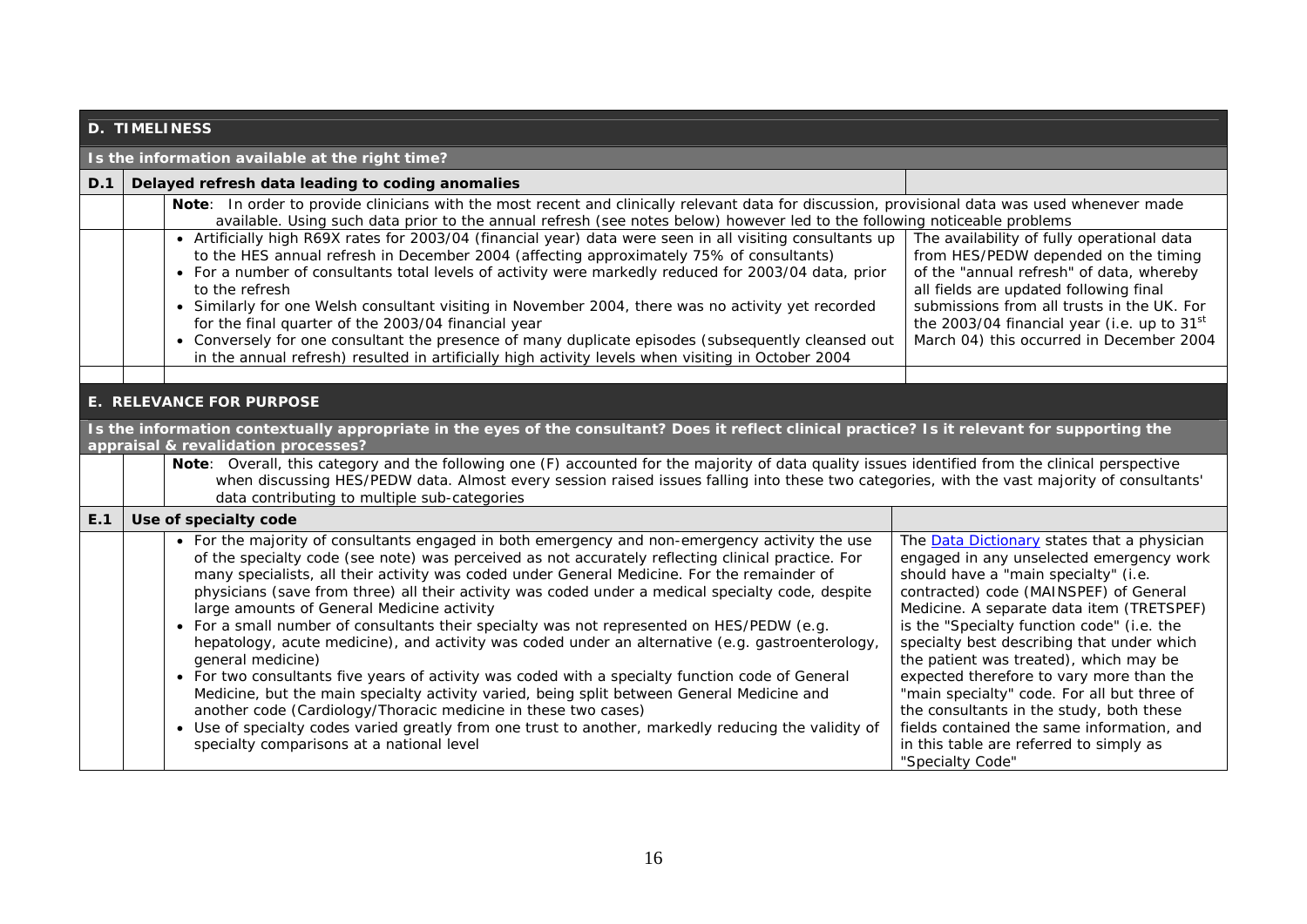| E.2 | Use of admission method code                                                                                                                                                                                                                                                                                                                                                                                                                                                                                                                                                                                                                                                                                                                                                                                                                                                                                                                                                                                                                                   |                                                                                                                                                                                                                                                                                                                                                                                                                                                                                                                                                                                                                               |
|-----|----------------------------------------------------------------------------------------------------------------------------------------------------------------------------------------------------------------------------------------------------------------------------------------------------------------------------------------------------------------------------------------------------------------------------------------------------------------------------------------------------------------------------------------------------------------------------------------------------------------------------------------------------------------------------------------------------------------------------------------------------------------------------------------------------------------------------------------------------------------------------------------------------------------------------------------------------------------------------------------------------------------------------------------------------------------|-------------------------------------------------------------------------------------------------------------------------------------------------------------------------------------------------------------------------------------------------------------------------------------------------------------------------------------------------------------------------------------------------------------------------------------------------------------------------------------------------------------------------------------------------------------------------------------------------------------------------------|
|     | • In several cases the use of a particular admission method code was not perceived to reflect<br>clinical practice or definitions given in the data dictionary. <sup>4</sup> Examples included:<br>o "Planned" or daycase activity being coded in bulk as emergencies (e.g. iron/pamidronate<br>infusions)<br>o Daycases with LOS=0 being coded as "planned" (i.e. overnight stay) admissions. In one<br>example all occurrences of the same activity were coded differently by two hospitals within<br>one trust (i.e. one coded as daycases while the other coded as "planned" admissions)<br>o Daycase chemotherapy being coded in bulk as emergency admissions<br>o Patients attending a hospital ward (either as part of a planned attendance for treatment or<br>for clinical advice) being coded as daycase admissions (e.g. daily nurse-administered<br>anticoagulant injections for deep vein thrombosis; haematology "drop in" ward attenders)                                                                                                       | Although not as varied as the use of the<br>specialty code, there were a number of<br>differences in coding practices concerning<br>admission method from one trust to another.<br>Some of these appeared to be due in part to<br>new staff activities and services not able to<br>be coded using current methods. As a result,<br>in other trusts such activity was not being<br>submitted centrally (see Section B.2)                                                                                                                                                                                                       |
| E.3 | <b>Team working</b>                                                                                                                                                                                                                                                                                                                                                                                                                                                                                                                                                                                                                                                                                                                                                                                                                                                                                                                                                                                                                                            |                                                                                                                                                                                                                                                                                                                                                                                                                                                                                                                                                                                                                               |
|     | • Several physicians highlighted progressive changes in working practices which have led to<br>departmental team-based care (i.e. responsibility for clinical decisions concerning one patient<br>episode being shared among more than one consultant).<br>o In more than one case activity was collected at this team level, and simply divided equally<br>among the consultants involved, irrespective of where responsibility for care lay<br>o In more than one case a paired team of consultants had the vast majority of activity<br>recorded against one consultant<br>• A group of physicians working as a team in one trust did not record transfers of care between<br>them<br>• In one case a senior member of the nursing staff instigated transfers of care by allocating activity<br>to a team of consultants in order to even workload on a ward<br>• The responsibility for patients on intensive care or high dependency units is inevitably shared<br>between the admitting consultant and the intensivist or intensivists staffing the unit | 1. Similar to the issues raised in B.2, the<br>attachment of GMC code to episodes of care<br>represents overall responsibility for a<br>patient's care during that episode. However,<br>there is currently no means for assigning<br>more than one consultant to one episode of<br>care in order to reflect team working or<br>shared care<br>2. It is possible to record the presence of a<br>patient on an intensive care or high<br>dependency unit by use of an Augmented<br>Care Period (ACP) "tail". However, ACP data<br>are often incomplete <sup>5</sup> , and take no account<br>of team working on the unit itself |
| E.4 | <b>Benchmarking against colleagues</b>                                                                                                                                                                                                                                                                                                                                                                                                                                                                                                                                                                                                                                                                                                                                                                                                                                                                                                                                                                                                                         |                                                                                                                                                                                                                                                                                                                                                                                                                                                                                                                                                                                                                               |
|     | • Some consultants expressed a difficulty identifying peers with the same specialty interest or<br>equivalent caseload for benchmarking purposes<br>• Benchmarking without knowledge of workforce data (i.e. differences in staffing rotas from one<br>hospital to another) was seen by clinicians as reducing the validity of comparisons (see also<br>Section F.1)<br>. Benchmarking outside of any one hospital was perceived as invalid by many clinicians due to:<br>o differences in admission policies between hospitals/trusts (regarding routes of admission                                                                                                                                                                                                                                                                                                                                                                                                                                                                                          | 1. This first issue was especially pertinent for<br>clinicians whose specialty was not<br>represented on HES/PEDW. However,<br>general problems with use of the specialty<br>code (see section E.1) also augmented this<br>problem<br>2. Since completion of the study, linked                                                                                                                                                                                                                                                                                                                                                |

<sup>&</sup>lt;sup>4</sup> Data Dictionaries can be found on the internet: HES (http://www.connectingforhealth.nhs.uk/datastandards/datadictionary); PEDW (http://datadict.hsw.wales.nhs.uk/Current/htm/hh\_start.htm [NHS internet only])

<sup>&</sup>lt;sup>5</sup> See http://www.hesonline.org.uk/Ease/servlet/ContentServer?siteID=1937&categoryID=176 for more details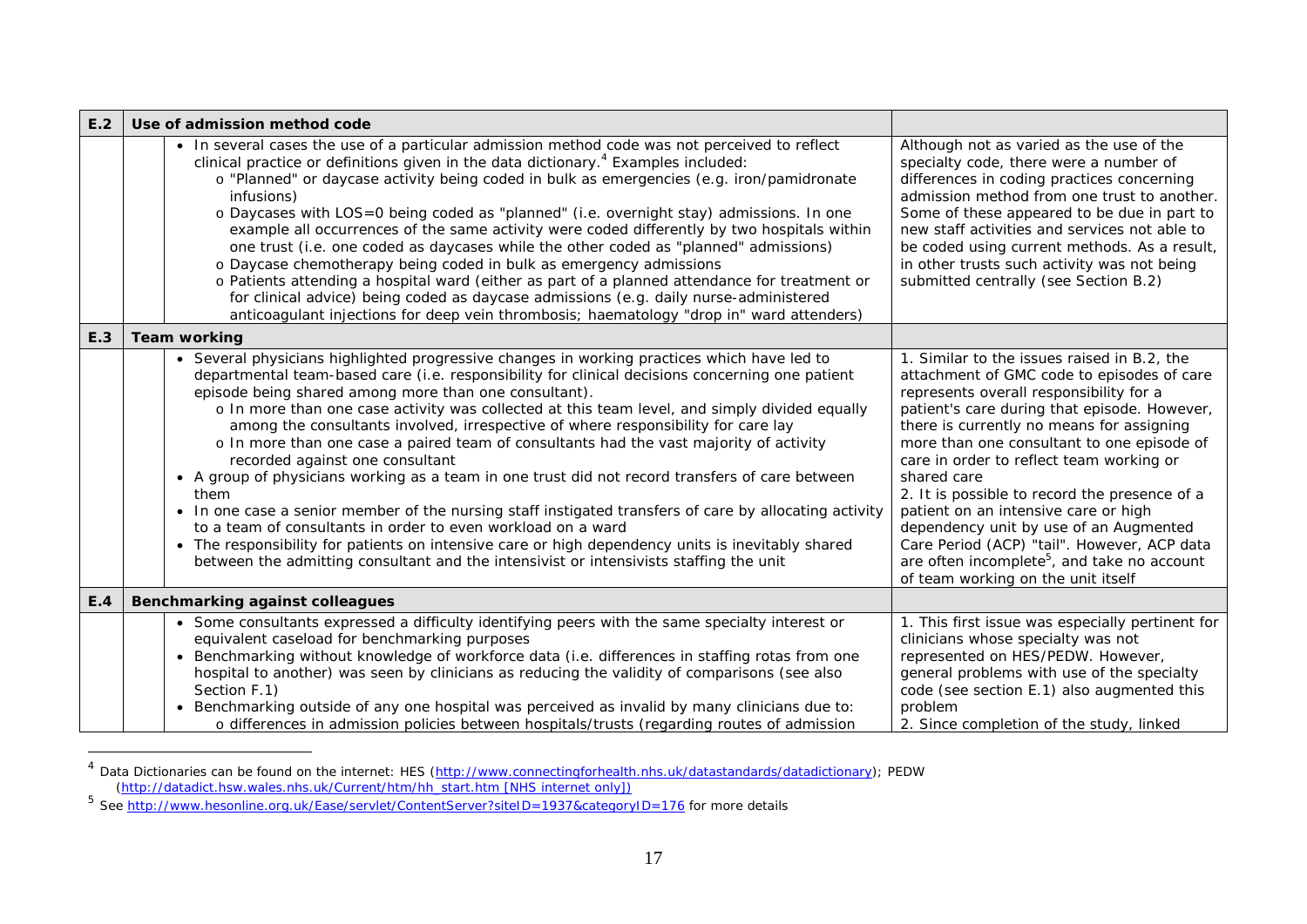|     | and age cut-off policies) which may affect casemix<br>o different coding practices (administrative and/or clinical) between hospitals/trusts<br>o different discharge policies between hospitals/trusts (see also section F.3)<br>• Various limitations concerning comparisons of mortality rates using HES/PEDW were expressed:<br>o During the study mortality rates were for inpatient deaths only, not taking into account<br>varying discharge policies, local hospice facilities, hospital-based palliative care services or<br>social services for care of the terminally ill at home<br>o Varying admission policies (e.g. multiple re-admissions reducing overall mortality rates<br>when measured by number of episodes; see also issues highlighted in section E.2)<br>o Problems comparing mortality rates to national figures using specialty code (see section<br>E.1<br>o Similarly, problems comparing mortality rates by individual without adjusting for casemix<br>(especially large numbers of elderly patients or cancer cases)<br>o HES/PEDW do not contain enough measures of casemix to ensure comparisons of like with<br>like<br>o Problems with incorrect allocation of activity to consultants (see sections E.5 and E.6)<br>o Several consultants expressed surprise at their mortality rates, ascertaining from local<br>audits and personal data collection than they were in reality higher than rates recorded on<br><b>HES/PEDW</b> | mortality data has become available through<br>HES which will address the first issue<br>concerning mortality rate comparisons.<br>These data are currently not available down<br>to consultant level, but the <i>i</i> Lab is working<br>with HES to enable such comparisons                                                                                                                                                                                                                                                                                                                                                                                                                                                                                                                                                                                                                                        |
|-----|-----------------------------------------------------------------------------------------------------------------------------------------------------------------------------------------------------------------------------------------------------------------------------------------------------------------------------------------------------------------------------------------------------------------------------------------------------------------------------------------------------------------------------------------------------------------------------------------------------------------------------------------------------------------------------------------------------------------------------------------------------------------------------------------------------------------------------------------------------------------------------------------------------------------------------------------------------------------------------------------------------------------------------------------------------------------------------------------------------------------------------------------------------------------------------------------------------------------------------------------------------------------------------------------------------------------------------------------------------------------------------------------------------------------------------------------------------------------------|----------------------------------------------------------------------------------------------------------------------------------------------------------------------------------------------------------------------------------------------------------------------------------------------------------------------------------------------------------------------------------------------------------------------------------------------------------------------------------------------------------------------------------------------------------------------------------------------------------------------------------------------------------------------------------------------------------------------------------------------------------------------------------------------------------------------------------------------------------------------------------------------------------------------|
| E.5 | Under-estimation of activity levels                                                                                                                                                                                                                                                                                                                                                                                                                                                                                                                                                                                                                                                                                                                                                                                                                                                                                                                                                                                                                                                                                                                                                                                                                                                                                                                                                                                                                                   |                                                                                                                                                                                                                                                                                                                                                                                                                                                                                                                                                                                                                                                                                                                                                                                                                                                                                                                      |
|     | • Incomplete recording of procedures performed was the single most common reason for perceived<br>under-estimation of activity, affecting the majority of consultants. Some examples of procedures<br>carried out in large numbers but not seen or significantly under-represented on HES/PEDW<br>included:<br>o Endoscopic procedures (gastroscopy, colonoscopy, bronchoscopy)<br>o Insertion or replacement of central lines<br>o Synacthen test daycase procedures<br>o Haemodialysis<br>o Liver biopsies<br>o Lumbar punctures<br>o Chest drains and pleural aspirates<br>o Bone marrow aspirates<br>o Transoesophageal echocardiograms (performed as daycase by consultant cardiologist)<br>o General ICU procedures, including tracheostomy (there were often large numbers of ICU<br>patients with no procedures recorded despite LOS>1)<br>o Examples of large numbers of daycase attenders (>100) with no procedure recorded for the<br>episode<br>o Comments were also made about the sporadic coding of minor procedures such as bladder<br>catheterisation, infusion of therapeutic substances and transfusion (where either large<br>numbers or none at all were expected by clinicians)                                                                                                                                                                                                                                                                 | 1. For the various reasons described, this<br>sub-category was one of the commonest<br>reason clinicians felt HES/PEDW data did not<br>reflect their clinical practice. This sub-<br>category does not take into account activity<br>omitted as described in sections B.1 to B.5<br>2. It is conceivable that some of the missing<br>procedure activity has been coded as<br>outpatient activity, thereby not appearing in<br>the HES/PEDW dataset. This is especially<br>true of gastroenterology endoscopic<br>procedures, although consensus over such<br>policy appeared to vary between trusts<br>3. Similarly, the appearance of small<br>numbers of minor procedures for many<br>consultants suggested a lack of consensus<br>over what constitutes a "codable" procedure<br>4. Misallocation of procedures was<br>commonly identified by searching for all<br>instances of a particular procedure across all |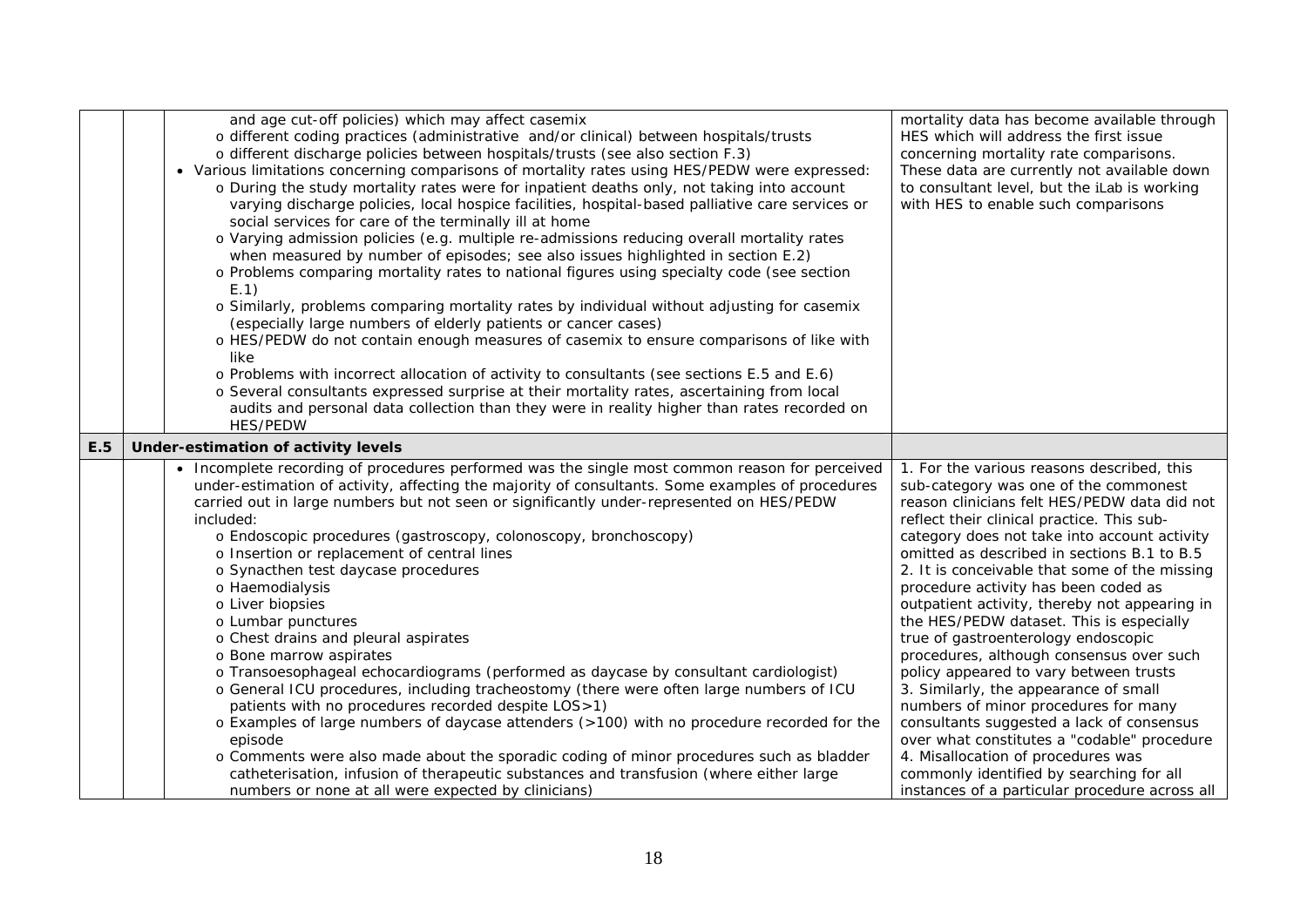|     | • Misallocation of procedures was the second most common reason for an individual's activity<br>being under-represented on HES/PEDW, affecting approximately half of the consultants.<br>Examples included:<br>o Gastrointestinal endoscopic procedures<br>o Bronchoscopies<br>o In one case sleep studies performed by four consultants but all episodes allocated to just<br>one<br>• Misallocation of activity in general resulting from failure to document transfers of care affected<br>several consultants. Specific causes identified included:<br>o Large numbers of discharges from coronary care unit (CCU) under care of admitting (non-<br>cardiologist) consultant<br>o Daily ward return being completed using inaccurate on-call rota information<br>o Large amounts of ICU activity being absent from database for one intensivist<br>o All cystic fibrosis activity being coded to one (paediatric) consultant despite transfers to<br>respiratory consultants occurring regularly<br>o Presence of activity coded against clinically inactive academic staff<br>• Unexplained causes of missing data were seen with a small number of consultants. In one case<br>activity did not appear on HES until nine months after the clinician commenced work. In another<br>case all members of a haematology department were without daycase activity, despite regular<br>occurrences of day care                                                                                    | procedure codes for the entire trust.<br>Consultants were able to identify those<br>clinicians likely or unlikely to be performing<br>such procedures. The most likely cause of<br>misallocation was thought to be<br>undocumented transfer of care (affecting<br>inpatient procedures especially)<br>5. Misallocation of procedures or activity in<br>general due to inaccurate or undocumented<br>transfers of care for one consultant resulted<br>in over-estimation of activity for another<br>consultant (see section E.6)                                                                                                                                                                                                                                                                                    |
|-----|---------------------------------------------------------------------------------------------------------------------------------------------------------------------------------------------------------------------------------------------------------------------------------------------------------------------------------------------------------------------------------------------------------------------------------------------------------------------------------------------------------------------------------------------------------------------------------------------------------------------------------------------------------------------------------------------------------------------------------------------------------------------------------------------------------------------------------------------------------------------------------------------------------------------------------------------------------------------------------------------------------------------------------------------------------------------------------------------------------------------------------------------------------------------------------------------------------------------------------------------------------------------------------------------------------------------------------------------------------------------------------------------------------------------------------------------------------------------------------------------------|--------------------------------------------------------------------------------------------------------------------------------------------------------------------------------------------------------------------------------------------------------------------------------------------------------------------------------------------------------------------------------------------------------------------------------------------------------------------------------------------------------------------------------------------------------------------------------------------------------------------------------------------------------------------------------------------------------------------------------------------------------------------------------------------------------------------|
| E.6 | Over-estimation of activity levels                                                                                                                                                                                                                                                                                                                                                                                                                                                                                                                                                                                                                                                                                                                                                                                                                                                                                                                                                                                                                                                                                                                                                                                                                                                                                                                                                                                                                                                                |                                                                                                                                                                                                                                                                                                                                                                                                                                                                                                                                                                                                                                                                                                                                                                                                                    |
|     | • Misallocation of procedures as described in E.5 (note 4) was an obvious cause for clinicians being<br>credited with too much activity.<br>o Almost every visiting clinician had small numbers of procedures (generally <5) recorded<br>against their name which they knew to be an inaccurate representation of their activity<br>o Several consultants had large numbers of endoscopic procedures their consultant team did<br>not perform, coded against their name<br>o One intensivist had in excess of 160 liver transplant operations recorded against their name<br>as a primary procedure over a five year period, in addition to a selection of other major<br>surgical procedures. This was also the case for other intensive care consultants working on<br>the same unit<br>• Similarly misallocation of activity in general resulting from failure to document transfers of care<br>(as described in E.5) was another reason for over-estimation of activity levels.<br>o This occurred in more than one case when a clinician was nominally the receiving consultant<br>for emergency admissions, but did not assume responsibility for the patient's subsequent<br>care<br>o Transfers of care from areas of high dependence (ICU/HDU) back to the care of ward<br>physicians were found to be poorly documented in one case<br>o A consultant working in a large specialist centre had the activity of a "visiting" clinician from<br>another locality coded against their name | 1. Over-estimation of activity was<br>highlighted frequently (in approximately<br>50% of visits), although the problem was<br>not as common as under-estimation. This<br>may have been because the latter is more<br>obvious when missing from one consultant's<br>data, but less so when wrongly allocated to<br>a larger number of consultants.<br>2. Although some examples of over-<br>estimation occurred as a direct result of the<br>under-estimation examples given in section<br>E.5, there were also unique examples as<br>described<br>3. Due to the fact that only one consultant<br>can be represented on HES/PEDW for any<br>single episode, activity falsely recorded<br>against one consultant can therefore not<br>appear against the consultant actually<br>responsible for that episode of care |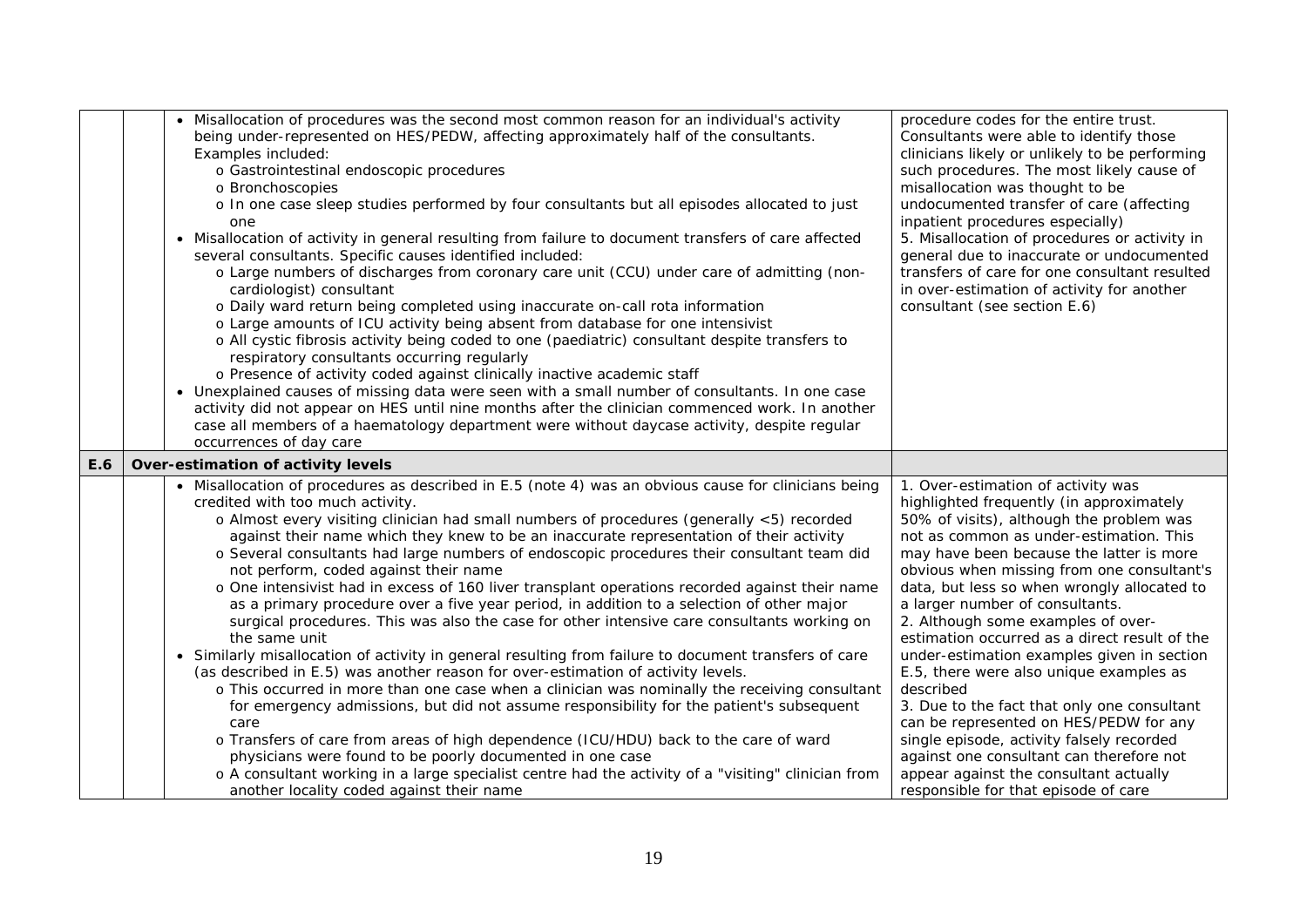|     | • There was one example of a general over-estimation of activity following the institution of an<br>electronic patient record (EPR). This was thought to be due to a number of incorrect/"accidental"<br>transfers of care being recorded which were subsequently not possible to rectify<br>• An issue overlapping with the those in section B.2, on more than one occasion activity was<br>inappropriately coded to a consultant due to the responsible clinician (e.g. nurse consultant,<br>associate specialist) not being represented on the database<br>. On one occasion a consultant worked abroad with the armed forces for several extended periods,<br>during which time their UK work was covered by a locum consultant. However, activity was                                                                                                                                                                                                                                        |                                                           |
|-----|---------------------------------------------------------------------------------------------------------------------------------------------------------------------------------------------------------------------------------------------------------------------------------------------------------------------------------------------------------------------------------------------------------------------------------------------------------------------------------------------------------------------------------------------------------------------------------------------------------------------------------------------------------------------------------------------------------------------------------------------------------------------------------------------------------------------------------------------------------------------------------------------------------------------------------------------------------------------------------------------------|-----------------------------------------------------------|
|     | assigned to the first consultant despite being absent from the UK<br>• The issue of recording the activity of locums arose on several occasions. Often when locum<br>consultants were known to be working in the trust during a particular time period their activity<br>did not appear, but was presumed allocated to another clinician or clinicians                                                                                                                                                                                                                                                                                                                                                                                                                                                                                                                                                                                                                                            |                                                           |
|     |                                                                                                                                                                                                                                                                                                                                                                                                                                                                                                                                                                                                                                                                                                                                                                                                                                                                                                                                                                                                   |                                                           |
|     | <b>F. DISTORTING FACTORS</b>                                                                                                                                                                                                                                                                                                                                                                                                                                                                                                                                                                                                                                                                                                                                                                                                                                                                                                                                                                      |                                                           |
|     | Are there local factors or likely artefacts which explain apparent anomalies or differences in the data?                                                                                                                                                                                                                                                                                                                                                                                                                                                                                                                                                                                                                                                                                                                                                                                                                                                                                          |                                                           |
|     | Note: Although not concerned specifically with data quality, the issues in this category arose in almost every session. As described in category E,<br>consultants felt that examining activity data without awareness of these underlying factors could easily lead to misinterpretation, especially<br>when benchmarking one clinician's activity against another. As with category E, the majority of consultants' data contributed to multiple sub-<br>categories.                                                                                                                                                                                                                                                                                                                                                                                                                                                                                                                            |                                                           |
| F.1 | <b>Working patterns</b>                                                                                                                                                                                                                                                                                                                                                                                                                                                                                                                                                                                                                                                                                                                                                                                                                                                                                                                                                                           |                                                           |
|     | • Large discrepancies in levels of activity were often seen, with working patterns cited as the commonest reason by more<br>than three quarters of all visiting consultants. Specific reasons, largely resulting in an altered frequency of on call<br>(emergency) activity included:<br>o Policy change of rota pattern<br>o Leave (annual / sickness / maternity) of consultant or colleagues<br>o Irregular on call patterns crossing temporal boundaries (e.g. three months acute work followed by six months ward<br>work)<br>o Appointment of new consultants onto the rota<br>o Temporary non-clinical duties or job sharing<br>o Shifts in responsibility away from clinical work (e.g. medical director role)<br>• The activity of associate specialists and juniors could also be seen to distort activity levels. Since all activity is coded to<br>a named consultant, the number of experienced team members working with that consultant affects the amount of<br>activity recorded | HES/PEDW are not<br>currently linked to<br>workforce data |
| F.2 | <b>Changes in local coding practices</b>                                                                                                                                                                                                                                                                                                                                                                                                                                                                                                                                                                                                                                                                                                                                                                                                                                                                                                                                                          |                                                           |
|     | • Local changes in administrative coding practices were seen to cause abrupt changes in activity data in a number of<br>trusts. Examples included:<br>o Altering the main/treatment specialty of consultants (e.g. from a medical specialty code to General Medicine; from<br>one medical specialty code to another)                                                                                                                                                                                                                                                                                                                                                                                                                                                                                                                                                                                                                                                                              |                                                           |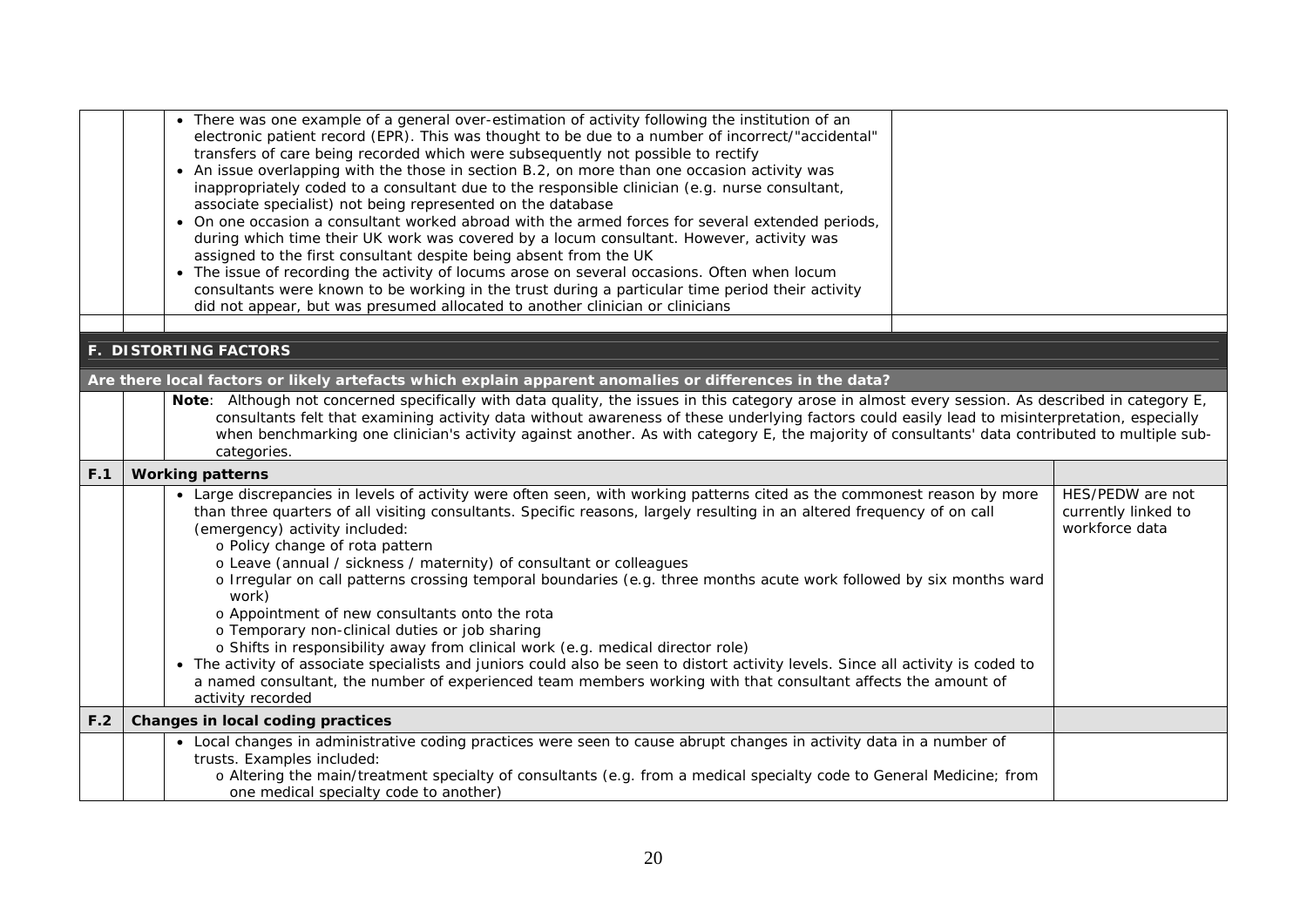|     | o Altering the recorded admission code (e.g. from daycase to "planned" admissions, regular attenders or                                                                                                                                                                                                                                                                                                                                                                                                                                                                                                                                                                                                                                                                                                                                                                                                                                                                                                                                                                                                                                                                                  |  |
|-----|------------------------------------------------------------------------------------------------------------------------------------------------------------------------------------------------------------------------------------------------------------------------------------------------------------------------------------------------------------------------------------------------------------------------------------------------------------------------------------------------------------------------------------------------------------------------------------------------------------------------------------------------------------------------------------------------------------------------------------------------------------------------------------------------------------------------------------------------------------------------------------------------------------------------------------------------------------------------------------------------------------------------------------------------------------------------------------------------------------------------------------------------------------------------------------------|--|
|     | emergencies; see also section E.2)<br>o Excluding activity from the current dataset (e.g. coding endoscopies as outpatient procedures)                                                                                                                                                                                                                                                                                                                                                                                                                                                                                                                                                                                                                                                                                                                                                                                                                                                                                                                                                                                                                                                   |  |
|     | o Genuine "up-coding" due to increased rigour of coding practices following audit                                                                                                                                                                                                                                                                                                                                                                                                                                                                                                                                                                                                                                                                                                                                                                                                                                                                                                                                                                                                                                                                                                        |  |
| F.3 | Changes in referral / booking / admission practices                                                                                                                                                                                                                                                                                                                                                                                                                                                                                                                                                                                                                                                                                                                                                                                                                                                                                                                                                                                                                                                                                                                                      |  |
|     | • Varying age-related admission policies were cited by several clinicians as a reason for apparent discrepancies in activity<br>(see also Section E.4). In one trust, two hospitals had different policies for admission to the Medicine for the Elderly<br>department<br>• The influence of hospital targets was cited as a reason for reduced inter-specialty transfers of care of inpatients (since<br>patients were advised to seek an 'urgent' referral from their GP instead)<br>• Seasonal activity elsewhere in the hospital (e.g. 'winter bed crisis') was seen to reduce overall planned activity in one<br>hospital<br>• A period of striving to reduce the number of admissions from A&E in one trust made obvious changes to activity levels<br>• A general shift of services to the outpatient department was seen to cause a gradual decline in activity<br>• The geographical moving of services within a trust or between trusts was seen to affect activity                                                                                                                                                                                                            |  |
| F.4 | Changes in clinical practice                                                                                                                                                                                                                                                                                                                                                                                                                                                                                                                                                                                                                                                                                                                                                                                                                                                                                                                                                                                                                                                                                                                                                             |  |
|     | • The advent of new treatments was seen to affect activity (e.g. faster treatments reducing planned admissions, new<br>treatments increasing daycase activity)<br>• The running of clinical trial in a department was seen on more than one occasion to dramatically increase activity levels<br>• The running of a screening programme was seen on one occasion to dramatically increase activity levels<br>• The opening of new facilities and recruiting of additional staff inevitably increased overall activity                                                                                                                                                                                                                                                                                                                                                                                                                                                                                                                                                                                                                                                                    |  |
| F.5 | Factors affecting overall lengths of stay                                                                                                                                                                                                                                                                                                                                                                                                                                                                                                                                                                                                                                                                                                                                                                                                                                                                                                                                                                                                                                                                                                                                                |  |
|     | • Factors which may distort the mean length of stay to be longer than expected included:<br>o Reduced provision of social services ("bed blocking")<br>o A perceived increase in the age of patients and complexity of caseload<br>o Provision of services for investigative procedures (i.e. inpatient waiting time vs. sent home to reattend for<br>investigation)<br>o Failure to capture transfers of care (for length of episode by individual clinician)<br>o Opening of new facilities (e.g. stroke rehab unit)<br>o Bed shortages for "step down" from intensive care or high dependency units<br>• Factors which may distort the mean length of stay to be shorter than expected included:<br>o Referral policy to tertiary care centres<br>o Better access to intermediate care facilities<br>o Admissions for procedures where patients are warned they may have to stay in overnight (e.g. liver biopsy).<br>Despite the great majority being discharged after the procedure (i.e. treated as a daycase), such admissions coded<br>as "planned" admissions, thereby large numbers with LOS=0 reducing overall mean LOS<br>o Increasing numbers of internal transfers of care |  |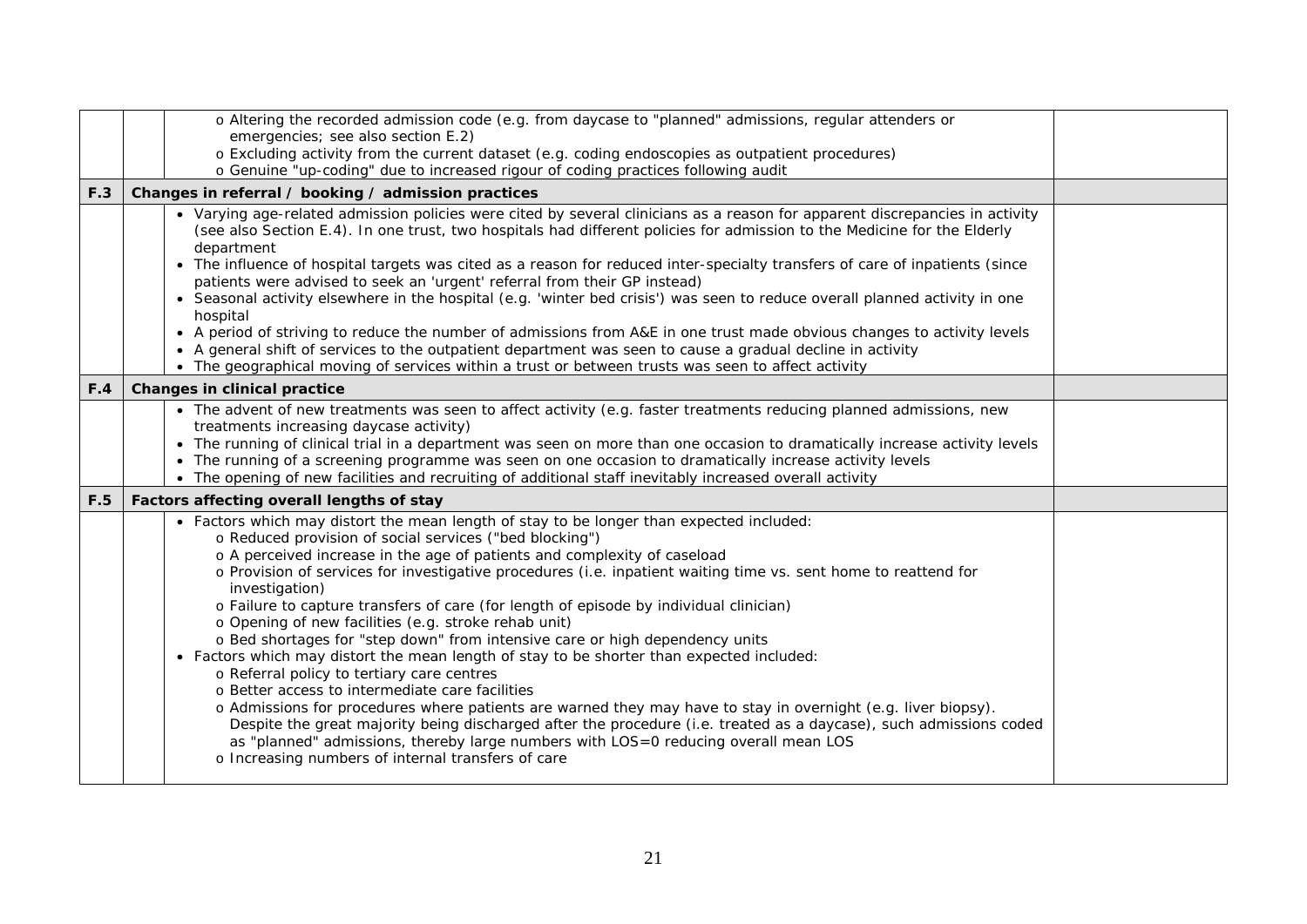#### **ANNEX E: SPECIFICATION OF ADMISSIONS AND COMPARISON ENTITIES**

#### <span id="page-21-0"></span>**Specification of admission**

The number of admissions may be either form the numerator or denominator of a measure. It is thus very important in any analysis to understand how an admission was specified. The key data items involved are (see [Annex B f](#page-6-0)or definitions and classifications):

- Method of admission
- Diagnosis
- Operative procedure.

In addition to checking whether an admission is defined in terms of FCE or spells (see [Annex](#page-9-0)  [C\),](#page-9-0) it is essential to know the *method of admission*, primarily in terms of ordinary elective, day case, emergency or transfer from another hospital. Outcomes such as death differ markedly for the different types of admission.

Many patients admitted by physicians have multiple *diagnoses*. For each admission a primary diagnosis is designated relating to the main condition treated or investigated. When interpreting diagnosis-specific information (Se[e Study 1 a](#page-27-0)nd [Study 2 i](#page-28-0)n Annex G) it is essential to know whether the admissions comprise:

- All records with the diagnosis or
- Only those records when the diagnosis is the primary one.

A set of diagnoses is recorded for each FCE, and the first diagnostic code on the record is designated the primary diagnosis. When there is a spell with multiple FCEs (se[e Study 3 i](#page-29-0)n Annex G) the primary diagnosis of the whole spell may be defined as either:

- First on record in first FCE or
- First on record in last FCE
- First on record in either first or last FCE.

Although analyses of *operative procedures* are of greater interest to surgeons, physicians may also wish to use them. A set of operative procedures are recorded for each FCE, one of which is the main operation. It is the most resource intensive and the code should be recorded in the first position on the record. When there is a spell with multiple FCEs, the convention is to define the main operation as the first in the first FCE in which an operative procedure was recorded. When interpreting information about operations it is essential to know whether the admissions comprise:

- All records with the operative procedure code, or
- Only those records in which the operation code is the main one.

#### *When interpreting HES information, physicians must know:*

- *How the admissions are defined in terms of method of admission*
- *For diagnosis-based analyses, whether the admissions contain all those with the diagnosis recorded or only those when it is the primary diagnosis*
- *For operative procedure-based analyses, whether the admissions contain all those with the procedure recorded or only those when it is the main one.*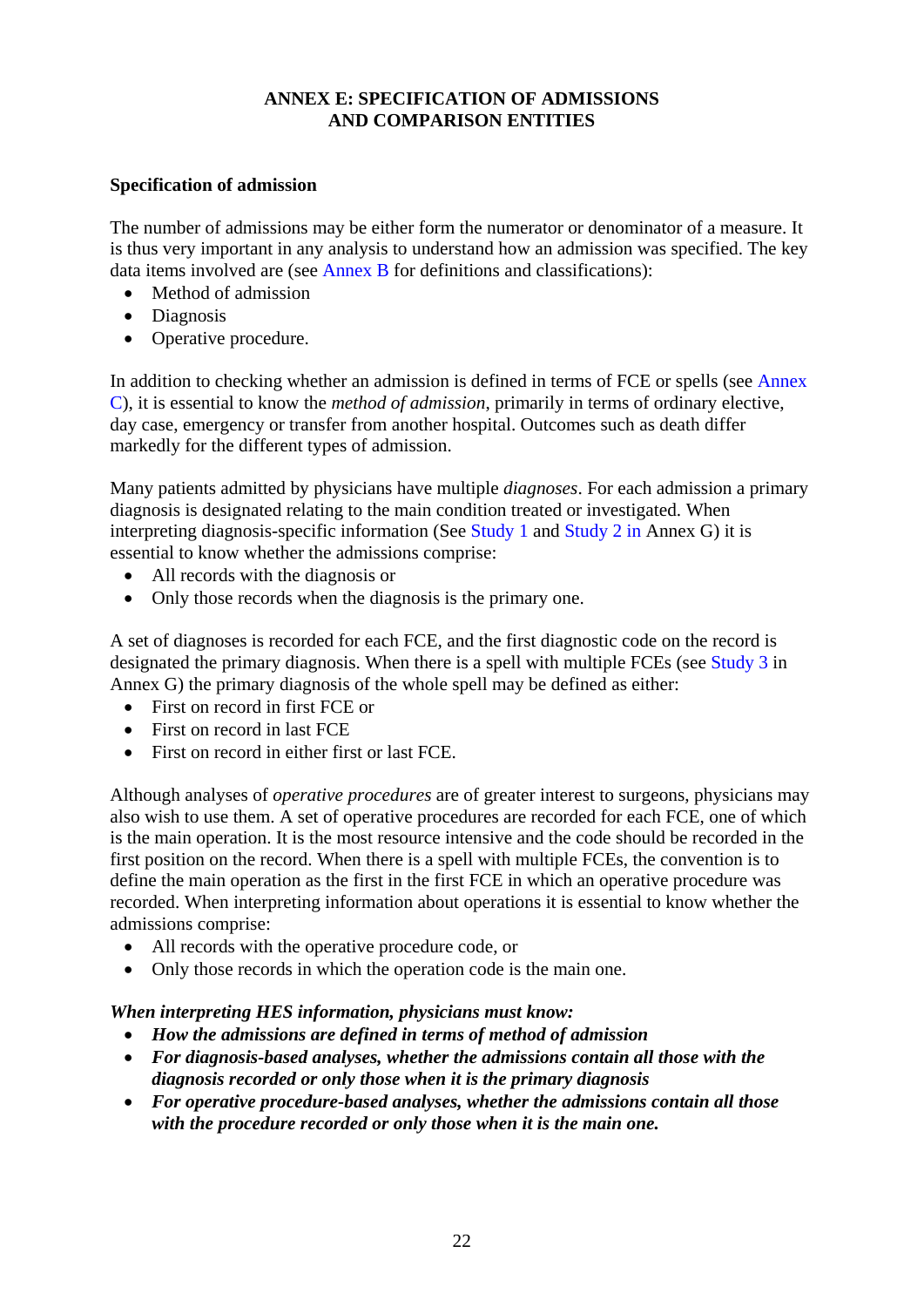#### **Entities to be compared**

Comparisons may be made over time or using entities such as:

- Consultant
- Trust
- Hospital
- Specialty
- Population.

HES statistics were originally hospital-based but most national comparative information is now on the basis of *trusts* which frequently contain more than one *hospital*. Each hospital has a unique code so it is still possible to derive hospital-based information.

The *specialty* codes used in HES are shown i[n Annex B.](#page-6-0) Specialty may not a particularly useful grouping for physicians as in dealing with medical emergencies, patients are now frequently managed by teams and may be transferred between consultants depending on their need for specialist expertise. Thus for analyses of medical emergency admissions, it is common to include the admissions of all the medical specialties that take unselected medical emergencies.

The HES data set does not record individual *consultant* information, rather the work of the consultant team. This is particularly pertinent to analyses of operative procedures as the consultant recorded in HES may not have carried out the operation.

*Populations* are frequently used as denominators in measures derived from HES. They may be local authority populations based on wards which are relatively stable or based on health service organisational boundaries which are constantly changing.

## *When interpreting HES information, physicians must know:*

- *If spells are used, whether they are trust or hospital ones*
- *What specialties have been included in an analysis*
- *What populations have been used.*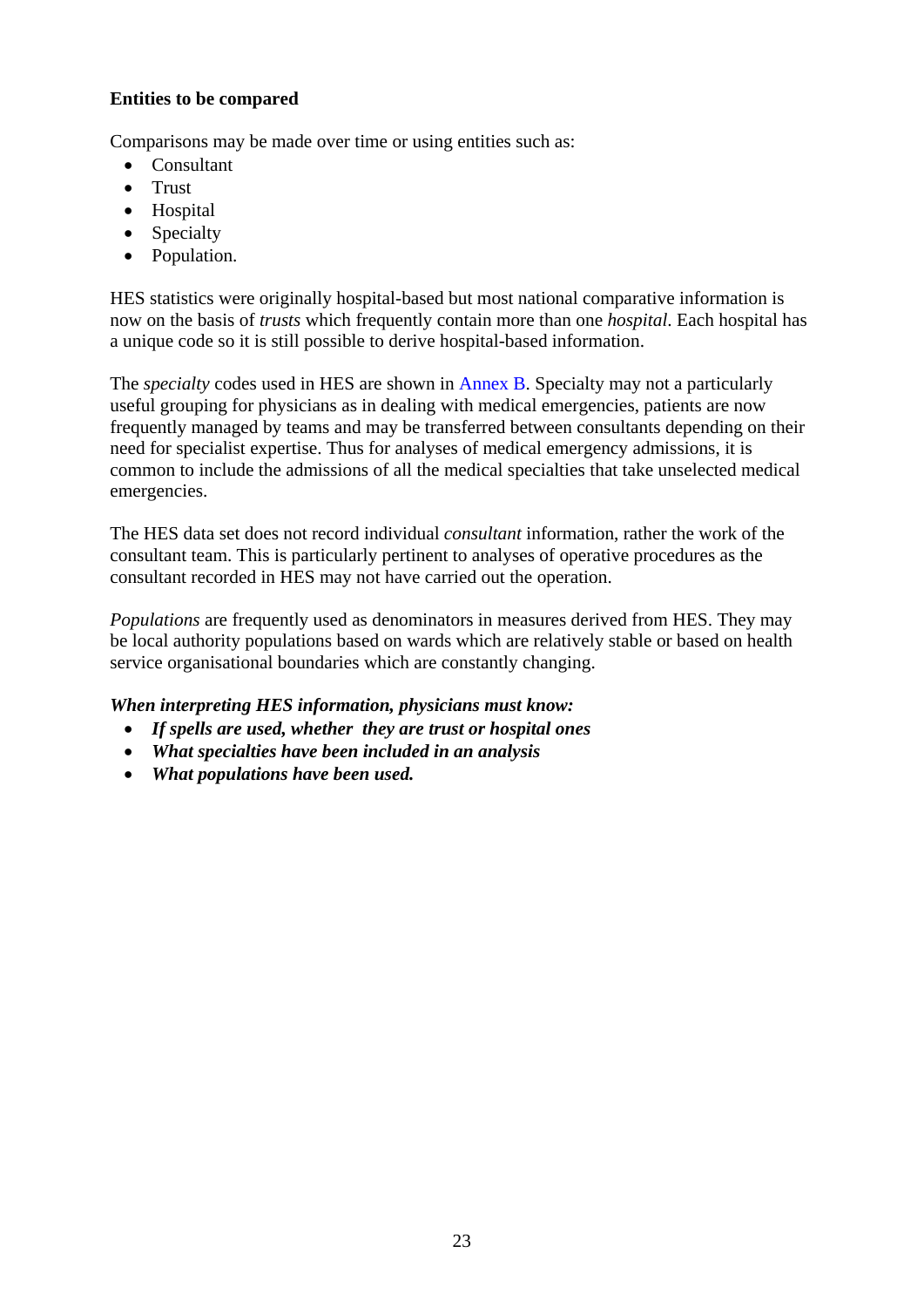# **ANNEX F: COMMON STATISTICAL MEASURES AND THEIR CONFOUNDERS**

# <span id="page-23-0"></span>**Common measures derived from HES**

The common measures derived from HES are:

- Admission rates
- Re-admission rates
- Case fatality rates
- Length of stay
- Waiting times (not addressed in this document).

With respect to *admission rates*, the advent of linked files makes it possible to derive:

- Admission-based admission rates when persons admitted several times in a year are counted as many times as they have admissions
- Person-based admission rates where a person admitted several times in a time period such as a year is only counted once.

In interpreting admission rates, physicians need to know how the admissions have been specified (See [Study 1 i](#page-27-0)n Annex G) and whether a rate relates to admissions or persons.

The *re-admission measures* currently used nationally relate to the occurrence of a first emergency re-admission for any cause following a defined period after an initial admission. Although useful as an outcome measure following a one-off event such as an operation, it is not particularly relevant to chronic diseases. Working is in progress to develop more appropriate re-admission measures for chronic diseases involving determination of the total time spent in hospital during a specified time period.

In interpreting published re-admission rates, physicians need to know how the admissions have been specified, the time period from the end of the initial admission to the start of the readmission and whether:

- Re-admissions counted in the analysis were all admissions occurring in a time period or only emergency re-admissions
- Patients who died in the initial admission or in the specified time period were excluded from the analysis
- Same day re-admissions were included in the analysis
- Whether all re-admissions for all causes were included or only those with specific diagnoses recorded either as the primary diagnosis or anywhere on the record.

In most analyses the re-admissions included in the measure are emergency ones with any diagnosis. Patients who died should normally be excluded.

About 5% of emergency re-admissions are recorded as starting the same day as the initial admission finished. There are doubts about whether these are genuine re-admissions and some analysts exclude them. It is essential that physicians when interpreting re-admission rates know how same day re-admissions have been handled.

For most re-admission analyses, all first emergency re-admissions are included regardless of diagnosis. However, there may be occasions when an analysis has been done using only emergency re-admissions with a specific diagnosis, either recorded as the primary one or anywhere on the record.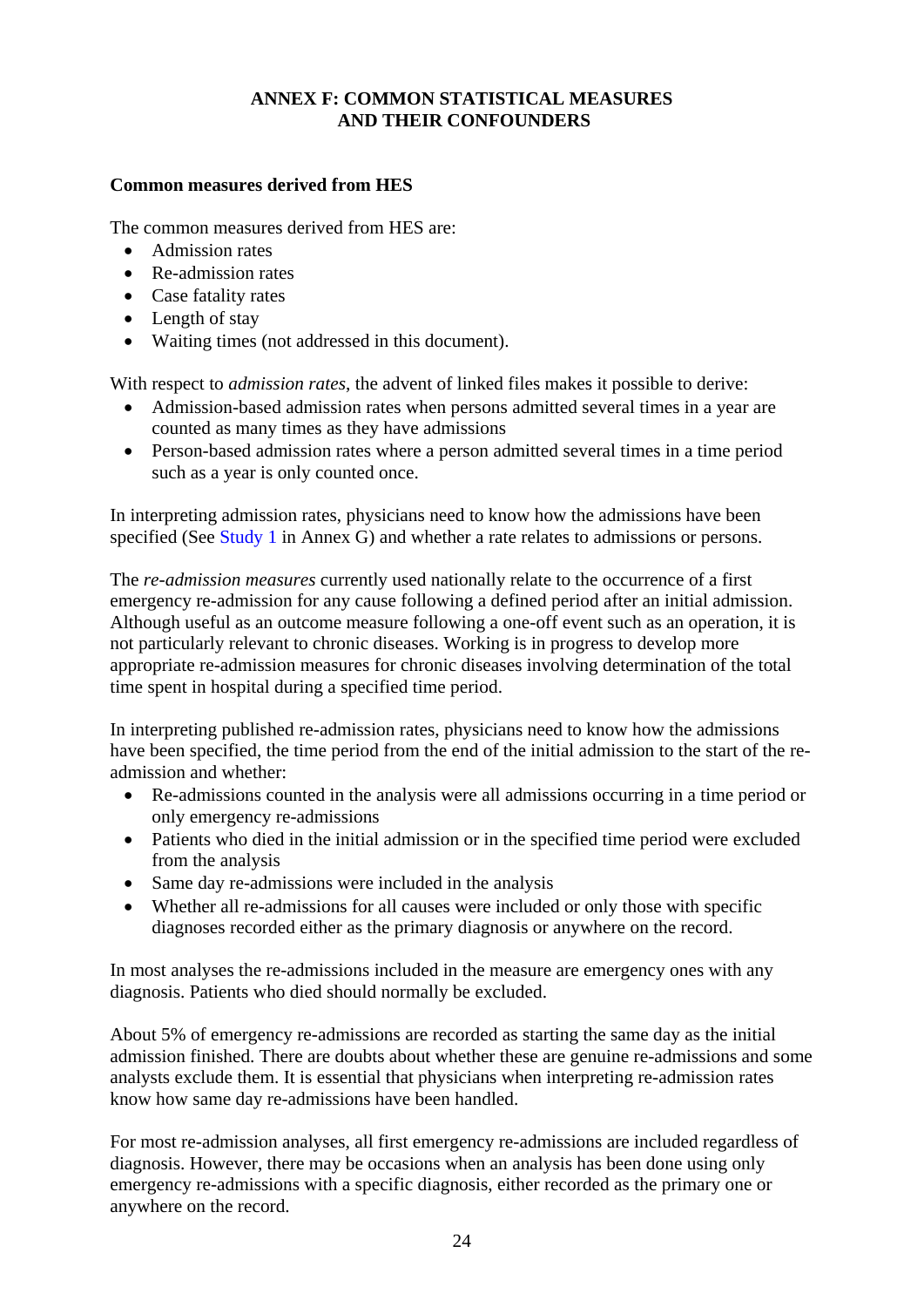For *case fatality measures*, in addition to reviewing how the admissions have been specified, physicians need to know:

- Time interval from the start of an initial admission to death
- Whether all deaths have been included (available from databases with death certificates linked to HES) or only those occurring in hospital
- Whether deaths from all causes are included in the analysis or only those with specific diagnoses recorded on the death certificate.

Most case fatality analyses are calculated for 30 days following the start of admission. However, for conditions such as stroke the standardised mortality ratio is raised for more than a year and longer periods such as 90 days may be more appropriate for the calculation of case fatality in these circumstances. It is useful to review how closely different rates are correlated (Se[e Study 5 in](#page-31-0) Annex G). For most case fatality analyses, deaths from all causes are included.

For *length of stay* measures, it is essential to know whether the analysis is based on FCEs or spells and which type of spell (hospital, trust or continuous).

## *When interpreting HES information, physicians must know:*

- *For admission rates, whether they are admission-based or person-based.*
- *For re-admission rates:*
	- *what the time period is*
	- *whether all emergency re-admissions or only those with specific diagnoses are included*
	- *whether patients who died were excluded*
	- *whether same day re-admissions are included***.**
- *For case fatality rates:*
	- *what the time period is*
	- *whether all deaths occurring in the time period are included or only those in hospital*
	- *whether all deaths or only those from specific causes are included.*
- *For length of stay measures whether FCEs or spells have been used.*

#### **Confounders**

Confounding factors which need to be considered in interpretation of measures derived from HES are:

- Age and sex mix of the patients
- Social deprivation
- Case mix including severity.

The age and sex mix of groups of patients or populations being analysed will differ and thus make a difference to an analysis. When HES measures are used to compare clinical activity they should be *age/sex* standardised. The method used nationally for the Health Commission indicators and the Information Centre's Compendium is indirect standardisation.

The effect of social class on measures derived from HES has been studied for many years. This has been replaced by new factors and the effect of *social deprivation* on HES measures can now be studied using techniques such as the Index of Multiple Deprivation (See [Study 6](#page-33-0)  in Annex G).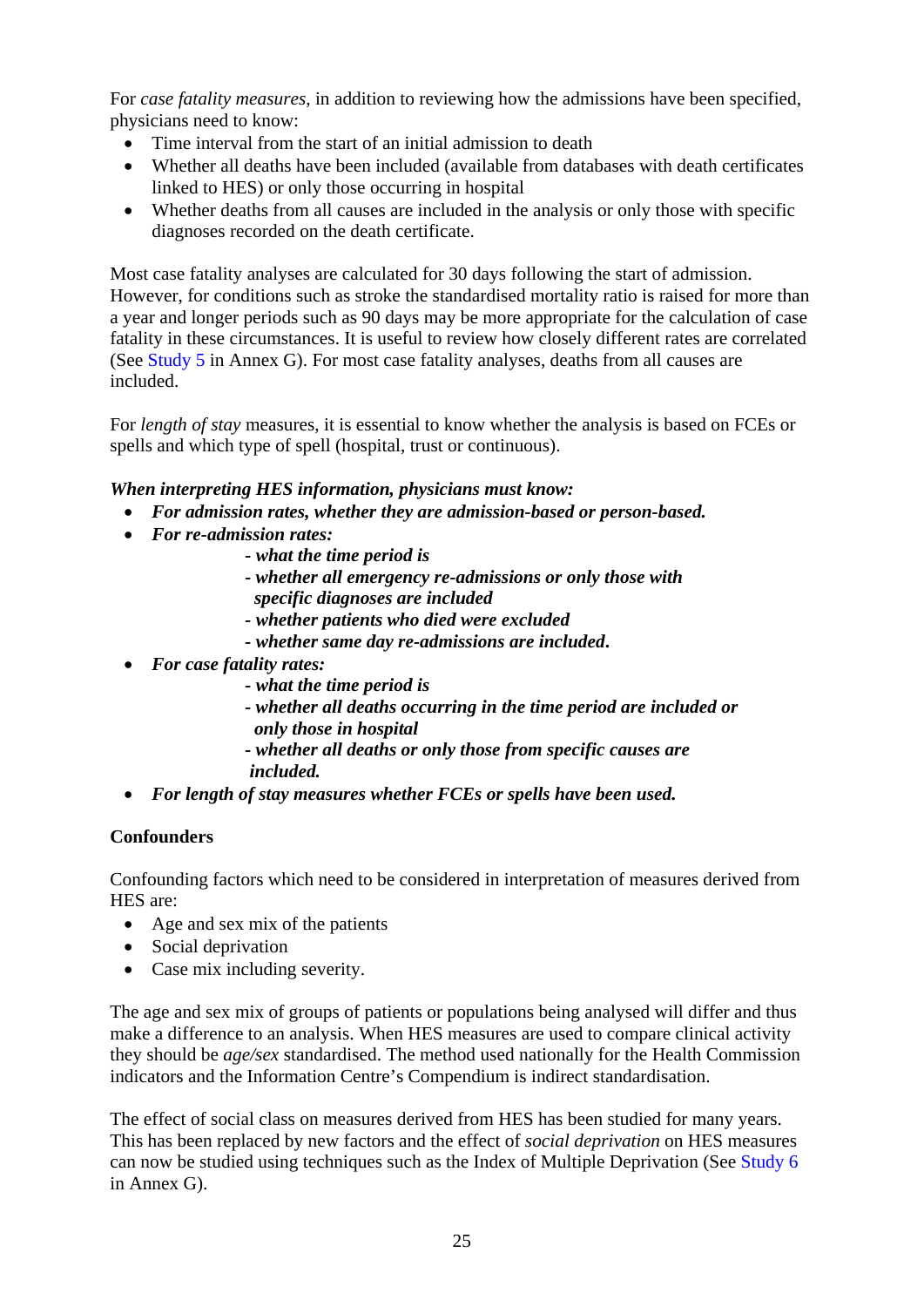*Case-mix* adjustment in the public sector HES databases is currently limited to stratifying data by Healthcare Resource Groups (HRG). These have been developed specifically for financial initiatives such as the current 'Payment by results'. At present HES does not contain a measure of patient severity that is useful for clinical purposes. It is very difficult to adjust for the multiple diagnoses that frequently occur in emergency medical admissions (Se[e Study 4 i](#page-30-0)n Annex G).

## *When interpreting HES information, physicians must know:*

- *Whether the data have been age/sex standardised and, if so, how*
- *If social deprivation factors been accounted for*
- *Have attempts been made to adjust for case-mix and, if so, how.*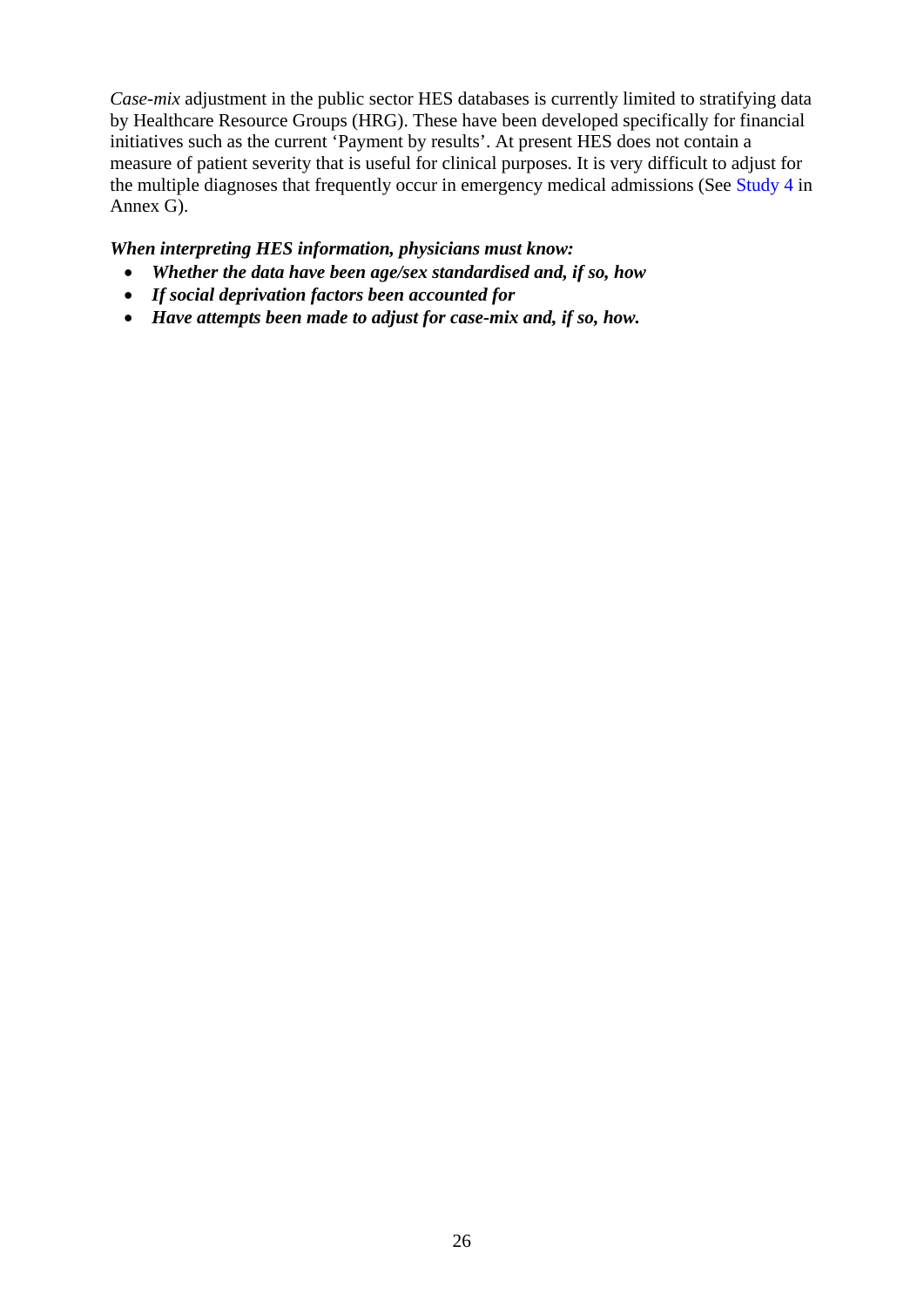# **ANNEX G: EXEMPLAR STUDIES USING HES DATA**

<span id="page-26-0"></span>This Annex contains analyses which exemplify the advice given i[n Annex E a](#page-21-0)nd [Annex F.](#page-23-0) 

[Study 1 sh](#page-27-0)ows annual admission and person-based rates for asthma emergency admissions using:

• FCEs and spells

.

• Asthma as the primary diagnosis or recorded anywhere on the record.

[Study 2 sh](#page-28-0)ows the diagnostic codes most commonly recorded on medical emergency admissions and the proportion of admissions in which the diagnosis was the primary diagnosis.

[Study 3 sh](#page-29-0)ows for six conditions in which the diagnosis was recorded as the primary one in at least one FCE of a spell, the frequency with which this occurred in the first and last FCEs of a spell.

[Study 4 sh](#page-30-0)ows the co-morbidities commonly associated with medical emergency admissions for six primary diagnoses.

[Study 5 s](#page-31-0)hows the correlation between 0-30 and 0-90 day case fatality rates for medical emergency admissions for six primary diagnoses.

[Study 6 s](#page-33-0)hows the effect of social deprivation on age/sex standardised case fatality rates for medical emergency admissions for six primary diagnoses.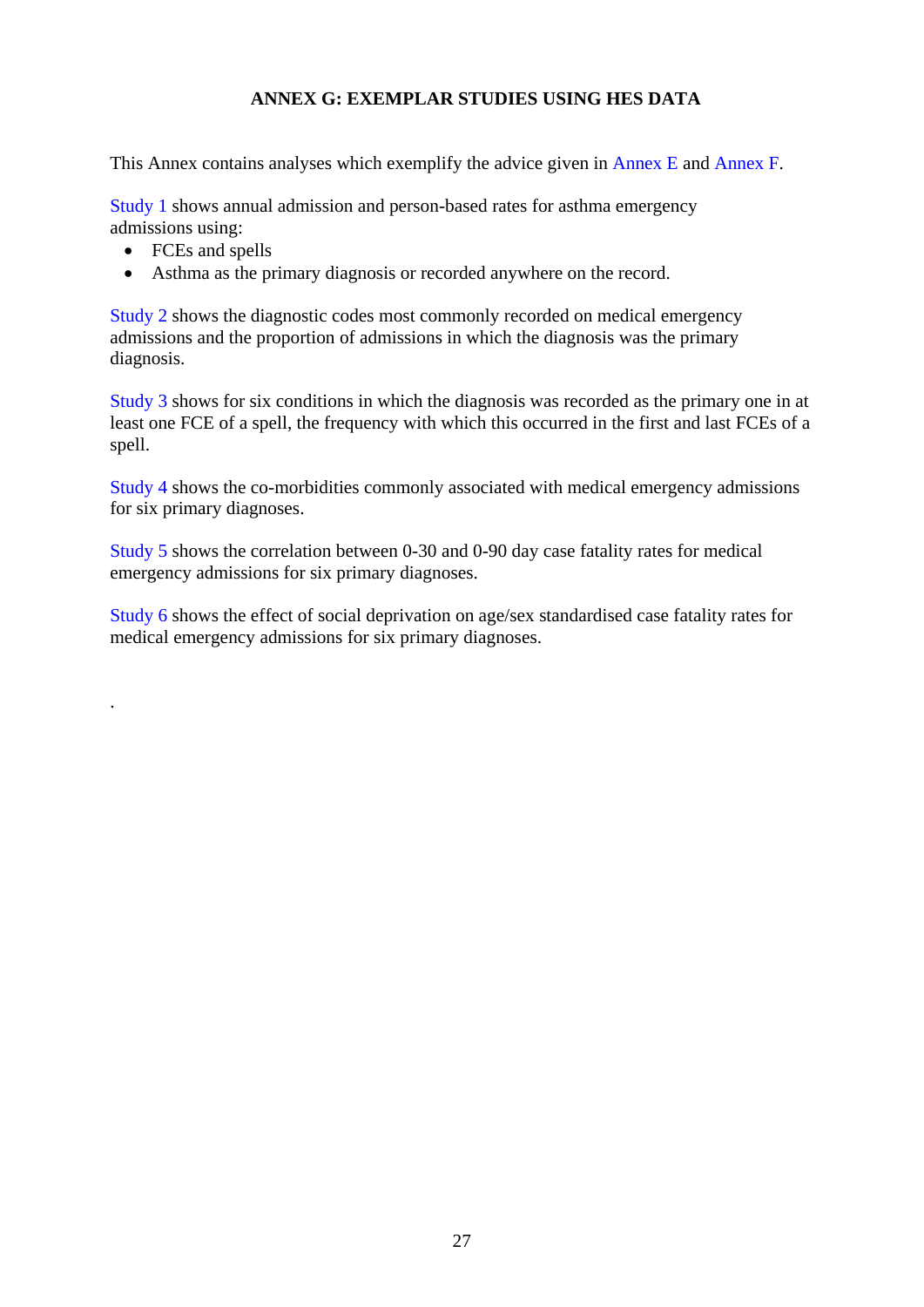#### <span id="page-27-0"></span>**Study 1: Annual rates of asthma emergency admissions**

## **Purpose**

This analysis shows annual admission-based and person-based rates for asthma emergency admissions using:

- FCEs and spells
- Asthma as the primary diagnosis or recorded anywhere on the record.

#### **Methods**

The study used linked files for England for the year 2001 of both FCEs and spells. The asthma codes used were ICD-10 J45 and 46 and emergency admissions and both sexes were included in the analysis. The primary diagnosis was recorded as the first diagnostic code in a FCE or the first code in the last FCE of a spell.

#### **Results**

The Table shows the annual person and admission-based counts for asthma emergency admissions for 2001 using FCEs and spells and with the diagnosis as the primary one or recorded anywhere on the record. The ratio of admissions to people was also calculated.

#### **Discussion**

The counts of asthma emergencies varied enormously depending on the specification of admission used. The highest was 229,181 for admissions as FCEs with the diagnosis recorded anywhere and the lowest 49,373 for persons using spells with the diagnosis recorded as the primary one. The person to admission ratio varied from 1.17 for spells with asthma as the primary diagnosis to 1.48 for FCEs with the diagnosis recorded anywhere.

#### **Table: Asthma emergency admission rates per annum and admissions:person ratios for England 2001**

| <b>Measure</b>                      | <b>Spells</b> | <b>FCE</b> |
|-------------------------------------|---------------|------------|
| Admissions-primary diagnosis        | 57,959        | 68,999     |
| Admissions- diagnosis anywhere      | 183,348       | 229,181    |
| Persons-primary diagnosis           | 49,373        | 49,976     |
| Persons-diagnosis anywhere          | 153,847       | 154,876    |
| Ratio admissions: person (primary)  | 1.17:1        | 1.38:1     |
| Ratio admissions: person (anywhere) | 1.19:1        | 1.48:1     |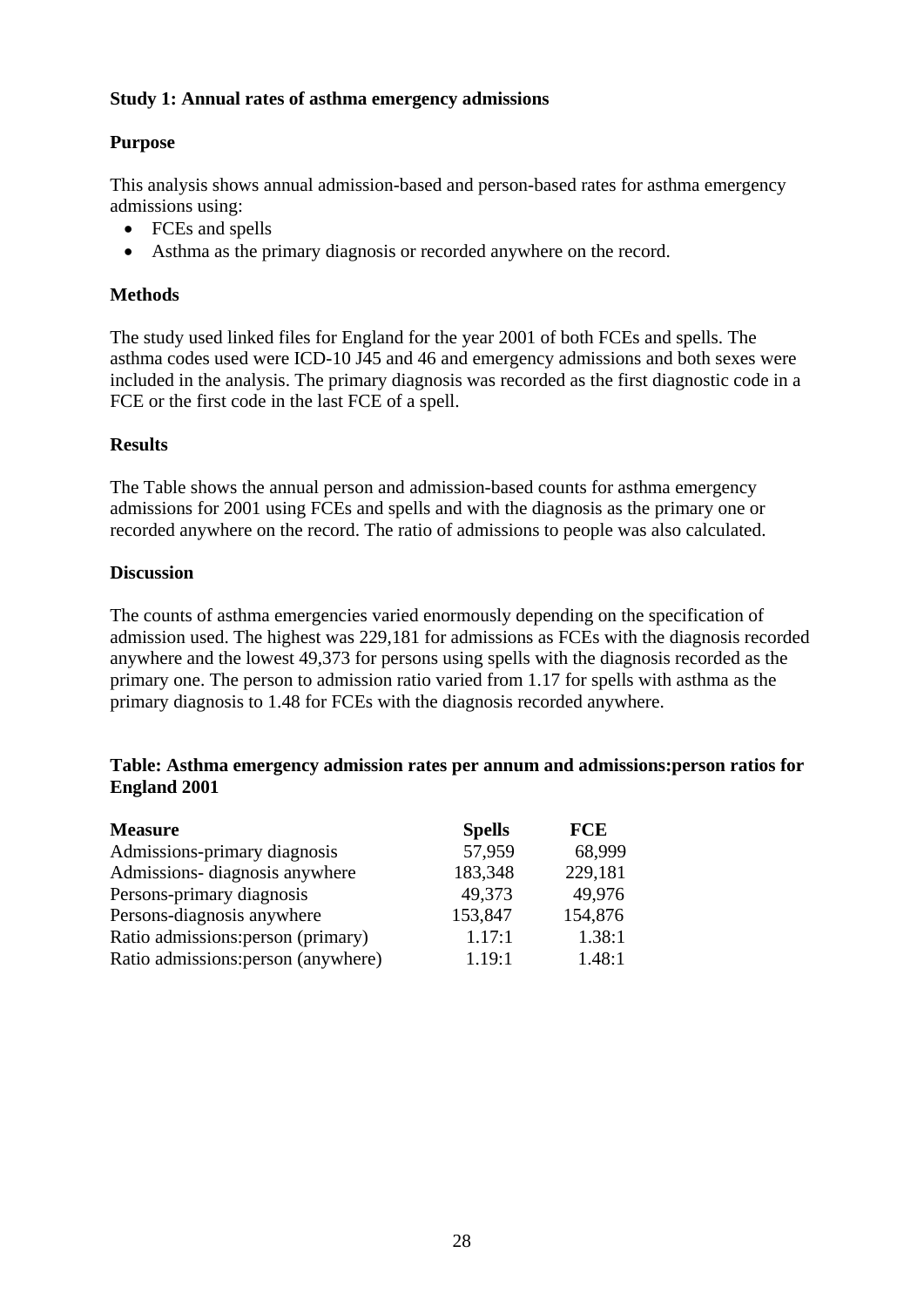## <span id="page-28-0"></span>**Study 2: Frequency with which a diagnosis is the primary one**

#### **Purpose**

This analysis shows the diagnostic codes most commonly recorded on medical emergency records and the frequency with which they were coded as the primary diagnosis.

#### **Methods**

The study used a linked file of spells for England for the years 1999-2001. Only emergency admissions to a medical specialty were included. The primary diagnosis was recorded as the first code in the last or only FCE of a spell.

#### **Results**

The Table shows the average annual number of spells with the diagnosis anywhere on the record and the proportion of these spells in which the diagnosis was recorded as the primary diagnosis.

#### **Discussion**

The common medical emergency diagnoses which are most frequently recorded as the main diagnosis are acute myocardial infarct (87%) and stroke (76%).

#### **Table: Emergency admissions commonest codes and frequency with which primary diagnosis**

| <b>Condition and code</b>       | <b>Annual number</b> | % Primary diagnosis |
|---------------------------------|----------------------|---------------------|
| I 10 Essential hypertension     | 250,601              | 2                   |
| I25 Chronic ischaemic heart     | 223,817              | 7                   |
| I20 Angina pectoris             | 177,272              | 52                  |
| 150 Heart failure               | 170,428              | 37                  |
| I48 Atrial fibrillation/flutter | 167,780              | 26                  |
| J44 Other COPD                  | 160,374              | 53                  |
| E11 Non-insulin diabetes        | 141,893              | 6                   |
| J45 Asthma                      | 99,174               | 27                  |
| N39 Other dis urinary system    | 89,396               | 40                  |
| J22 Unspecified acute LRI       | 88,838               | 59                  |
| J18 Pneumonia unspecified       | 88,521               | 67                  |
| I21 Acute myocardial infarct    | 70,505               | 87                  |
| E78 Lipoprotein disorders       | 59,910               | $<$ 1               |
| E10 Insulin diabetes            | 55,394               | 23                  |
| D64 Other anaemias              | 54,481               | 22                  |
| K92 Other dis digestive system  | 50,254               | 41                  |
| G40 Epilepsy                    | 46,334               | 43                  |
| M79 Other soft tissue disorder  | 44,270               | 67                  |
| L03 Cellulitis                  | 43,671               | 62                  |
| 164 Stroke                      | 40,855               | 76                  |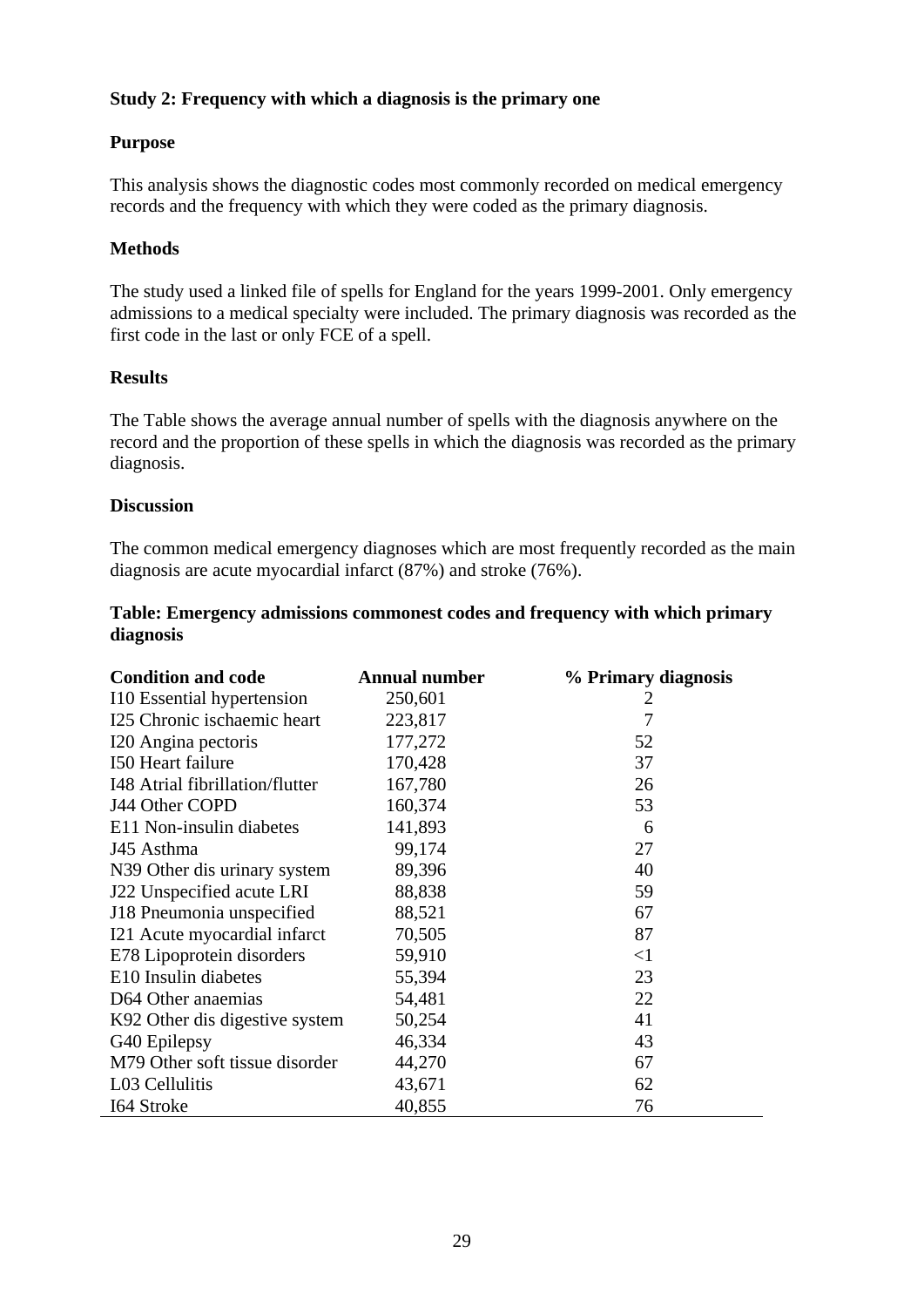#### <span id="page-29-0"></span>**Study 3: Proportion of first and last FCEs in a spell that had a diagnosis coded as the primary one for six conditions**

# **Purpose**

The analysis shows for six conditions in which the diagnosis was recorded as the primary one in at least one FCE of a spell, the frequency with which this occurred in the first and last FCEs of a spell.

#### **Methods**

The study used a linked file of spells for England for the years 1999-2001. Only emergency admissions to a medical specialty were included. The primary diagnosis was recorded as the first code in a FCE.

#### **Results**

The Table shows for spells in which a diagnosis has been recorded as the primary one in at least one FCE, the frequency with which this occurs in a first or last FCE.

#### **Discussion**

For five of the diagnoses it makes little difference whether the primary diagnosis is defined as the first in the first FCE or the first in the last FCE. However, for acute myocardial infarction there was a difference of 5%.

#### **Table: Spells in which a diagnosis is the primary one on at least one FCE: frequency with which this occurs in first and last FCE**

|                                 | FCE with diagnosis recorded as primary |               |  |  |
|---------------------------------|----------------------------------------|---------------|--|--|
| Code and condition              | <b>First</b>                           | Last          |  |  |
|                                 | $\frac{0}{0}$                          | $\frac{0}{0}$ |  |  |
| 120 Angina pectoris             | 96                                     | 97            |  |  |
| 121 Acute myocardial infarction | 93                                     | 98            |  |  |
| 150 Heart failure               | 95                                     | 96            |  |  |
| 161-64 Stroke                   | 92                                     | 91            |  |  |
| J40-44 Chronic bronchitis/COPD  | 96                                     | 99            |  |  |
| J45-46 Asthma                   | 98                                     | 99            |  |  |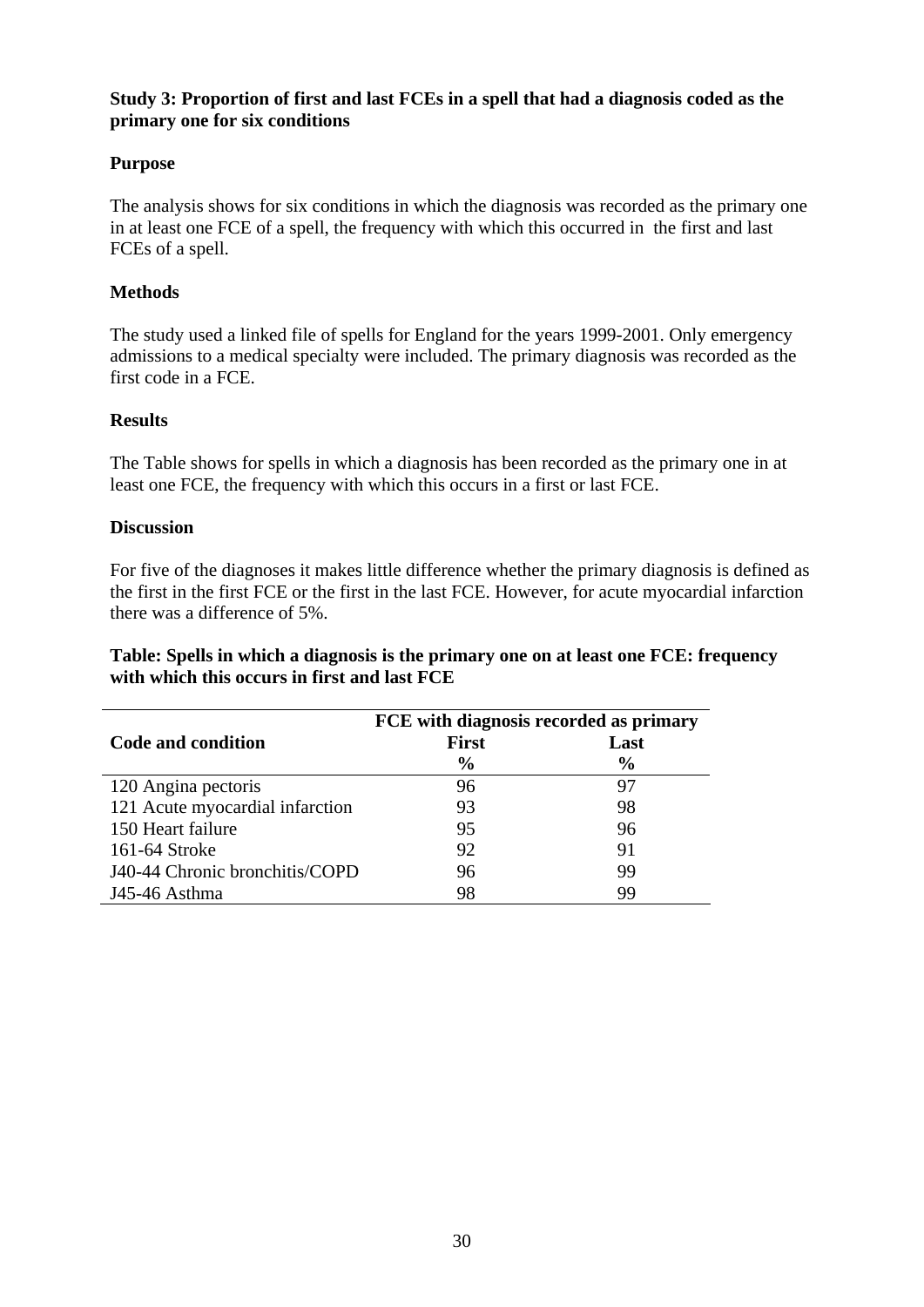#### <span id="page-30-0"></span>**Study 4: Frequency of co-morbidities in emergency medical admissions for six primary diagnoses**

#### **Purpose**

This analysis shows the co-morbidities commonly associated with emergency admissions to medical specialties for six diagnoses when these are recorded as the primary diagnosis.

#### **Methods**

The study used a linked file of spells for England for the years 1999-2001. Only emergency admissions to a medical specialty were included. The primary diagnosis was recorded as the first code in the last or only FCE of a spell.

#### **Results**

The Table shows for medical emergency admissions the common co-morbidities associated with six primary diagnoses.

#### **Discussion**

All six primary diagnoses had high levels of co-morbidity, although the chest diseases had considerably less than the cardiovascular conditions.

#### **Table: Most common co-morbidities for six primary diagnoses**

|                | <b>Frequency of other diagnostic codes</b> |               |               |               |               |               |               |
|----------------|--------------------------------------------|---------------|---------------|---------------|---------------|---------------|---------------|
| <b>Primary</b> | <b>Spells</b>                              | E11           | E78           | <b>I10</b>    | I25           | 148           | 150           |
| diagnosis      | <b>Number</b>                              | $\frac{6}{6}$ | $\frac{6}{6}$ | $\frac{6}{9}$ | $\frac{6}{9}$ | $\frac{6}{6}$ | $\frac{0}{0}$ |
| <b>I20</b>     | 92,733                                     | 9.7           | 11.2          | 20.9          | 36.5          | 6.6           | 6.6           |
| I21            | 61,149                                     | 9.2           | 10.6          | 18.0          | 12.5          | 7.8           | 13.6          |
| I50            | 63,745                                     | 13.3          | 2.1           | 15.2          | 30.6          | 22.0          |               |
| I61-64         | 65,717                                     | 9.1           | 3.2           | 24.0          | 9.3           | 13.3          | 4.5           |
| J40-44         | 89,462                                     | 5.5           | <1.0          | 8.7           | 11.4          | 7.0           | 12.0          |
| J45-46         | 30,660                                     | 2.9           | ${<}1.0$      | 4.6           | 2.7           | 13            | 1.8           |

#### **Key to diagnostic codes**

E11. Non-insulin dependent diabetes

E78. Disorders of lipoprotein metabolism and other lipidaemias

I10. Essential hypertension

I20. Angina pectoris

I21. Acute myocardial infarction

I25. Chronic ischaemic heart disease

I48. Atrial fibrillation and flutter

I50. Heart failure

I61-64. Stroke

J40-44. Chronic bronchitis/COPD

J45-46. Asthma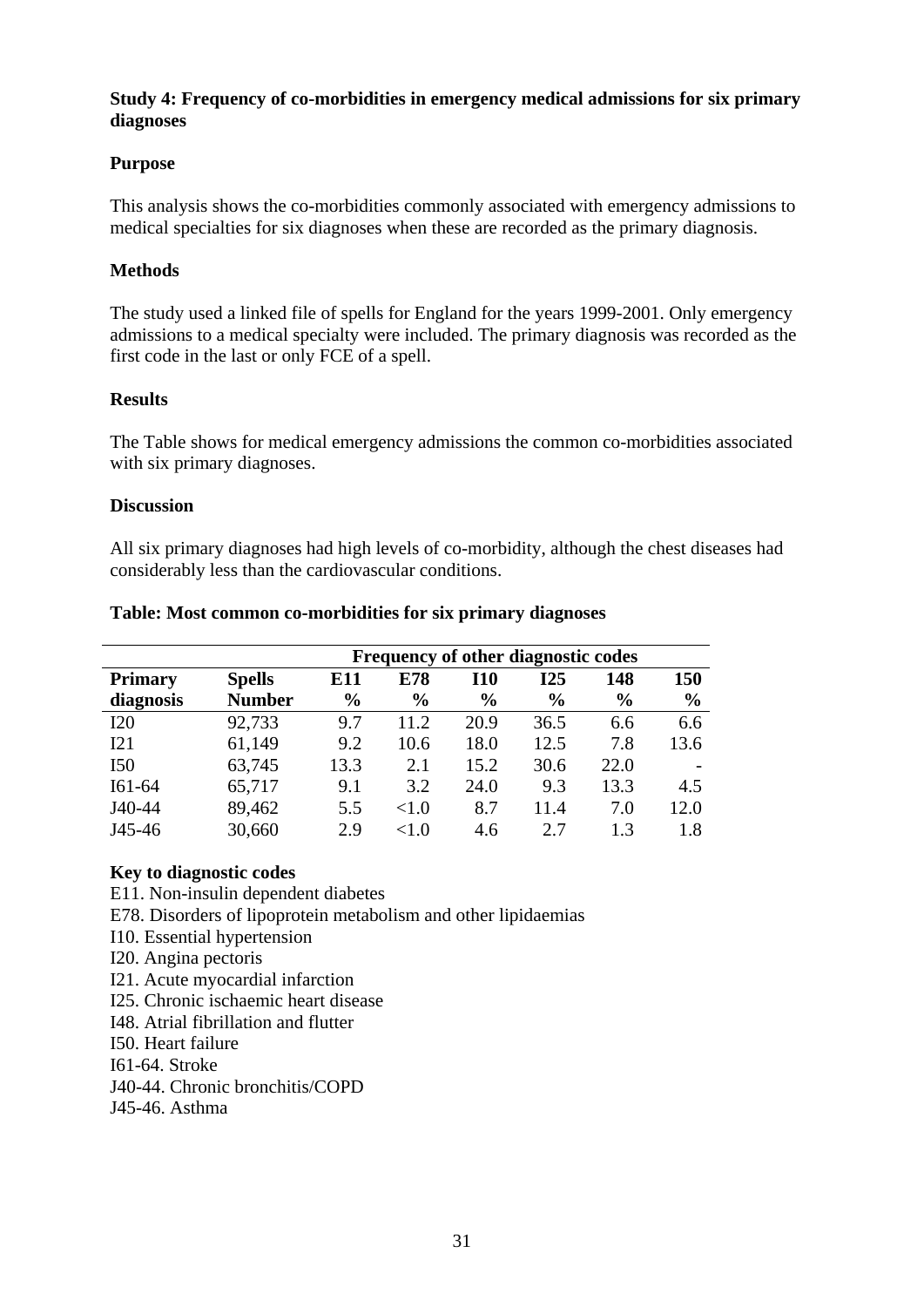#### <span id="page-31-0"></span>**Study 5: Comparison of case fatality rates for emergency admission for six primary diagnoses**

# **Purpose**

These analyses show the correlation between 0-30 and 0-90 day case fatality rates for medical emergency admissions for six different primary diagnoses.

# **Methods**

The study used a linked file of spells for England for the years 1999-2001. Only emergency admissions to a medical specialty were included. The primary diagnosis was recorded as the first code in the last or only FCE of a spell.

Both 0-29 and 0-89 day age/sex standardised values were calculated for six diagnosis-specific CFRs for the NHS trusts in England.

In order to determine the extent of similarity between the diagnosis-specific standardised CFRs for 0-29 and 0-89 day mortality, scatter plots were done with an ordinary least squares (OLS) regression model fitted to the data using Microsoft Excel chart trendline function. The intercept term represents the difference in the magnitude of the SCFRs, whilst the slope represents the similarity in terms of the relationship between the SCFRs of the two indicators.

The  $R^2$  value quantifies the degree of fit overall for each model, and multiplying by 100 allows this value to be interpreted as a percentage. The square root of the  $\overline{R}^2$  gives the correlation between the two indicators.

## **Results**

The  $R^2$  values were as follows:

- $\bullet$  stroke 0.95
- acute myocardial infarction 0.93
- heart failure 0.91
- $\bullet$  COPD 0.87
- $\bullet$  asthma 0.63
- $\bullet$  angina 0.54.

The two graphs show the correlation for the condition with the closest fit (stroke) and that with the worst (angina).

## **Discussion**

The time interval chosen for a case fatality rate measure should be chosen on clinical grounds. For some conditions such as stroke this decision is not critical as there is a very close correlation between 30 and 90 day mortality CFRs when comparing the values for English trusts.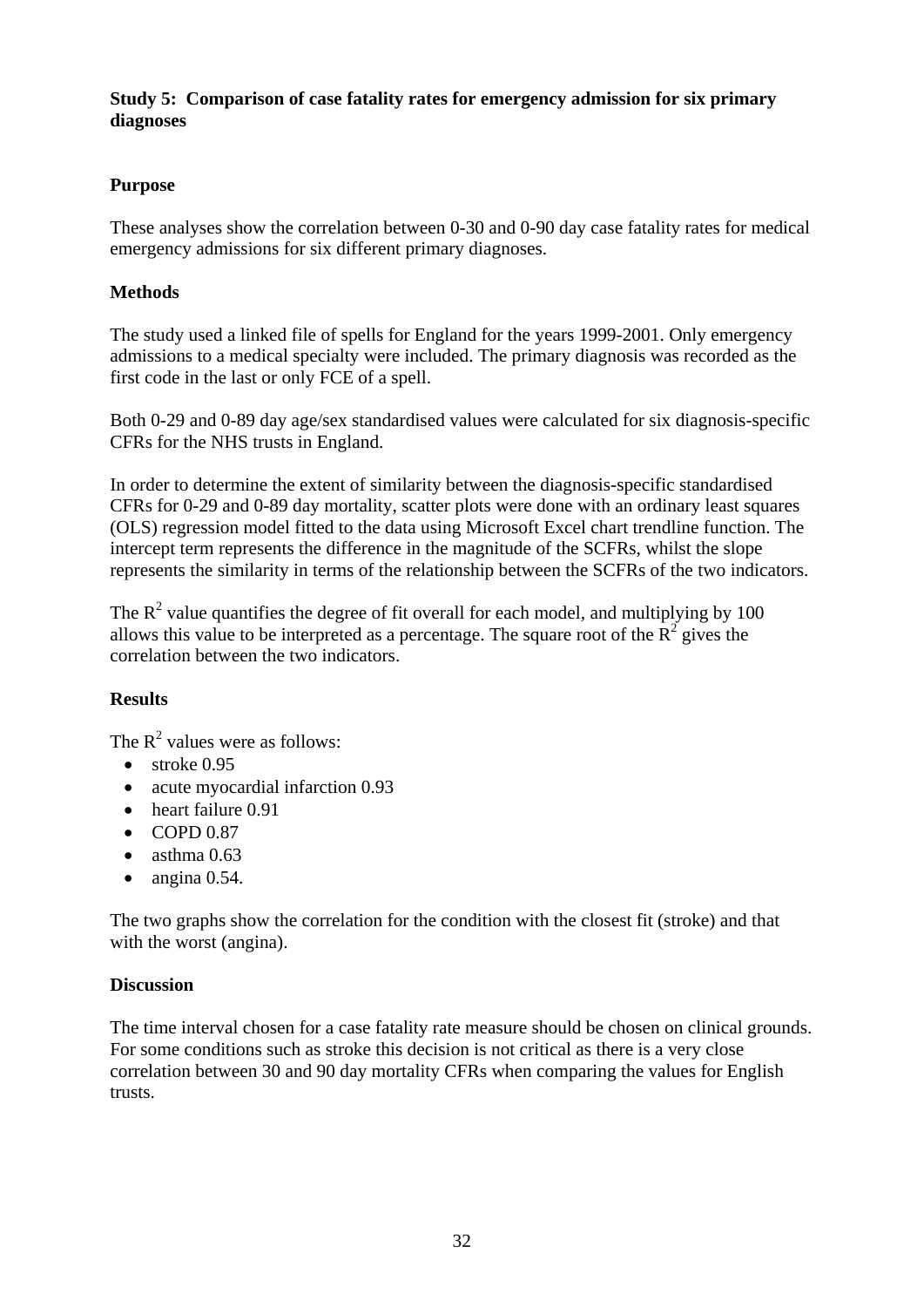

**Graph: Stroke correlation between 0-29 and 0-89 day CFR for English trusts** 

**Graph: Angina correlation between 0-29 and 0-89 day CFR for English trusts** 

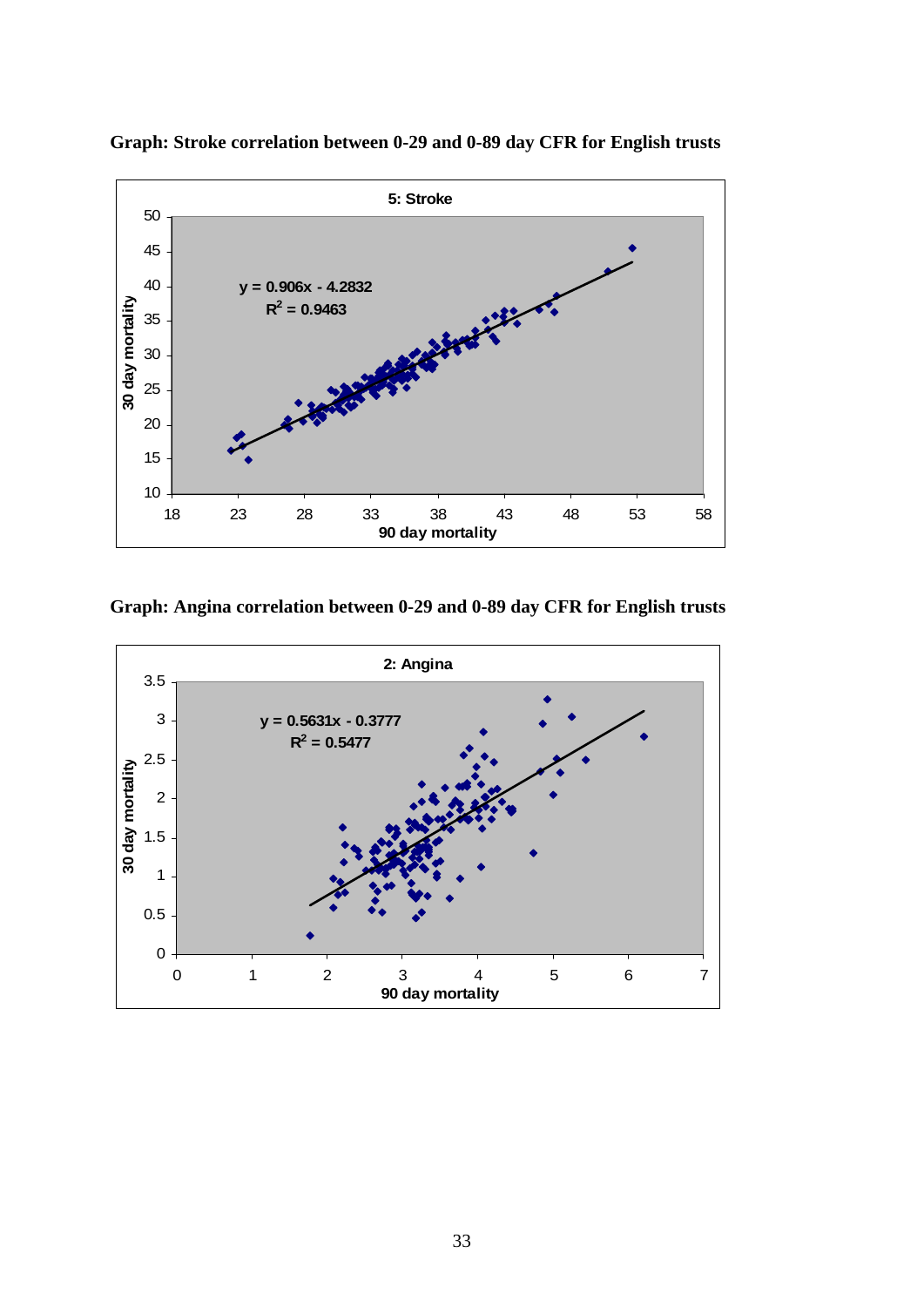# <span id="page-33-0"></span>**Study 6: Effect of social deprivation on case fatality rates**

# **Purpose**

These analyses show the effect of social deprivation on age/sex standardised case fatality rates for medical emergency admissions for six primary diagnoses.

# **Methods**

The study used a linked file of spells for England for the years 1999-2001. Only emergency admissions to a medical specialty were included. The primary diagnosis was recorded as the first code in the last or only FCE of a spell.

The Index of Multiple Deprivation 2000 (IMD 2000), assigned for each patient to the patient's address at ward level, was used as the measure of socio-economic status. For each measure, the admissions were grouped into quintiles based on the patients' IMD 2000 score. Case-fatality rates were calculated taking the number of admissions as the denominator and the number of deaths occurring within 30 or 90 days of admissions regardless of the place of death as the numerator. The case-fatality rates for the quintiles were indirectly age- and sexstandardised, taking all admissions for the condition as the standard. Confidence intervals for these rates were calculated (assuming a Poisson distribution for the observed numbers of deaths).

# **Results**

The tables show that there was no significant difference between the multiple deprivation quintiles for standardised case fatality rates (SCFR) for angina, heart failure, stroke or asthma.

There was a significant but small difference between the quintiles for SCFRs for:

- AMI for which the most deprived group (quintile 1) has the highest mortality
- COPD for which the least deprived group (quintile 5) has the highest mortality.

# **Discussion**

When comparing trust performance, mortality indicators which are not significantly affected by social deprivation are likely to be more robust and acceptable to physicians.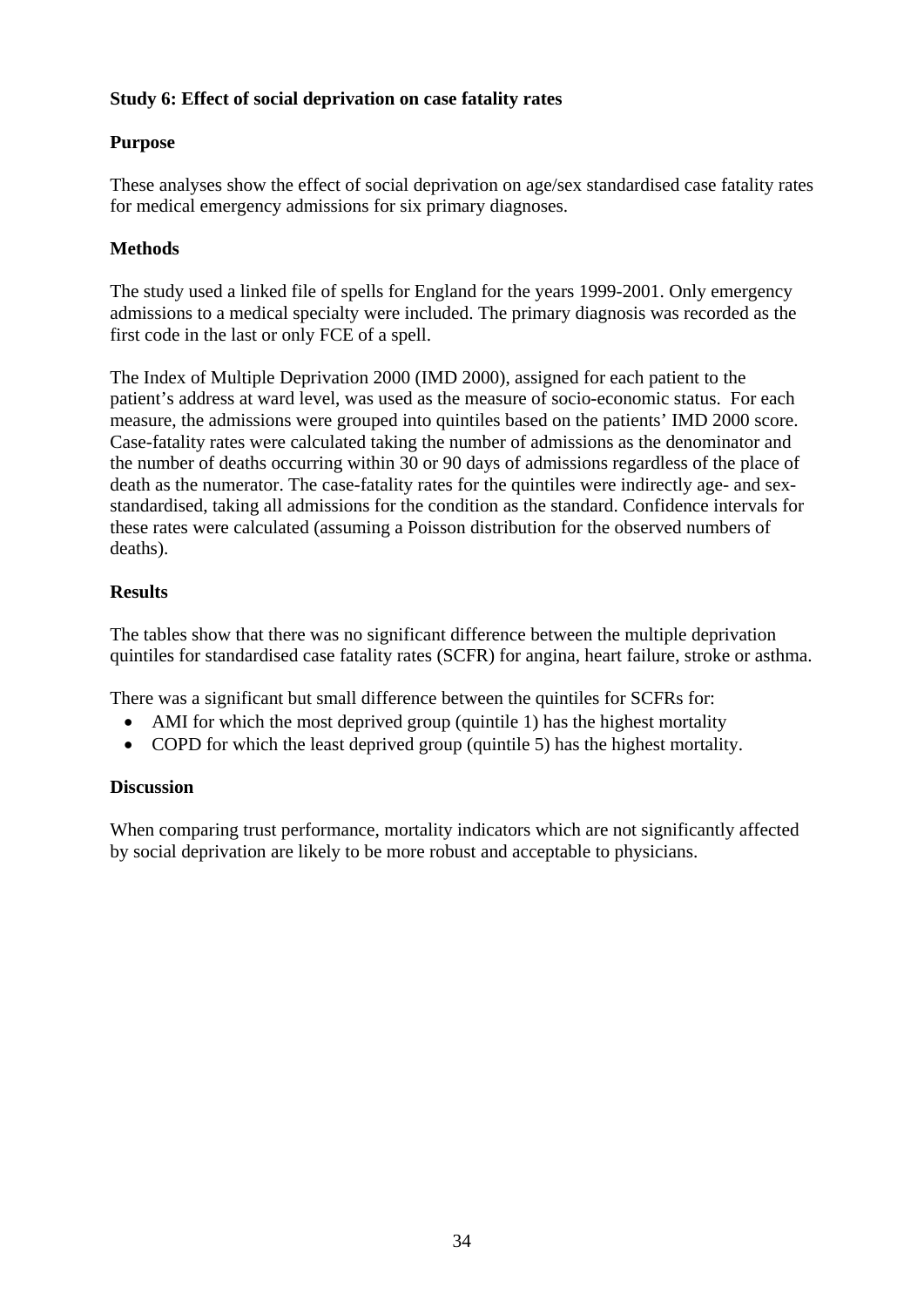| Table: Acute myocardial infarction, effect of social deprivation on SCFRs |  |  |  |  |  |
|---------------------------------------------------------------------------|--|--|--|--|--|
|---------------------------------------------------------------------------|--|--|--|--|--|

| <b>QUINTILE</b> | Number of  | 0-29 day deaths |                           | 0-89 day deaths |                           |  |
|-----------------|------------|-----------------|---------------------------|-----------------|---------------------------|--|
|                 | admissions |                 | Number SCFR (with 95% CI) |                 | Number SCFR (with 95% CI) |  |
| Ouintile 1      | 56.492     | 9.224           | $17.3(17.0-17.7)$         | 10,799          | $20.3(19.9-20.7)$         |  |
| Quintile 2      | 40.349     | 6.789           | $16.6(16.2-17.0)$         | 7,866           | $19.3(18.8-19.7)$         |  |
| Quintile 3      | 32,400     | 5,360           | $16.0(15.6-16.4)$         | 6,211           | $18.5(18.1-19.0)$         |  |
| Quintile 4      | 25,555     | 4.175           | $15.7(15.3-16.2)$         | 4,900           | 18.4 (17.9-19.0)          |  |
| Quintile 5      | 23,006     | 3,675           | $15.4(14.9-15.9)$         | 4,289           | $17.9(17.4-18.4)$         |  |

# **Table: Angina, effect of social deprivation on SCFRs**

| <b>QUINTILE</b> | Number of  |       | 0-29 day deaths           | 0-89 day deaths |                           |  |
|-----------------|------------|-------|---------------------------|-----------------|---------------------------|--|
|                 | admissions |       | Number SCFR (with 95% CI) |                 | Number SCFR (with 95% CI) |  |
| Ouintile 1      | 83,869     | 1,191 | $1.6(1.5-1.7)$            | 2,653           | $3.5(3.4-3.7)$            |  |
| Quintile 2      | 53,812     | 808   | $1.5(1.4-1.6)$            | 1.791           | $3.3(3.2-3.5)$            |  |
| Quintile 3      | 40,685     | 641   | $1.5(1.4-1.6)$            | 1,425           | $3.3(3.1-3.5)$            |  |
| Ouintile 4      | 31,263     | 498   | $1.5(1.3-1.6)$            | 1,092           | $3.2(3.0-3.4)$            |  |
| Quintile 5      | 27,901     | 498   | $1.6(1.5-1.8)$            | 1,068           | $3.4(3.2-3.7)$            |  |

#### **Table: Heart failure, effect of social deprivation on SCFRs**

| <b>QUINTILE</b> | Number of  |        | 0-29 day deaths           | 0-89 day deaths |                           |  |
|-----------------|------------|--------|---------------------------|-----------------|---------------------------|--|
|                 | admissions |        | Number SCFR (with 95% CI) |                 | Number SCFR (with 95% CI) |  |
| Ouintile 1      | 57.244     | 10,072 | $18.5(18.1-18.8)$         | 15,287          | 28.0 (27.5-28.4)          |  |
| Quintile 2      | 38.772     | 7.398  | $19.1(18.6-19.5)$         | 10,949          | $28.2(27.7-28.7)$         |  |
| Ouintile 3      | 29,640     | 5,814  | $19.2(18.7-19.7)$         | 8,648           | 28.6 (28.0-29.2)          |  |
| Ouintile 4      | 23,764     | 4.826  | $19.5(19.0-20.1)$         | 7,178           | 29.1 (28.4-29.8)          |  |
| Quintile 5      | 21,069     | 4,245  | $19.1(18.6-19.7)$         | 6,358           | 28.7 (28.0-29.5)          |  |

#### **Table: Stroke, effect of social deprivation on SCFRs**

| <b>QUINTILE</b> | Number of<br>admissions |        | 0-29 day deaths<br>Number SCFR (with 95% CI) |        | 0-89 day deaths<br>Number SCFR (with 95% CI) |
|-----------------|-------------------------|--------|----------------------------------------------|--------|----------------------------------------------|
| Ouintile 1      | 59.524                  | 15,308 | $27.1(26.7-27.5)$                            | 19,657 | $35.0(34.5-35.5)$                            |
| Quintile 2      | 41.948                  | 11,644 | 27.8 (27.2-28.3)                             | 14,882 | $35.5(34.9-36.0)$                            |
| 5uintile 3      | 33,378                  | 9.317  | 27.3 (26.7-27.8)                             | 11,972 | $35.0(34.3-35.6)$                            |
| Ouintile 4      | 27.618                  | 7,721  | $26.9(26.3-27.6)$                            | 9.903  | 34.4 (33.8-35.1)                             |
| Quintile 5      | 26,110                  | 7.342  | $26.7(26.1-27.3)$                            | 9.436  | 34.1 (33.5-34.8)                             |

#### **Table: Asthma, effect of social deprivation on SCFRs**

| <b>QUINTILE</b> | Number of  |     | 0-29 day deaths           | 0-89 day deaths |                           |  |
|-----------------|------------|-----|---------------------------|-----------------|---------------------------|--|
|                 | admissions |     | Number SCFR (with 95% CI) |                 | Number SCFR (with 95% CI) |  |
| Ouintile 1      | 32,306     | 323 | $1.1(0.9-1.2)$            | 596             | $2.0(1.8-2.1)$            |  |
| Quintile 2      | 18.414     | 166 | $0.9(0.8-1.1)$            | 316             | $1.8(1.6-2.0)$            |  |
| Quintile 3      | 12,540     | 140 | $1.0(0.9-1.3)$            | 253             | $1.9(1.7-2.2)$            |  |
| Ouintile 4      | 9.373      | 93  | $0.9(0.7-1.1)$            | 164             | $1.6(1.3-1.8)$            |  |
| Quintile 5      | 8,148      | 87  | $1.0(0.8-1.2)$            | 167             | $1.8(1.6-2.1)$            |  |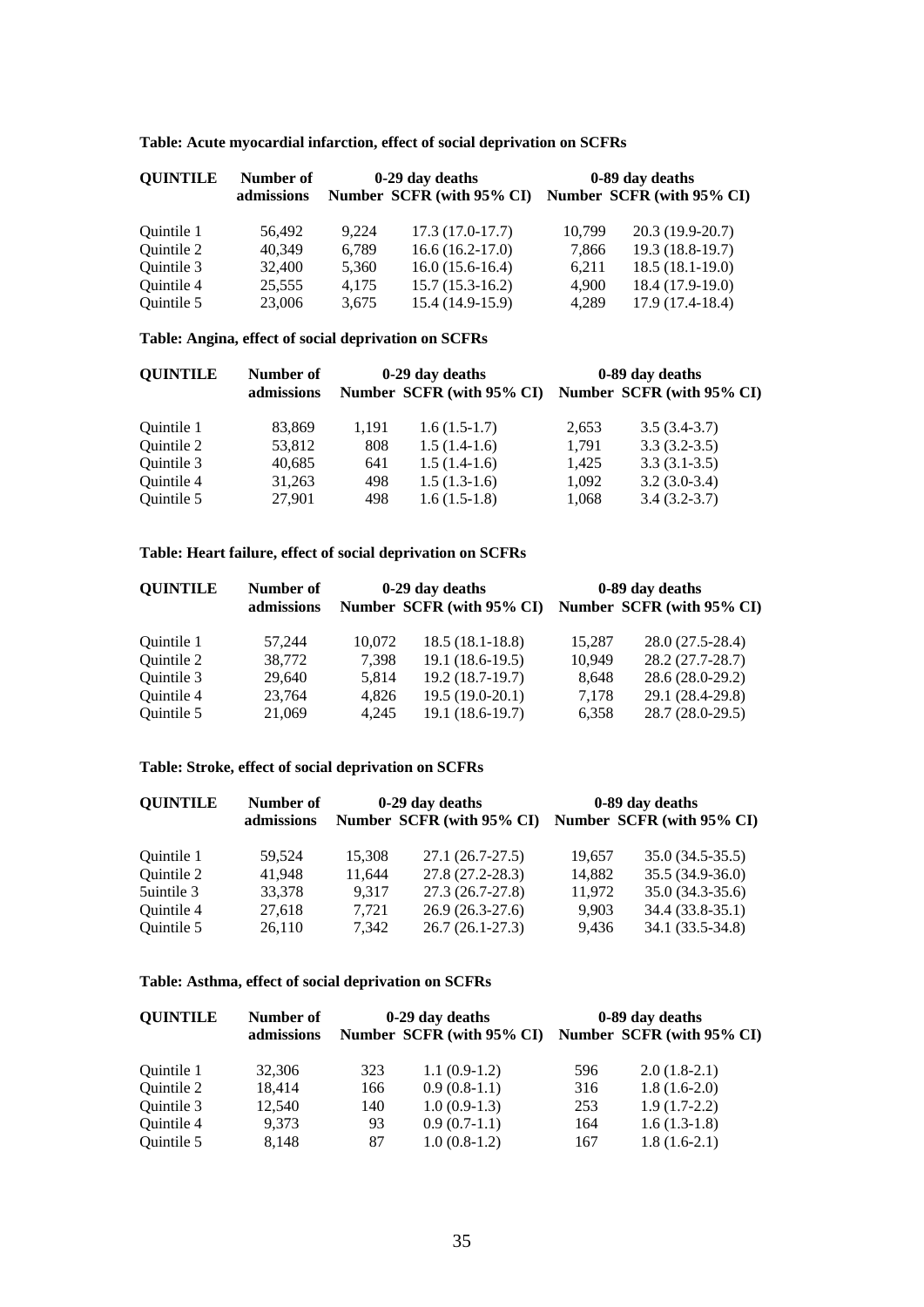# **Table: COPD, effect of social deprivation on SCFRs**

| <b>QUINTILE</b> | Number of<br>admissions |       | 0-29 day deaths<br>Number SCFR (with 95% CI) |        | 0-89 day deaths<br>Number SCFR (with 95% CI) |
|-----------------|-------------------------|-------|----------------------------------------------|--------|----------------------------------------------|
| Ouintile 1      | 82,920                  | 7.457 | $9.4(9.2-9.6)$                               | 12.394 | $15.7(15.4-15.9)$                            |
| Quintile 2      | 42.976                  | 4.402 | $10.2(9.9-10.5)$                             | 7,080  | $16.4(16.0-16.8)$                            |
| Ouintile 3      | 29.117                  | 3,176 | $10.5(10.1-10.9)$                            | 5,101  | $16.8(16.4-17.3)$                            |
| Ouintile 4      | 20,920                  | 2,273 | $10.3(9.9-10.7)$                             | 3,688  | $16.7(16.1-17.2)$                            |
| Quintile 5      | 16,979                  | 1,938 | $10.6(10.1-11.1)$                            | 3,072  | $16.7(16.2-17.4)$                            |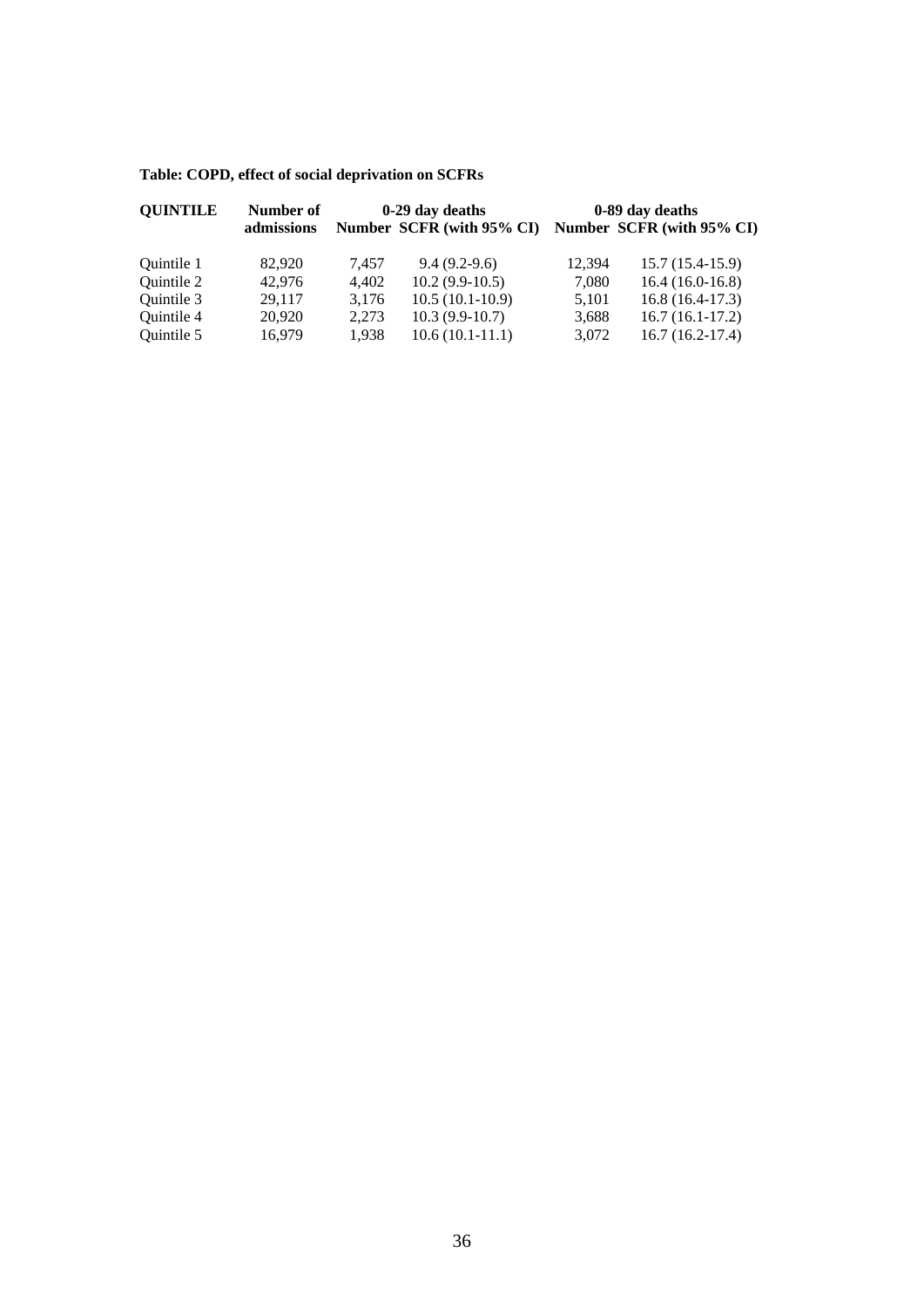# **ANNEX H: PUBLISHERS OF HES INFORMATION**

<span id="page-36-0"></span>The major national publishers of information from HES are:

- Health and Social Care Information Centre
- Public health observatories
- Healthcare Commission (formerly Commission for Health Improvement and Commission for Healthcare Audit and Inspection)
- Research organisations
- Private sector organisations
- Department of Health.

*The Information Centre for Health and Social Care (www.ic.nhs.uk), which was* launched in April 2005, is now the major publisher of HES information. It has taken over from the Department of Health publication of:

- Annual tabulations derived from HES (available for free download from www.hesonline.nhs.uk)
- Organisational health check (http://www.icservices.nhs.uk/ohc/) tool kit and the web-based performance indicator analysis online (PIANO) system (at nww.piano.nhsia.nhs.uk) also provides a 'Payment by results' toolkit and the Consultant Enquiry System (http://www.ic.nhs.uk/ces).
- Annual Compendium of clinical and health indicators which contains the public health common dataset (accessible from www.nchod.nhs.uk).

In order to supplement the fixed-format tabulations available from www.hesonline.nhs.uk, work is underway to develop an interactive query service that will allow a degree of drill-down into the data. For example, most of the annual tabulations have counts of events for England. The interactive service will provide the opportunity to display figures for a particular diagnosis or operative procedure for individual trusts.

The *public health observatories* have become important publishers of HES data relating to their national roles for specific topics and local health issues and the provision of care. Their web site addresses are:

- East Midlands PHO, www.empho.org.uk
- Eastern Region PHO, www.erpho.org.uk
- London HO, www.lho.org.uk
- North East PHO, www.nepho.org.uk
- North West PHO, www.nwpho.org.uk
- South East PHO, www.sepho.org.uk
- South West PHO, www.swpho.org.uk
- West Midlands PHO, www.wmpho.org.uk
- Yorkshire and Humber PHO, www.yhpho.org.uk
- Wales Centre for Health www.wch.wales.nhs.uk.

For physicians the most visible use of HES data over the last few years has been for performance management. The driving force for this activity has moved from the Department of Health to the *Healthcare Commission*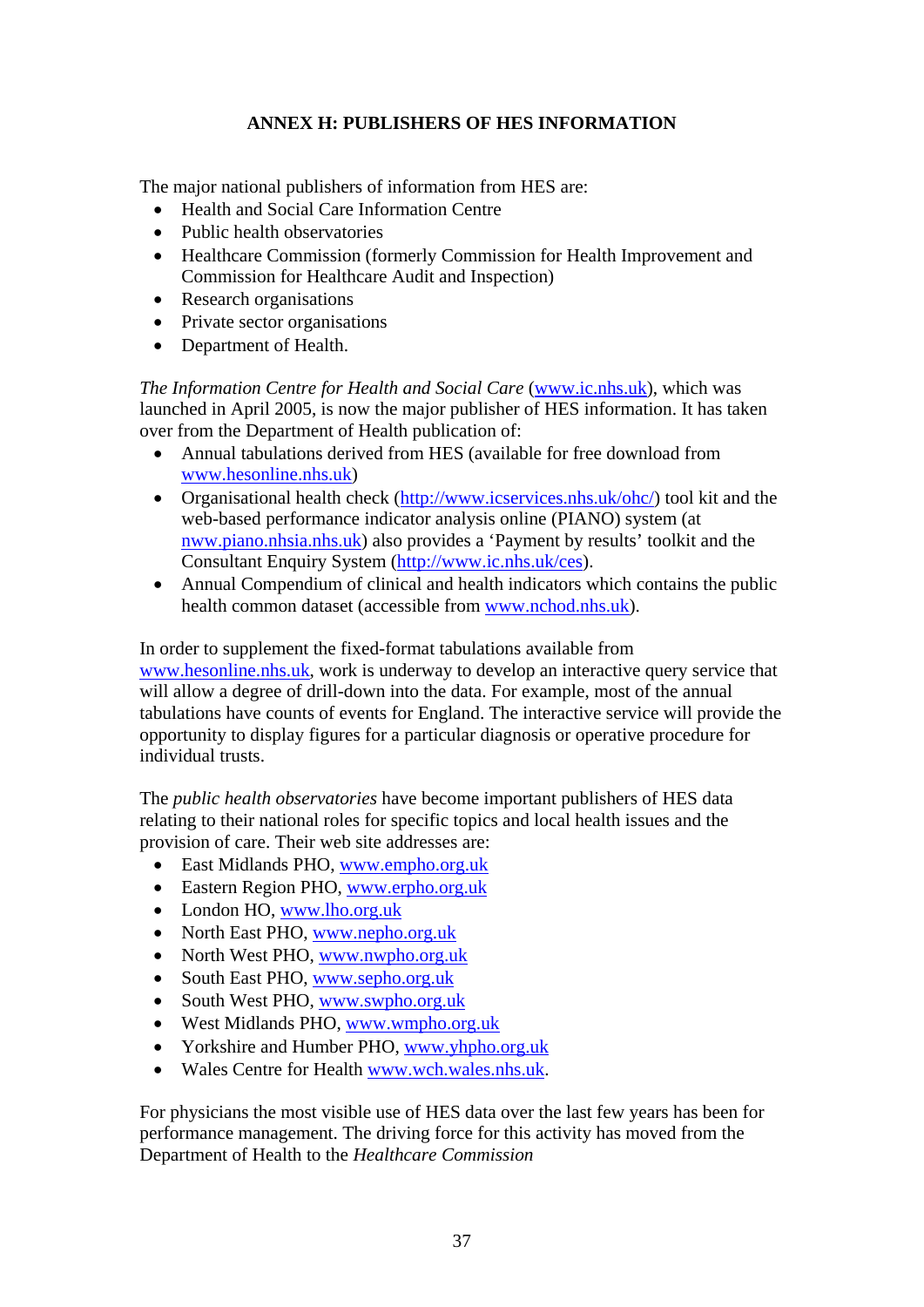(www.healthcarecommission.org.uk*)* which uses HES to support the following functions:

- Assessment of national standards
- Screening, surveillance and inspections of trusts
- Monitoring implementation of national service frameworks
- Investigation of poor performance.

Much published *research* uses HES data. Important research databases are those associated with:

- Unit of Health-Care Epidemiology in the University of Oxford. Building on the experience of the Oxford Record Linkage Study, a five year national file of linked HES and mortality data has been developed.
- MRC Health Services Research Collaboration in the University of Bristol.

For many years *private sector organisations* have offered trusts benchmarking services using HES data. More recently, Dr Foster has been publishing a wide range of national guides using HES data that compare services on a national basis and purport to identify good and poor performers. These are frequently published by national newspapers.

The *Department of Health* has ceased to be a major publisher but will be using HES internally for a wide range of purposes including:

- Parliamentary accountability
- Policy development
- Resource allocation
- Public health and planning.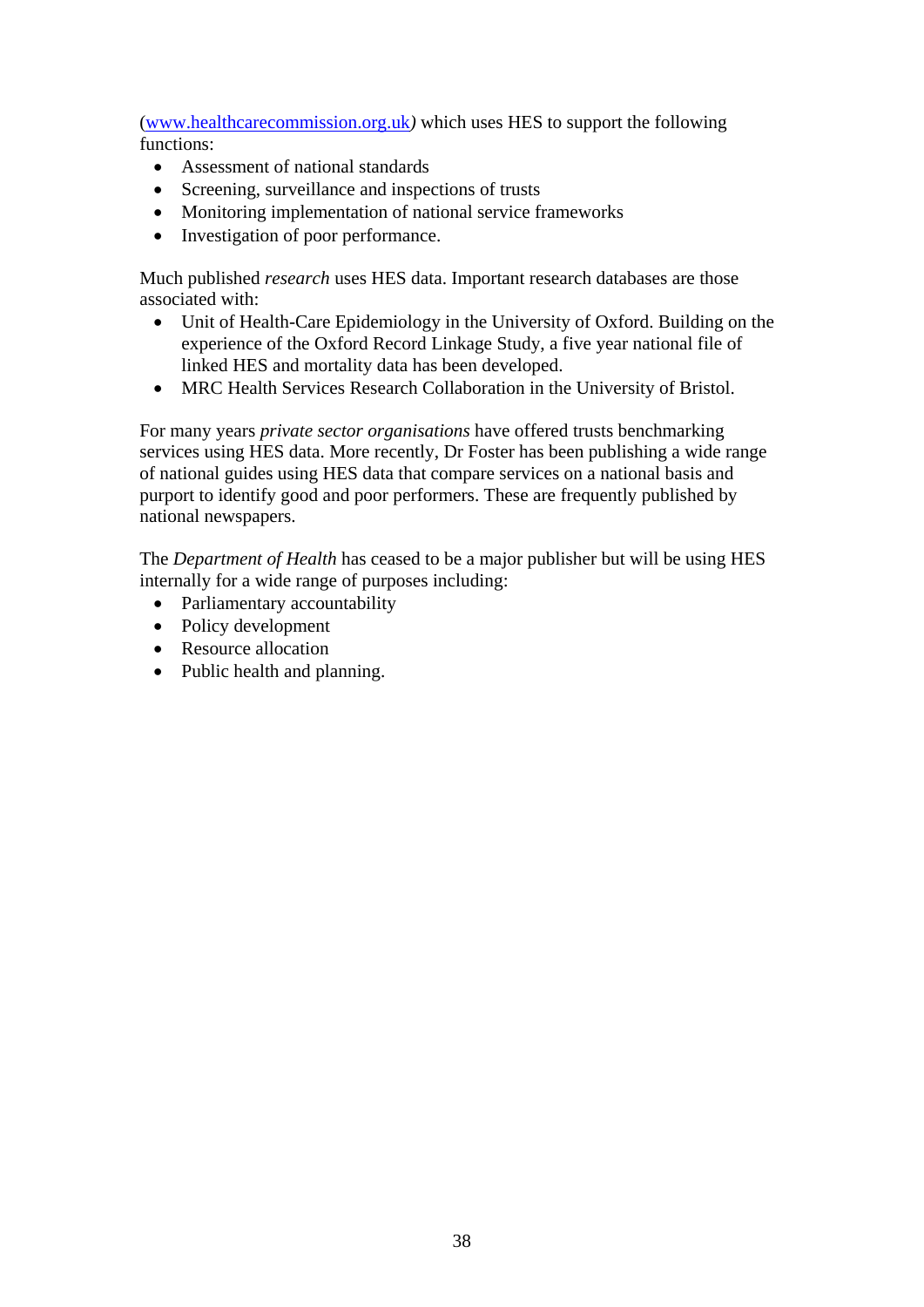# <span id="page-38-0"></span>**ANNEX I: SOURCES OF ASSISTANCE WITH USING HES DATA**

## **Major sources of assistance with using HES data**

The potential providers of information to consultants about their own clinical activity are:

- Trusts which in addition to their own resources may have contracts with external bodies which provide analyses.
- Consultant Enquiry System (CES) set up Department of Health and now part of the Health and Social Care Information Centre
- HES Enquiry Service provided by Northgate Information Solutions under a national contract
- Public health observatories.

In addition to these, assistance in specifying and interpreting analyses can be obtained from:

- Oxford University Unit of Health-Care Epidemiology website (http://www.uhce.ox.ac.uk/)
- Royal College of Physicians *i*Lab (http://hiu.rcplondon.ac.uk/*i*Lab)

## **Consultant Enquiry System**

*Consultant Enquiry System* (http://www.ic.nhs.uk/ces) is a browser-based toolkit through which physicians can define simple HES analyses. The resulting reports, available in a number of formats, show their own data, the data for their trust (or a user-specified peer group) and also a national comparison. The user may define a selection criteria based on any of the following:

- Primary diagnosis
- Main operative procedure
- Specialty
- Activity period (year or quarter)
- Admission method
- Patient classification (ordinary admission or day case)
- Patient age and gender
- Health resource group (HRG).

The measures available (Se[e Annex J fo](#page-41-0)r an example of the output) are:

- Total FCEs
- Number of elective and emergency admissions
- Mean patient age
- Mean length of stay
- Mean waiting time
- Number of deaths occurring in hospital
- Total bed days used in the year
- Number of ordinary, day case and regular attender admissions.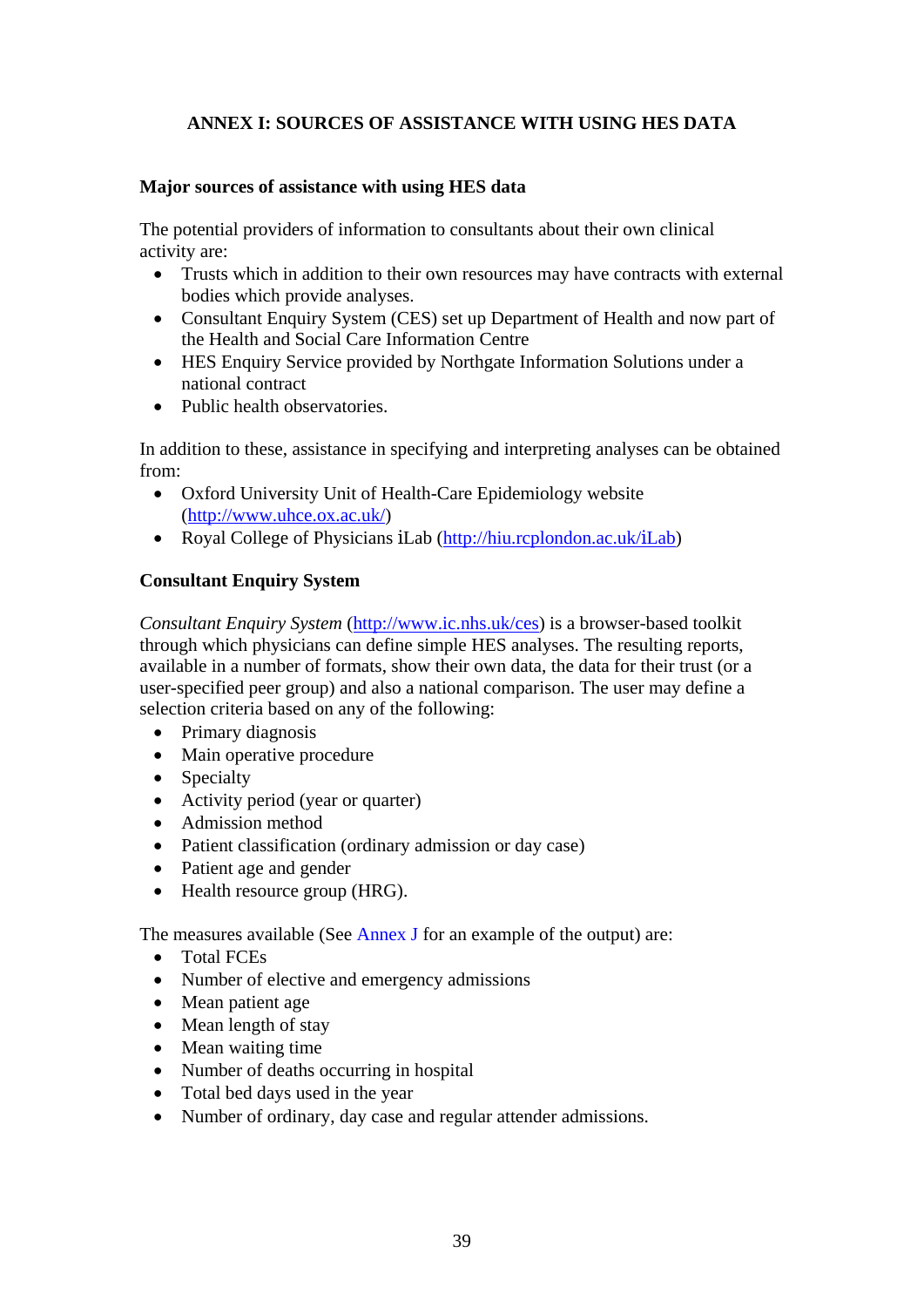#### **HES Enquiry Service**

Northgate Information Solutions, who are currently contracted to provide central database and other IT services in support of HES, are able to provide customised aggregate analyses of HES (tabulations) and may also be able to provide copies of the underlying HES records (data extracts). This facility is designed to satisfy the needs of users who cannot derive the information they require from the standard tables available from HESonline. Northgate databases include files linking death certification and HES data.

The release of data extracts by Northgate is strictly controlled. Requests must be made to the Security and Confidentiality Advisory Group (SCAG), an independent body established to oversee the release of sensitive data. The HES team have some delegated bodies to release data extracts, based on precedents set by previous decisions. These powers are detailed in the HES protocol that can be downloaded along with application forms from www.hesonline.nhs.uk.

#### **Public health observatories**

All *public health observatories* have a HES database but the level of help that they are able to give to individual physicians will depend on their service priorities and resource availability. Their web addresses are shown in [Annex H.](#page-36-0) 

#### **Unit of Health-Care Epidemiology aids to using HES**

Oxford University Unit of Health-Care Epidemiology (www.uhce.ox.ac.uk/hessepho) has an on-line data base of items relevant to the use of HES which are shown in [Annex K.](#page-43-0) They comprise:

- Series of methodological reports including user guides for the determination of case fatality and re-admission rates.
- Series of clinical reports about the indicators for specific conditions.
- [Epidembase,](http://www.uhce.ox.ac.uk/Epidembase2/) a set of tools to assist clinicians specify analyses involving specific diagnoses or operative procedures.

#### **Services offered by RCP** *i***Lab**

The Royal College of Physicians' Information Laboratory (web site at http://hiu.rcplondon.ac.uk/*i*Lab) was set up to evaluate how HES data could be used to support individual physicians with the processes of appraisal and validation. This involves them in the processes of local data collection and validation and in addressing the data quality issues arising from the review of their information.

The initial work involved setting up a secure environment in which to access HES data and a randomised study of data quality issues. The first objective was to improve patient care and reduce risk by improving the quality of the clinical record, used as the source of routine data, through:

- Increasing clinical interest in the validity and use of routine data
- Supporting physicians in their information needs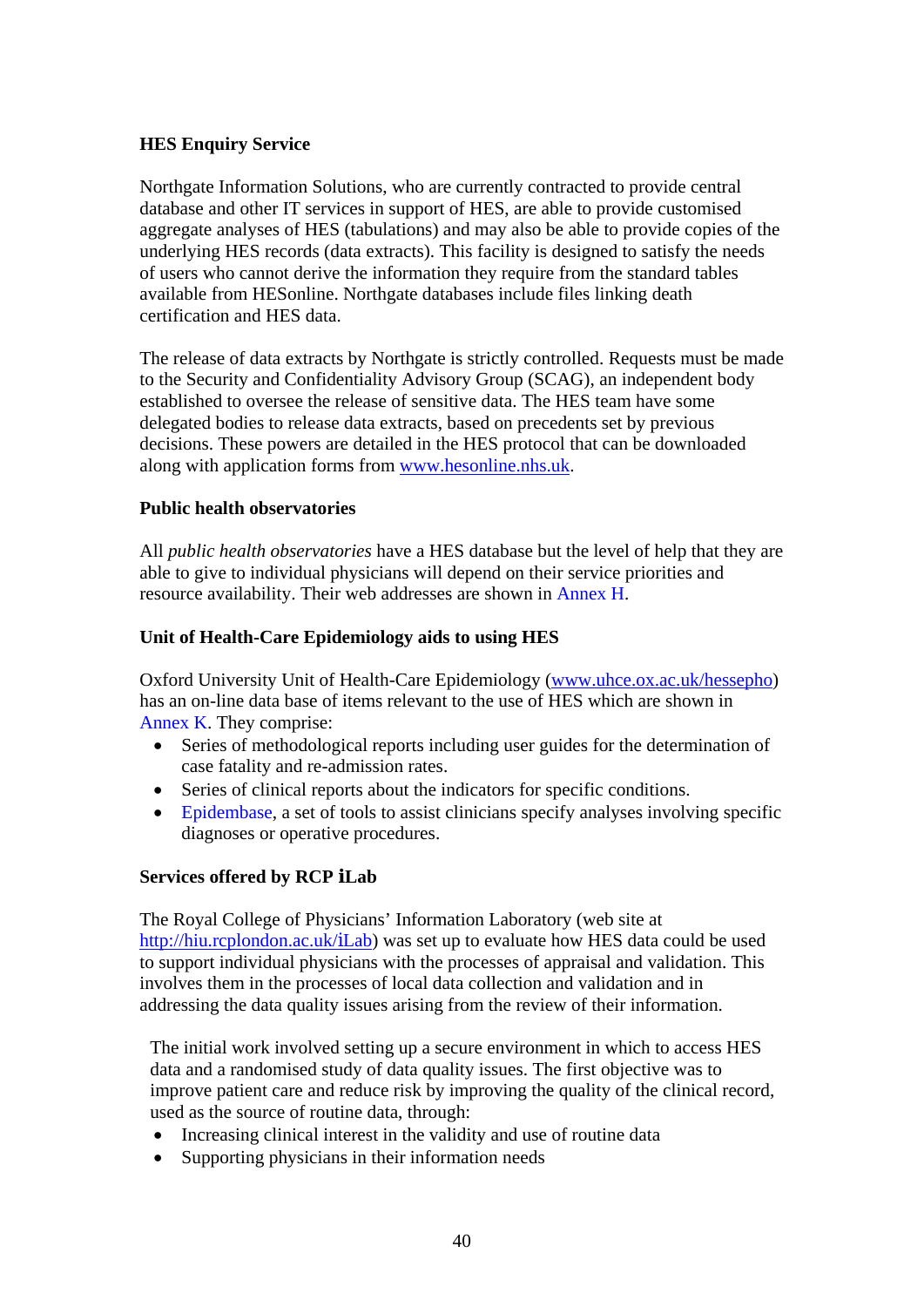- Highlighting existing issues surrounding the collection and clinical validation of routine data at a local level
- Exploring how routine data can most effectively be made available to physicians
- Publicising lessons learnt from the *i*Lab project.

The second objective was to explore the use of HES to support the processes of consultant appraisal and revalidation by:

- Bringing together physicians and information experts
- Engaging physicians in identifying information requirements to support appraisal and revalidation
- Developing queries of HES that address these information requirements
- Defining the processes involved in the development and answering of these queries
- Exploring the most cost-effective means of access to HES.

The results of the randomised study showed that following visits to the *i*Lab, two thirds of physicians stated that they would use some aspect of the data in support of their next consultant appraisal. Face-to-face engagement between physician and information analyst was also successful in improving:

- Perceptions of the usefulness of routine data
- Willingness of physicians to contribute to local data collection and validation
- Likelihood of dialogue between physicians and trust information staff regarding local data.

The data quality issues arising from this study are in [Annex D.](#page-11-0) 

Future work will concentrate on widening access to *i*Lab expertise by:

- Developing educational tools, incorporating the lessons learnt to date
- Working with specialty groups to develop specialty-specific analyses.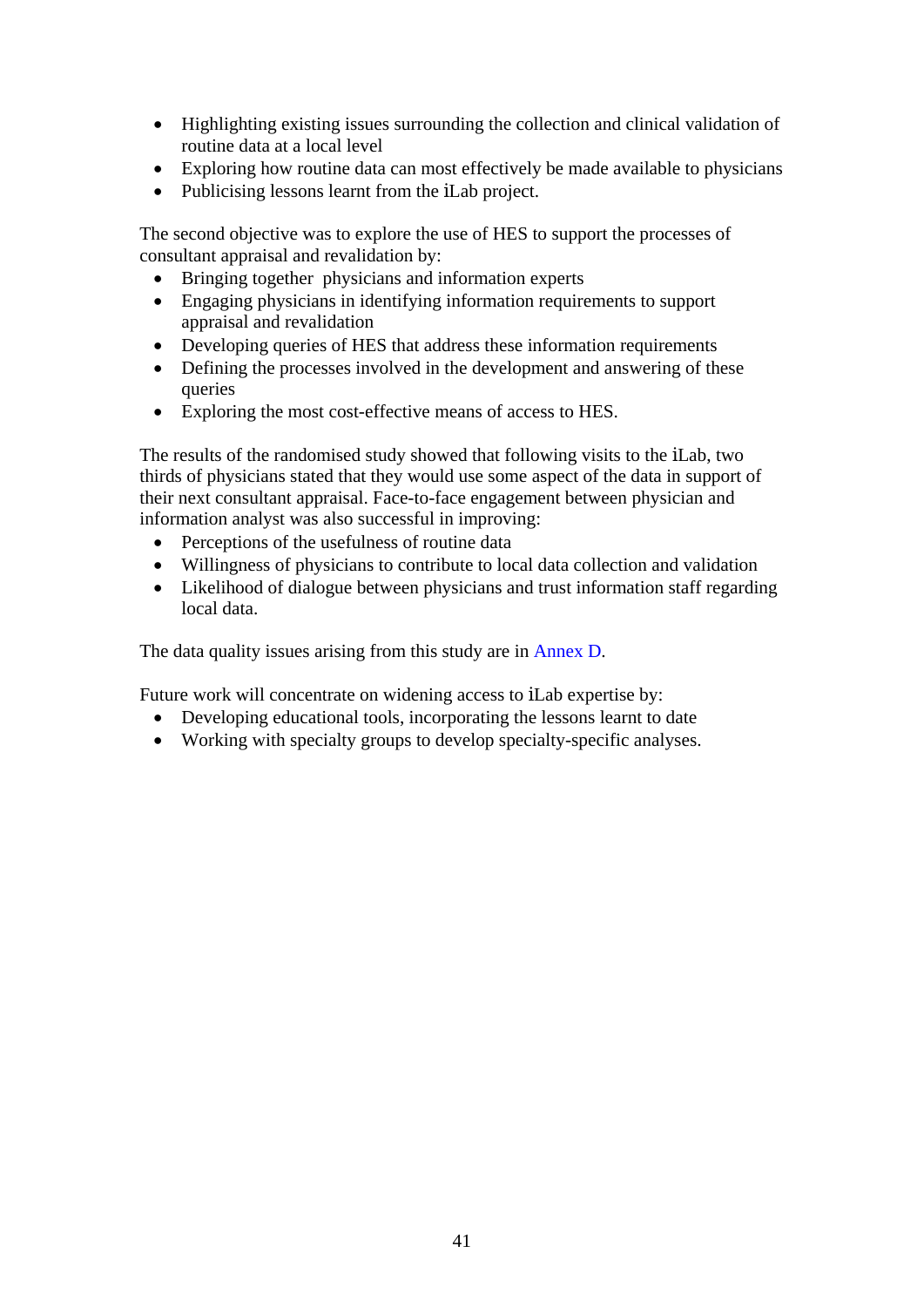# <span id="page-41-0"></span>**ANNEX J: OUTPUT FROM CONSULTANT ENQUIRY SYSTEM**

# **Analysis**

This analysis accessed through the Consultant Enquiry Service was about admissions with unspecified haematuria (ICD-10 code R31) for the year 2003/04.

#### **Results**

Results are given for the consultant, the trust in which the consultant worked and for England.

| <b>All admissions</b>                       | <b>Consultant</b> | <b>Trust</b>     | <b>National</b> |
|---------------------------------------------|-------------------|------------------|-----------------|
| Number of admissions                        | 85                | 566              | 65,504          |
| Bed-days in year (overnight use only)       | 59                | 664              | 67,213          |
| Mean length of stay (days)                  | 1.8               | 3.4              | 3.5             |
| Mean age                                    | 66                | 61               | 61              |
| Number of deaths                            | $\overline{0}$    | 1                | 149             |
| <b>Elective admissions</b>                  | <b>Consultant</b> | <b>Trust</b>     | <b>National</b> |
| Number of ordinary admissions               | 10                | 20               | 3,948           |
| Number of day cases                         | 52                | 363              | 46,098          |
| Number of regular day/night attenders       | $\boldsymbol{0}$  | $\theta$         | 12              |
| Bed-days in year (overnight use only)       | 3                 | 44               | 9,579           |
| Mean length of stay (days)                  | 0.3               | 2.2              | 2.5             |
| Number of deaths                            | $\overline{0}$    | $\overline{0}$   | 11              |
| Number of last finished consultant episodes | 61                | 381              | 49,690          |
| Mean waiting time ordinary admission (days) | 91                | 68               | 64              |
| Mean waiting time day case (days)           | 59                | 45               | 38              |
| <b>Emergency admissions</b>                 | <b>Consultant</b> | <b>Trust</b>     | <b>National</b> |
| Number of admissions                        | 23                | 181              | 15,152          |
| Bed-days in year (overnight use only)       | 56                | 617              | 55,609          |
| Mean length of stay (days)                  | 2.4               | 3.6              | 3.7             |
| Number of deaths                            | $\overline{0}$    | 1                | 132             |
| Number of last finished consultant episodes | 23                | 122              | 11,130          |
| <b>Other admissions</b>                     | <b>Consultant</b> | <b>Trust</b>     | <b>National</b> |
| Number of admissions                        | $\boldsymbol{0}$  | 2                | 294             |
| Bed-days in year (overnight use only)       | $\overline{0}$    | 3                | 2,025           |
| Mean length of stay (days)                  | $\overline{0}$    | 1.5              | 7.2             |
| Number of deaths                            | $\boldsymbol{0}$  | $\boldsymbol{0}$ | 6               |
| Number of last finished consultant episodes | $\boldsymbol{0}$  | $\overline{2}$   | 248             |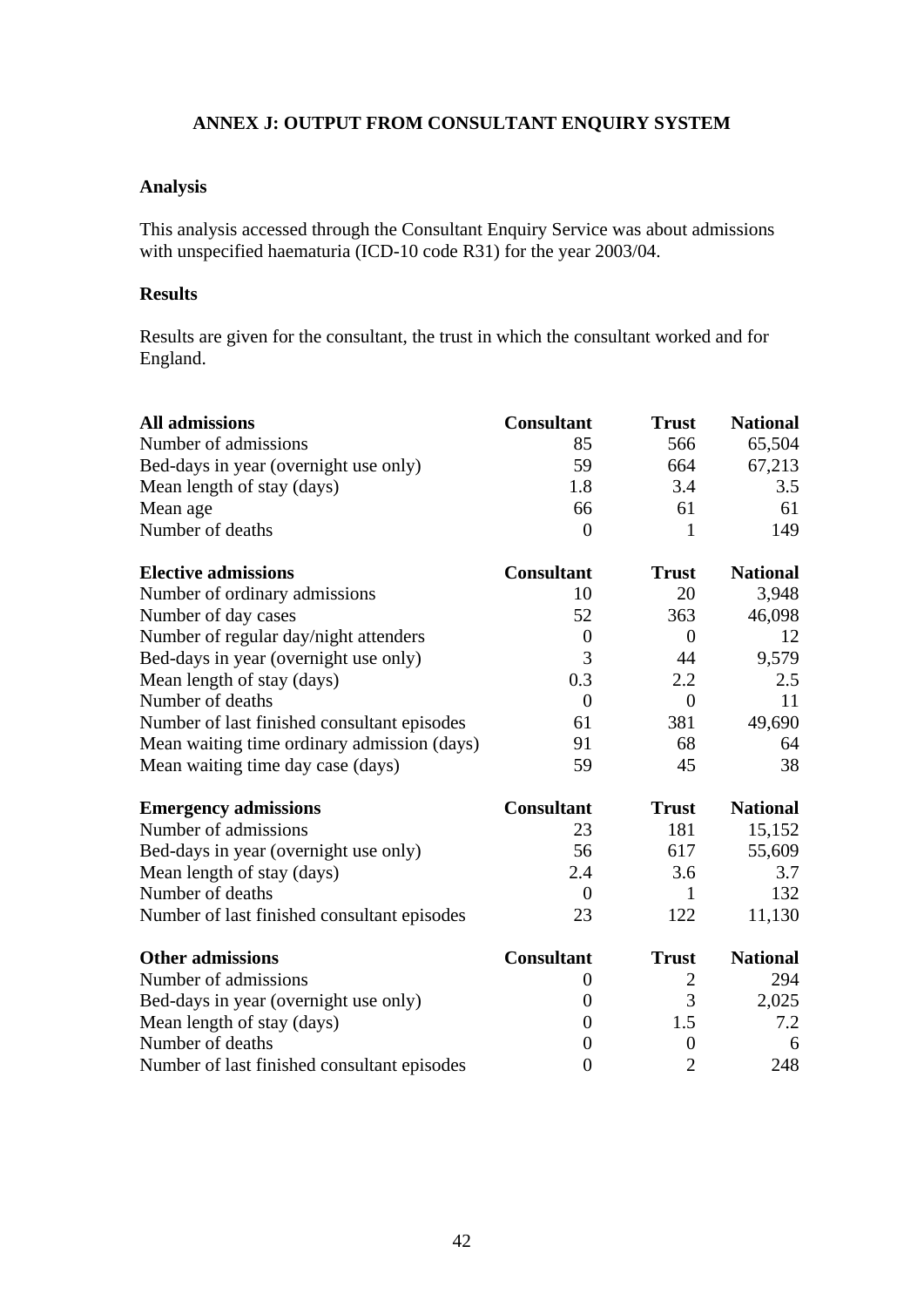#### **Explanation of the analyses**

*Regular day and regular night attenders* are elective admissions taking place as part of a planned series in an on-going regime such as renal dialysis.

*Bed days* are calculated from the number of beds calculated during the year and do not include day cases and regular day/night attenders

*Mean length of stay* is calculated from the duration of the episode regardless of when it started. The calculation does not include day cases or regular day/night attenders. *Number of deaths* includes only those occurring in hospital.

*Mean waiting time* is the average period between the date of the decision to admit and the eventual date of admission. This calculation does not include planned admissions.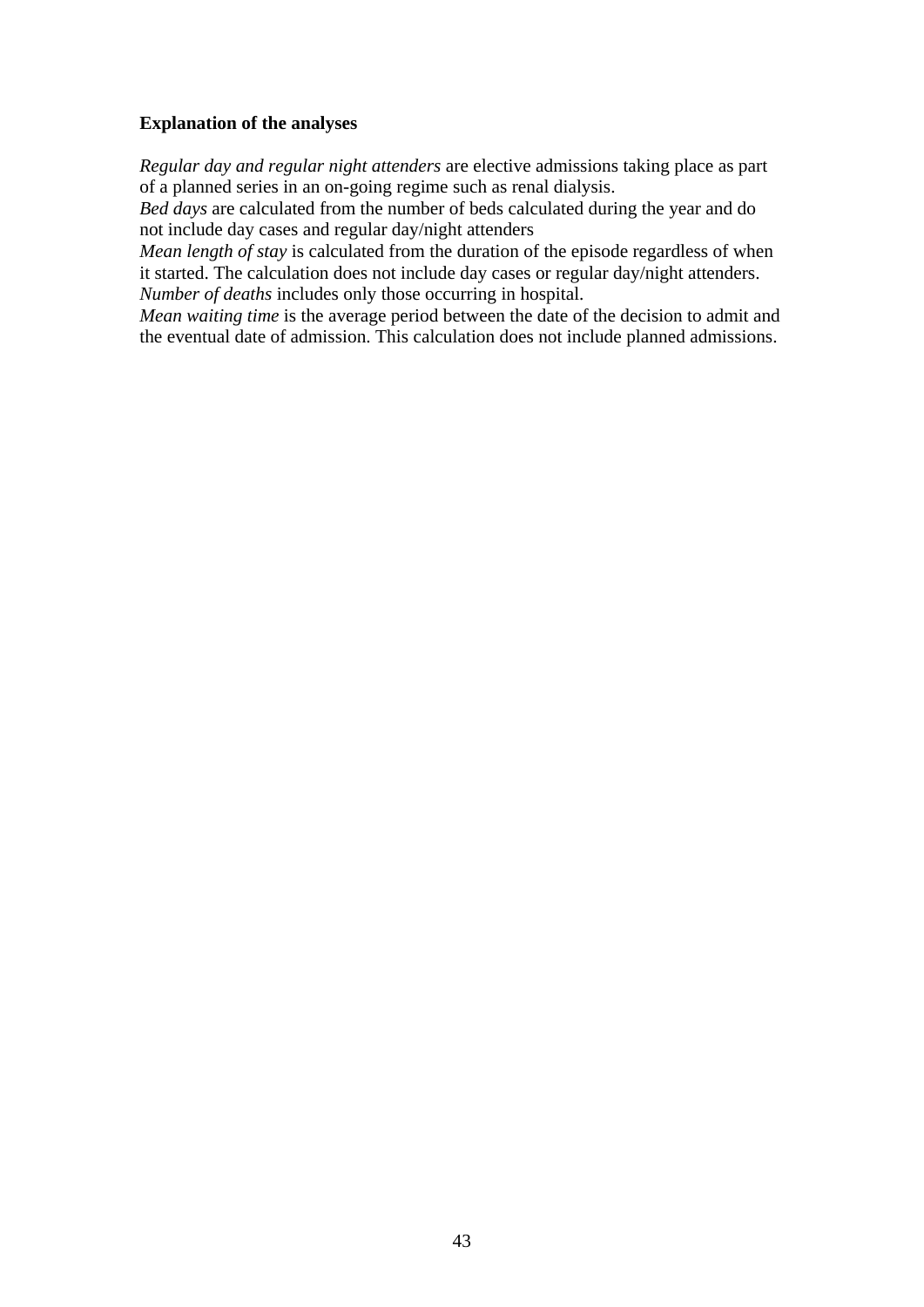# <span id="page-43-0"></span>**ANNEX K: AIDS TO USING HES AVAILABLE FROM UHCE OXFORD**

The Unit of Health-Care Epidemiology, University of Oxford has an on-line data base of items (www.uhce.ox.ac.uk/hessepho) relevant to the use of HES comprising:

- Series of methodological reports including user guides for the determination of case fatality and re-admission rates.
- Series of clinical reports about the indicators for specific conditions.
- Epidembase, a set of tools to assist clinicians specify analyses involving specific diagnoses or operative procedures.

## **Reports relevant to physicians available from the web site**

CR1. Asthma: menu of health outcome indicators

CR4. Diabetes mellitus: menu of health outcome indicators

CR6. Myocardial infarction: menu of health outcome indicators

CR9. Stroke: menu of health outcome indicators

CR10. Urinary incontinence: menu of health outcome indicators

CR11. Stroke: comparison between linked file and national audit measures

CR12. Medical emergencies: case fatality rates

MR2. Hospital admission rates: literature review

MR3. Hospital re-admission rates: literature review

MR4. Mortality rates: literature review

MR5. Case fatality rates: literature review

MR6. Case fatality rates: user guide

MR7. Hospital re-admission rates: user guide

MR8. Hospital admission, case fatality and mortality: Myocardial infarction studies

MR9. Counting the number of diagnosis-specific admissions

MR10. Counting the number of operative procedures

MR11. Hospital re-admission rates: approach to diagnosis-based measures

MR12. Case fatality rates: effect of social deprivation

MR13. Hospital admission rates: effect of social deprivation.

## **Information available about diagnoses and operative procedures**

Epidembase provides information about specific diagnoses and operations.

By entering a three digit diagnostic code and type of admission (elective or emergency) the following information can be obtained:

- Position of diagnostic code on the record
- Numbers of spells, episodes and people
- Diagnoses associated with the diagnosis
- Operations associated with the diagnosis.

By entering a three digit operative procedure code and type of admission (elective or emergency) the following information can be obtained:

- Position of operation code on the record
- Diagnoses associated with the operation
- Operations associated with the operation.